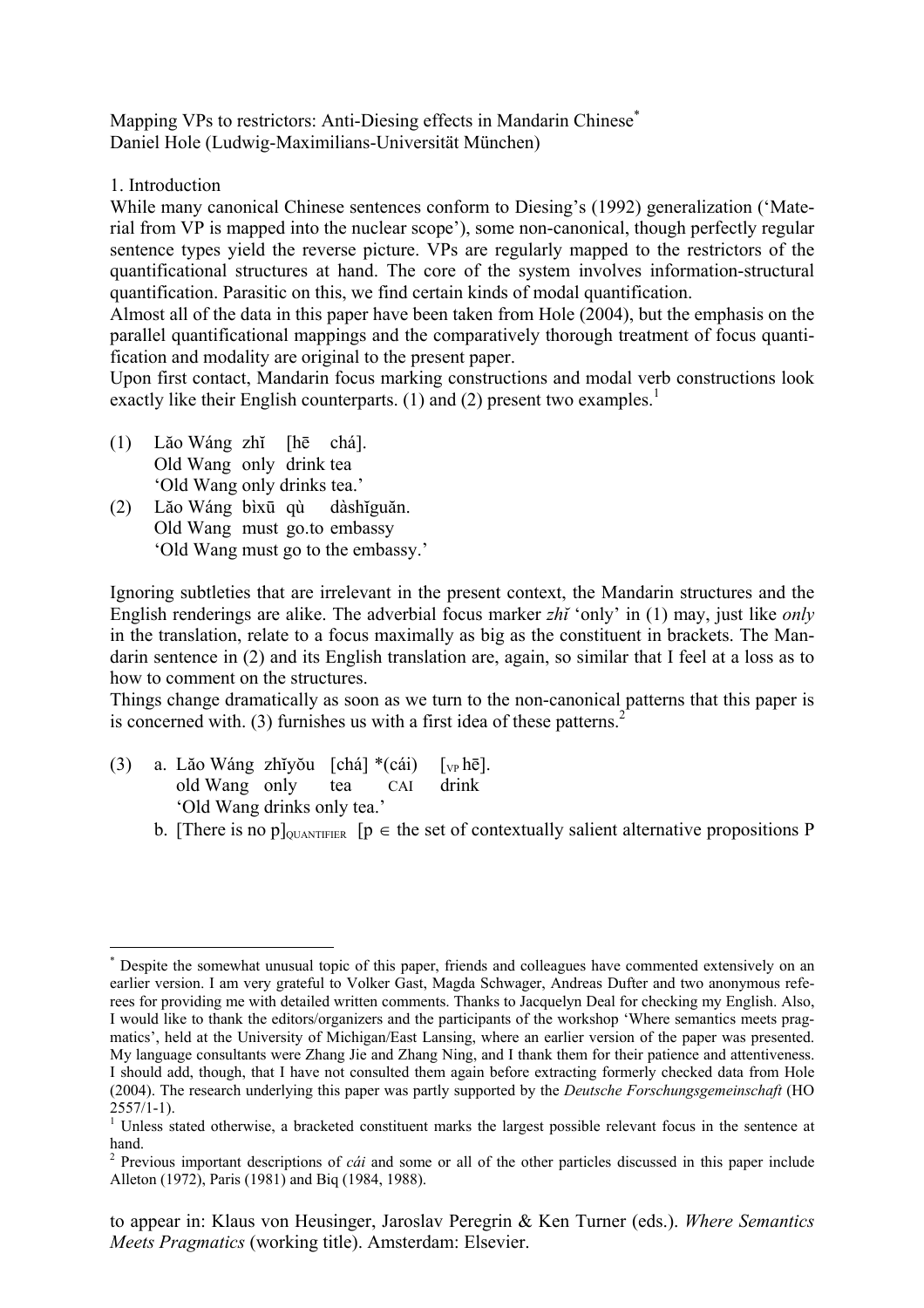of  $(3a)$  $(3a)$  $(3a)$ <sub>RESTRICTOR</sub> [p is true]
NUCLEAR SCOPE.<sup>3</sup>

c. Old Wang drinks tea.

In [\(3a](#page-0-2)) the direct object has been preposed, the focus marker has, if compared with [\(1\)](#page-0-0), been augmented, and an untranslatable, yet obligatory, particle precedes the verb.<sup>[4](#page-1-3)</sup> [\(3b](#page-0-2)) is an English paraphrase of [\(3a](#page-0-2)) that makes explicit a possible partitioning into quantifier, restrictor and nuclear scope of the focus semantic meaning of [\(3a](#page-0-2)). The assertion made by [\(3a](#page-0-2)) is given in  $(3c)$  $(3c)$ .<sup>5</sup> The VP in [\(3a](#page-0-2)) excludes the focus and is, therefore, plain background together with the subject, which has moved to the leftmost position in the sentence. The opposite was true with adverbial *zhĭ* 'only' in [\(1\)](#page-0-0), where the VP necessarily contained the focus. The contrast between [\(4\)](#page-1-0) ([=\(2\)](#page-0-1)) and [\(5\)](#page-1-1) is of a more intricate nature.<sup>[6](#page-1-5)</sup>

- <span id="page-1-0"></span>(4) Lăo Wáng bìxū qù dàshĭguăn. Old Wang must go.to embassy 'Old Wang must go to the embassy.'
- <span id="page-1-1"></span>(5) [Lăo Wáng bìxū qù dàshĭguăn], \*(cái) néng shēnqĭng qiānzhèng. old Wang must go.to embassy CAI can apply.for visa '[Old Wang must go to the embassy] to be able to apply for a visa.'/'Only if [Old Wang goes to the embassy] can he apply for a visa.'/ (good without *cái* if interpreted as two main clauses: 'Old Wang must go to the embassy, he can apply for a visa.')

Both sentences have the same modal force; they involve propositions under a necessity operator. The first translation of [\(5\)](#page-1-1) reflects this fact, but at the cost of obscuring the syntactic facts of subordination. In terms of syntax, the righthand clause of [\(5\)](#page-1-1) is superordinate, and this fact is preserved more accurately in the second translation of [\(5\)](#page-1-1). In section 8 we will have an opportunity to understand this sentence type more thoroughly; at the present stage the non-native reader will have to take my word for it that we are really dealing with subordination of the *bìxū*/'must'-clause on the one hand, but that, on the other hand, the overall modal force of the complete complex sentence is necessity, and not possibility as suggested by the occurrence of *néng* 'can' in the righthand matrix clause.

An obvious parallel between [\(3\)](#page-0-2) and [\(5\)](#page-1-1) is the fact that both sentences contain the particle *cái*. The generalization that I want to arrive at is that all sentences with particles belonging to the same class as *cái* encode quantificational structures in which the VPs behind the particles are mapped to the restrictors of the quantificational structures at hand. (I will continue to refer to the predicates following *cái* and the other particles as 'VPs', even though they should probably be classified as 'aspect phrases' or 'non-epistemic modal phrases' (Shyu 1995).) This forms a sharp contrast with the VPs of canonical sentences, both in English and in Mandarin (Diesing 1992, Tsai 1994). Just as the VP of *Every boy eats chocolate* is mapped to the nu-

<span id="page-1-2"></span><sup>&</sup>lt;sup>3</sup> It is not at all uncontroversial, or even broadly discussed, exactly how focus-background structures are mapped to tripartite quantificational structures. Section 7 is dedicated to this problem. At that point I justify why I make use of (a refined version of) the format chosen in (3b).

<span id="page-1-3"></span><sup>&</sup>lt;sup>4</sup> The augmented focus marker *zhiyou* is used whenever the focus marker is not in the adverbial position exemplified in (1). Historically, it may be analyzed as 'only' + 'exist', cf. *yŏu* 'have, exist', but a biclausal cleftanalysis for the Chinese sentence in (3a) is, at least synchronically, not feasible. See Hole (2004: 272f) for more details.

<span id="page-1-4"></span> $<sup>5</sup>$  As von Fintel (1994: 133) puts it, 'there is an industry devoted to the issue of whether the latter ingredient [i.e.,</sup> the proposition in the scope of *only*; D.H.] is an implicature (conversational or conventional), a presupposition, or part of the truth conditions. And these days, it is also possible that it is an explicature in the sense of the London school of pragmatics.' I side with the truth-conditional faction, but for the aims of this paper nothing really hinges on this. In what follows, I will refer to the propositions in the scope of 'only'-words as 'asserted'. For an in-depth survey of the theories that researchers defend concerning the status of these propositions, see Horn  $(1996)$ .

<span id="page-1-5"></span> $\delta$  Dotted underlining as in (5) marks a constituent as necessarily unfocused.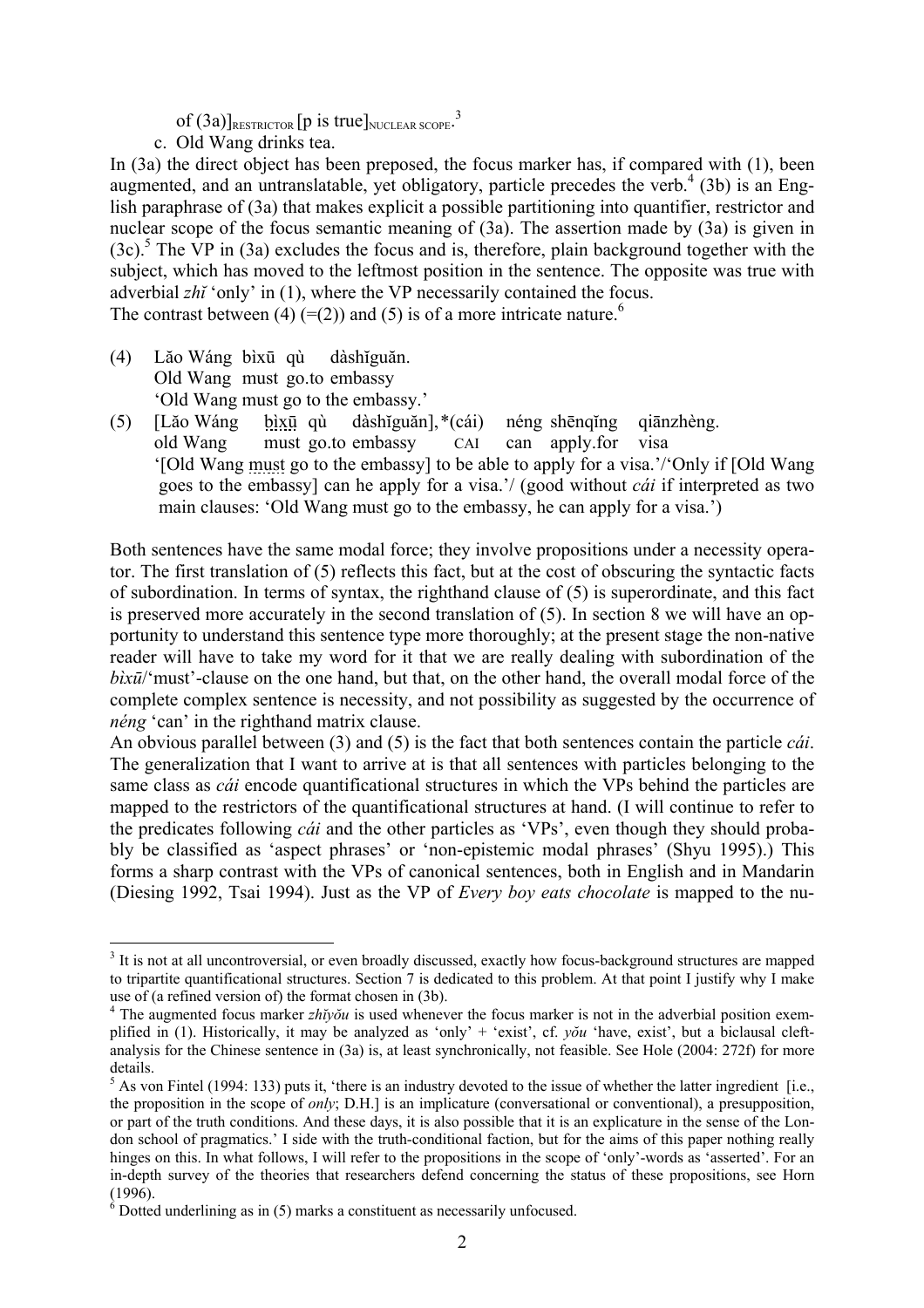clear scope of the encoded quantificational structure, the VPs of modalized sentences are canonically mapped to the nuclear scope. This is illustrated in [\(6\)](#page-2-0) and [\(7\)](#page-2-1).

- <span id="page-2-0"></span>(6) a. Every boy eats chocolate.
	- b.  $\forall$ x [x is a boy]<sub>RESTRICTOR</sub> [x eats chocolate]<sub>NUCLEAR</sub> SCOPE
- <span id="page-2-1"></span>(7) a. Old Wang must go to the embassy.
	- b. ∀w [w is a world maximally similar to the ideal worlds in terms of the ordering source at hand, say, worlds in which things only happen the way required by the regulations for the issuing of visas] $_{RESTRICTOR}$  [Old Wang goes to the embassy in W NUCLEAR SCOPE

The reader with some background knowledge in the modeling of modality will have noticed that my quantificational paraphrase of [\(7a](#page-2-1)) in [\(7b](#page-2-1)) relies (in a simplified way) on Kratzer's (1981, 1991a) theory of modality. Familiarity with Kratzer's approach will certainly make sections 8 and 9 of the present paper more readily accessible; my application of Kratzer's theory will not be fully explicit, though, and I will explain things in natural language whenever I make use of notions from her theory. At the present point it suffices to know that, just as in other model-theoretic approaches to modality, necessity is identified with universal quantification over possible worlds (and possibility with existential quantification).

The notion of ordering sources plays a crucial role in Kratzer's theory. Ordering sources result in partial orderings on possible worlds which allow one to determine the similarity of any given possible world with a possible world that is ideal with respect to some property. The ordering source referred to in [\(7b](#page-2-1)) is the degree of similarity with those worlds in which only things are the case that conform to the real-world regulations for the issuing of visas.

Let us now turn to the peculiar function of words like *cái* as in [\(3\)](#page-0-2) in some more detail (sections 3 through 7) before returning to the intricacies of the complex modal structures parasitic on the *cái*-like particles in sections 8 and 9. For better orientation and navigation, Table 1 presents the overall plan of the paper. Shaded cells highlight sections with an emphasis on empirical breadth. Cells delimited by thicker lines correspond to those sections that constitute the theoretical backbone of the paper.

| 1. Introduction                                                                     |                                                                                                                                                                                                                            |                                                                                                   |  |  |  |
|-------------------------------------------------------------------------------------|----------------------------------------------------------------------------------------------------------------------------------------------------------------------------------------------------------------------------|---------------------------------------------------------------------------------------------------|--|--|--|
| tures I: Conventionalized tives $(\neg \exists)$<br>focus-background agree-<br>ment | 2. Non-canonical struc- 3. Negated existential quantification over alterna- 7.<br>4. Universal quantification over alternatives $(\forall)$<br>5. Negated universal quantification over alterna-<br>tives $(\neg \forall)$ | focus-<br>Mapping<br>background partition-<br>ings to tripartite quan-<br>tificational structures |  |  |  |
|                                                                                     | 6. Existential quantification over alternatives $(\exists)$                                                                                                                                                                |                                                                                                   |  |  |  |
| 8. Non-canonical struc-                                                             | 8.1 The problem                                                                                                                                                                                                            |                                                                                                   |  |  |  |
| tures II: Main clauses as                                                           | 8.2 Two preliminary attempts at a solution                                                                                                                                                                                 |                                                                                                   |  |  |  |
| modal <i>ad-hoc</i> restrictors                                                     | 8.3 The solution favored here: Main clauses as modal <i>ad-hoc</i> restrictors                                                                                                                                             |                                                                                                   |  |  |  |
|                                                                                     | 8.4 The interplay of modality and information-structure                                                                                                                                                                    |                                                                                                   |  |  |  |
|                                                                                     | 8.5 Main clauses as <i>ad-hoc</i> restrictors with other particles                                                                                                                                                         |                                                                                                   |  |  |  |
| 9. Non-canonical structures III: Conventionalized main clause modal restrictors     |                                                                                                                                                                                                                            |                                                                                                   |  |  |  |
| 10. Conclusions                                                                     |                                                                                                                                                                                                                            |                                                                                                   |  |  |  |

Table 1: Plan of the paper

2. Non-canonical structures I: Conventionalized focus-background agreement

We have seen above that (i) dropping *cái* influences grammaticality, and that (ii) it is impossible to render its function in an English translation. The relevant examples contrasting ca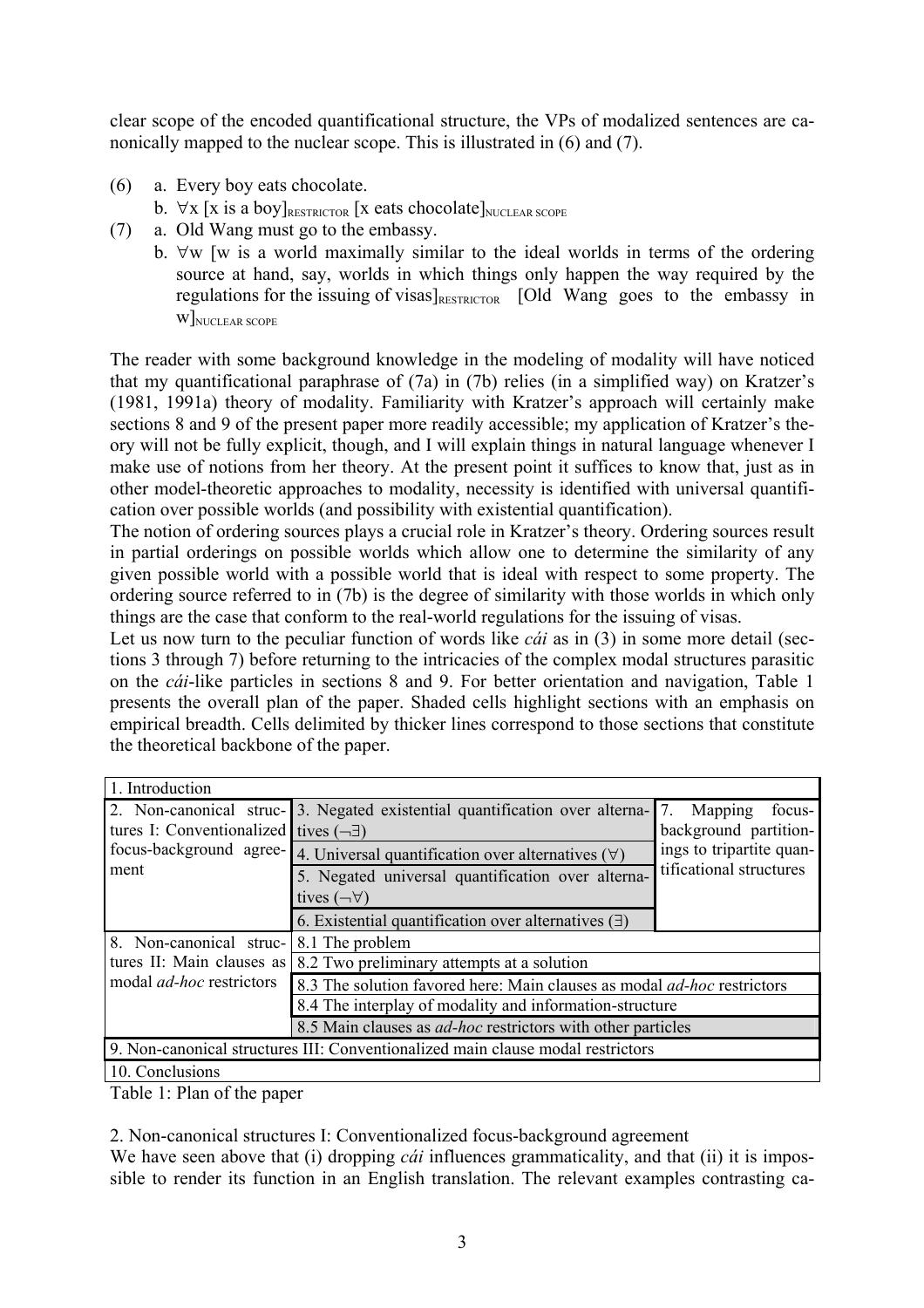nonical adverbial focus-sensitive particles with non-canonical foci co-occurring with *cái* are repeated in [\(8\)](#page-3-0).

<span id="page-3-0"></span>(8) a. Lăo Wáng (zhĭ) hē chá. old Wang only drink tea 'Old Wang (only) drinks tea.' b. Lăo Wáng zhĭyŏu chá \*(cái) hē. old Wang only tea CAI drink 'Old Wang drinks only tea.'

The same contrast recurs with 'even'-foci; cf. [\(9\)](#page-3-1).

<span id="page-3-1"></span>

| (9) | a. Lão Wáng (shènzhì) bù hē chá.     |  |               |     |
|-----|--------------------------------------|--|---------------|-----|
|     | old Wang even                        |  | not drink tea |     |
|     | 'Old Wang doesn't (even) drink tea.' |  |               |     |
|     | b. Lão Wáng lián chá *(dōu) bù       |  |               | hē. |
|     | old Wang even tea DOU not drink      |  |               |     |
|     | 'Old Wang doesn't even drink tea.'   |  |               |     |

Just as with *zhĭ* 'only' in [\(8\)](#page-3-0), the adverbial focus marker *shènzhì* 'even' in [\(9a](#page-3-1)) may be dropped without influencing grammaticality, while the *lián*-marked preposed object in [\(9b](#page-3-1)) goes hand in hand with the obligatory preverbal particle *dōu*. [7](#page-3-5)

<span id="page-3-6"></span>The generalization in [\(10\)](#page-3-2) holds in the overwhelming majority of cases.

<span id="page-3-2"></span>(10) If a focus that is marked for a specific type precedes the VP, a particle at the left edge of the VP must be used.

Since the particles at the left edge of the VP co-vary with the semantic type of focus preceding the VP, the resulting system may be analyzed as an agreement mechanism.

<span id="page-3-3"></span>(11) Backgrounded VPs agree with their preceding foci. The agreement morphemes are the particles at the left edge of the VP, and the agreement categories are the different kinds of focus for which the preceding foci are marked (e.g., 'only'-foci or 'even'-foci).

I review the few exceptions to [\(10\)](#page-3-2) and [\(11\)](#page-3-3) in Hole (2004: 52, 72, 174), but they don't seem to threaten the validity of the generalizations in a serious way. Note in passing that the marking of the preverbal foci may be implicit as in [\(12\)](#page-3-4), but that this doesn't undermine [\(11\)](#page-3-3). (This is not to say that the foci in [\(12\)](#page-3-4) are not marked as such by prosodic means. What matters is that there are no pronounced segments in [\(12\)](#page-3-4) which may be analyzed as focus markers.)

<span id="page-3-4"></span> $(12)$  a. Lão Wáng [chá] cái hē. old Wang tea CAI drink 'Old Wang drinks only tea.' b. Lăo Wáng [chá] dōu bù hē.

1

<span id="page-3-5"></span><sup>&</sup>lt;sup>7</sup> This  $d\bar{\sigma}u$  is diachronically related to the comparatively well-known distributive  $d\bar{\sigma}u$  'each' as, for instance, studied by Lin (1996, 1998), but it cannot be identified with it at a synchronic level. See Hole (2004: ch. 4.3.1) for the detailed justification for keeping the two uses of *dōu* apart. The most important argument for a strict separation of the distributivity marker and the focus-related *dōu* under scrutiny here is that distributive *dōu* must be preceded by an XP with  $a(n)$  inherently) plural denotation. No such restriction is active with the  $d\bar{\sigma}u$  studied here, at least not if only the ordinary meaning to the exclusion of the focus meaning (in the sense of Rooth 1985) is taken into account. We will see below that our *dōu* indeed interacts with the pluralities in the focus meanings of the sentences in which it occurs.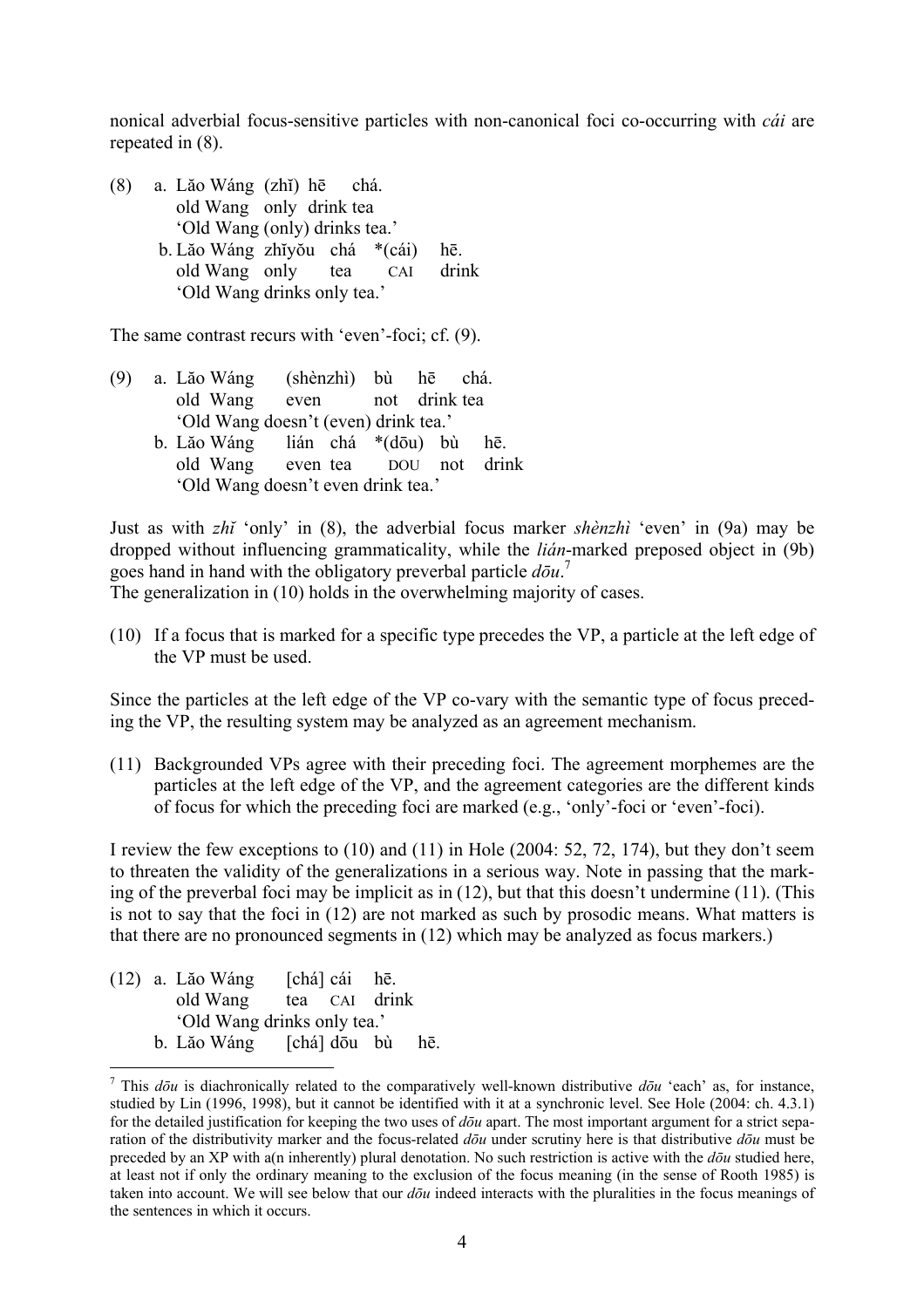old Wang tea DOU not drink 'Old Wang doesn't even drink tea.'

The only alternative to assuming implicit or contextual focus marking in [\(12\)](#page-3-4) would be to say that *cái* and *dōu* themselves are the focus marking devices. This would leave us with an undesirable homonymy stipulation for the particles; they would be agreement particles in [\(8b](#page-3-0)) and [\(9b](#page-3-1)), but focus markers in [\(12\)](#page-3-4).

The generalizations in [\(10\)](#page-3-2) and [\(11\)](#page-3-3) are not just valid for direct objects and other canonically postverbal material. They likewise apply to elements that never occur in postverbal positions to begin with. [\(13\)](#page-4-0) provides two examples involving complex sentences.

<span id="page-4-0"></span>

|  | (13) a. Zhĭyŏu [Lăo Wáng lái], wŏ      |  | $*(c\acute{a}i)$ quentity |    |
|--|----------------------------------------|--|---------------------------|----|
|  | only if old Wang come I                |  | <b>CAI</b>                | 80 |
|  | 'Only if [Old Wang comes] will I go.'  |  |                           |    |
|  | b. Jishĭ [Lăo Wáng lái], wǒ *(dōu) qù. |  |                           |    |
|  | even.if old Wang come I                |  | <b>DOU</b>                | 80 |
|  | 'Even if [Old Wang comes], I will go.' |  |                           |    |

Over the past decade, syntacticians from the generative tradition have come up with several minimalist accounts to get a grip on the syntax of this construction (Gao 1994, Shyu 1995, Zhang 1997, 2000). However, the feature checking analyses that were formulated leave open the question of what makes the observed system a system from the point of view of function or semantics. This is the question that I have addressed in some detail in Hole (2004).

To conclude the present section, I will give a summary of the overall architecture of this subsystem of Mandarin grammar. I will then (sections 3–6) move on to describe each focus quantificational type in turn, and I will aim at justifying the arguably most controversial type of conventionalized focus quantification that I propose, viz. negated universal quantification over alternatives. Readers with a less urgent interest in the empirical unfolding of the Mandarin system and with a prevalent curiosity about the mapping of focus-background structures to quantificational structures may skip the following data-oriented sections (except, perhaps, for the section on *jiù*, viz. section 5.) and continue with section 7.

A summary of major features of the focus quantificational system of Mandarin focusbackground agreement is given in [\(14\)](#page-4-1).

- <span id="page-4-1"></span>(14) a. Each classic quantificational type  $(\exists, \forall, \neg \exists, \neg \forall)$  constitutes a basic agreement cate gory in Mandarin focus-background agreement.
	- b. Each focus quantificational type is covered by a distinct agreement marker.
	- c. Negated universal quantification  $(\neg \forall)$  forms an integral part of this system, despite claims found in the literature that this type of quantification does not conventional ize/hardly ever conventionalizes.

3. Negated existential quantification over alternatives (¬∃)

Negated existential quantification is the focus type which triggers the use of *cái*. No contextually salient alternative is true. The most important relevant focus marker in English is *only*. In the formal semantics tradition, the special focus semantics of this focus type is usually characterized in a different way, viz. as a kind of universal quantification. In that tradition the 'only'-entailment is expressed by formulae which state roughly the following: All the true alternatives to the assertion must be identical with the assertion. I will return to the difference between these traditions in section 7. There I will also defend why I make use of the more traditional quantificational format involving negated existential quantification.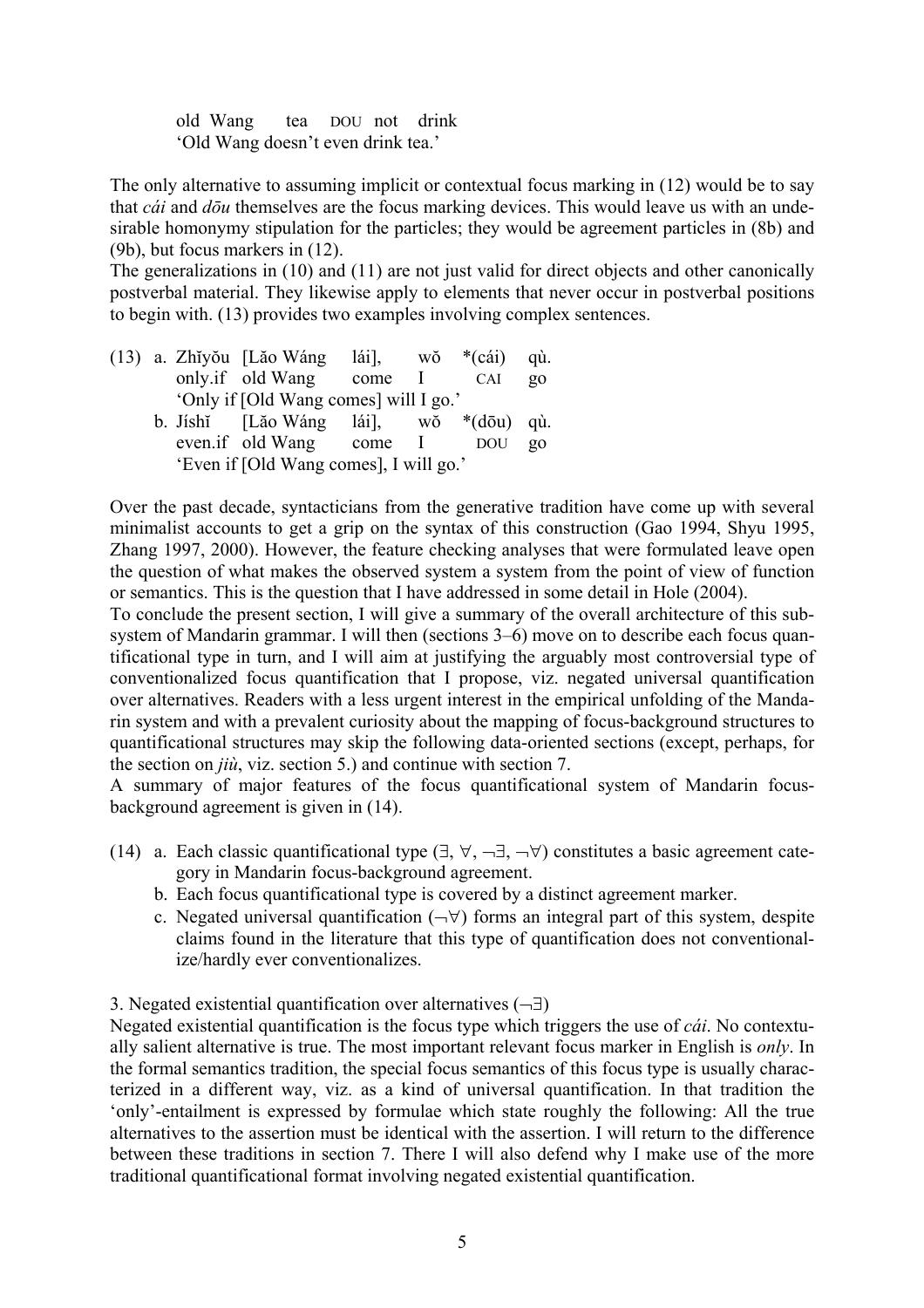In most cases, translations of sentences with *cái* into English will make use of words like *only*, *merely*, etc.; moreover, *not…until*-sentences belong in this domain.

[\(15\)](#page-5-0) presents some Mandarin sentences whose foci trigger the obligatory use of *cái*. Each example is supplemented by a rendering which makes the respective focus semantic component of meaning explicit.

<span id="page-5-0"></span>

| (15) | a. PREPOSED OBJECT IN FOCUS                                   |                  |       |                                                                                 |  |
|------|---------------------------------------------------------------|------------------|-------|---------------------------------------------------------------------------------|--|
|      | Lão Wáng zhǐyǒu [chá] *(cái)                                  | hē.              |       | $(=(3a),(8b))$                                                                  |  |
|      | old Wang only tea CAI                                         | drink            |       |                                                                                 |  |
|      | 'Old Wang drinks only tea.'                                   |                  |       |                                                                                 |  |
|      | a'. 'There is nothing, apart from tea, that Old Wang drinks.' |                  |       |                                                                                 |  |
|      | b. SUBORDINATE CLAUSE (PARTIALLY) IN FOCUS                    |                  |       |                                                                                 |  |
|      | Zhǐyǒu [Lǎo Wáng lái], wǒ $*(cái)$ qù. $(=(13a))$             |                  |       |                                                                                 |  |
|      | only if old Wang come I                                       | CAI              | $g_0$ |                                                                                 |  |
|      | 'Only if [Old Wang comes] will I go.'                         |                  |       |                                                                                 |  |
|      |                                                               |                  |       | b'. 'There's no condition, apart from Old Wang coming, under which I will go.'  |  |
|      | <b>C. TIME ADVERBIAL IN FOCUS</b>                             |                  |       |                                                                                 |  |
|      | Xiăo Wáng zhídào [bā-diăn]                                    | $*(c\acute{a}i)$ | lái.  |                                                                                 |  |
|      | little Wang until 8-o'clock CAI                               |                  | come  |                                                                                 |  |
|      |                                                               |                  |       | 'Little Wang only came at eight o'clock.'/'Little Wang did not come until eight |  |
|      | o'clock.'                                                     |                  |       |                                                                                 |  |
|      |                                                               |                  |       |                                                                                 |  |

c′. 'There is no point in time, apart from eight o'clock (and trivial later points in time), such that Little Wang came at that point in time or before that.<sup>8</sup>

For more details, especially concerning Mandarin 'only-if'-conditionals and constructions with 'until'-foci or temporal 'only'-foci, cf. Hole (2004: 121–38).

4. Universal quantification over alternatives (∀)

1

As seen in [\(9b](#page-3-1)) and [\(13b](#page-4-0)), 'even(-if)'-constructions fall under that focus-semantic category which is agreement-marked by  $d\bar{\sigma}u$ . The proper treatment of 'even'-foci has been a recurrent topic over the past two or three decades. Krifka (1995) has – in my eyes, convincingly – corroborated the claim that universal quantification over focus alternatives is the right quantificational notion to deal with 'even'-constructions. Thus, a sentence like *John doesn't even eat chicken meat* will presuppose that John doesn't eat any of the contextually salient kinds of meat either, say, beef, or pork. The way in which 'even'-foci are treated by the grammar of Mandarin underpins Krifka's claim, because 'even'-foci are reliably marked by *dōu* (or *yĕ*; see section 7). The two other large areas where *dōu* marks backgrounded VPs are, (i), constructions with (strong) negative polarity items (cf. [\(16\)](#page-5-1)) and, (ii), constructions with freechoice items (cf. [\(17\)](#page-6-0)).

<span id="page-5-1"></span>

|  | (16) a. SMALLEST-QUANTITY PREDICATES AS NPIS        |  |                | <i>(penny/dime-type NPIS)</i> |
|--|-----------------------------------------------------|--|----------------|-------------------------------|
|  | Lão Wáng yī-[dī] jiŭ *(dōu) méi                     |  |                | hē.                           |
|  | old Wang 1-drop wine DOU not have drink             |  |                |                               |
|  | 'Old Wang hasn't had a [drop] of alcohol.'          |  |                |                               |
|  | b. INDEFINITE PRONOUNS AS NPIS (anything-type NPIS) |  |                |                               |
|  | Lão Wáng [shénme]                                   |  | *(dōu) bù chī. |                               |

<span id="page-5-2"></span> $8$  This paraphrase presupposes a specific analysis of the denotation of temporal adverbials as in (15c). The basic idea developed in Hole (2004: 126–9) is that all adverbial temporal *cái*-foci, and not just the ones marked by *zhídào* 'until', must be analyzed as relating to the set of points in time before and including the point in time overtly mentioned. This analysis strives to solve one half of the long-standing paradoxes tied to scalar words like *erst* 'only, not…until' in German (cf. König 1979, Löbner 1989).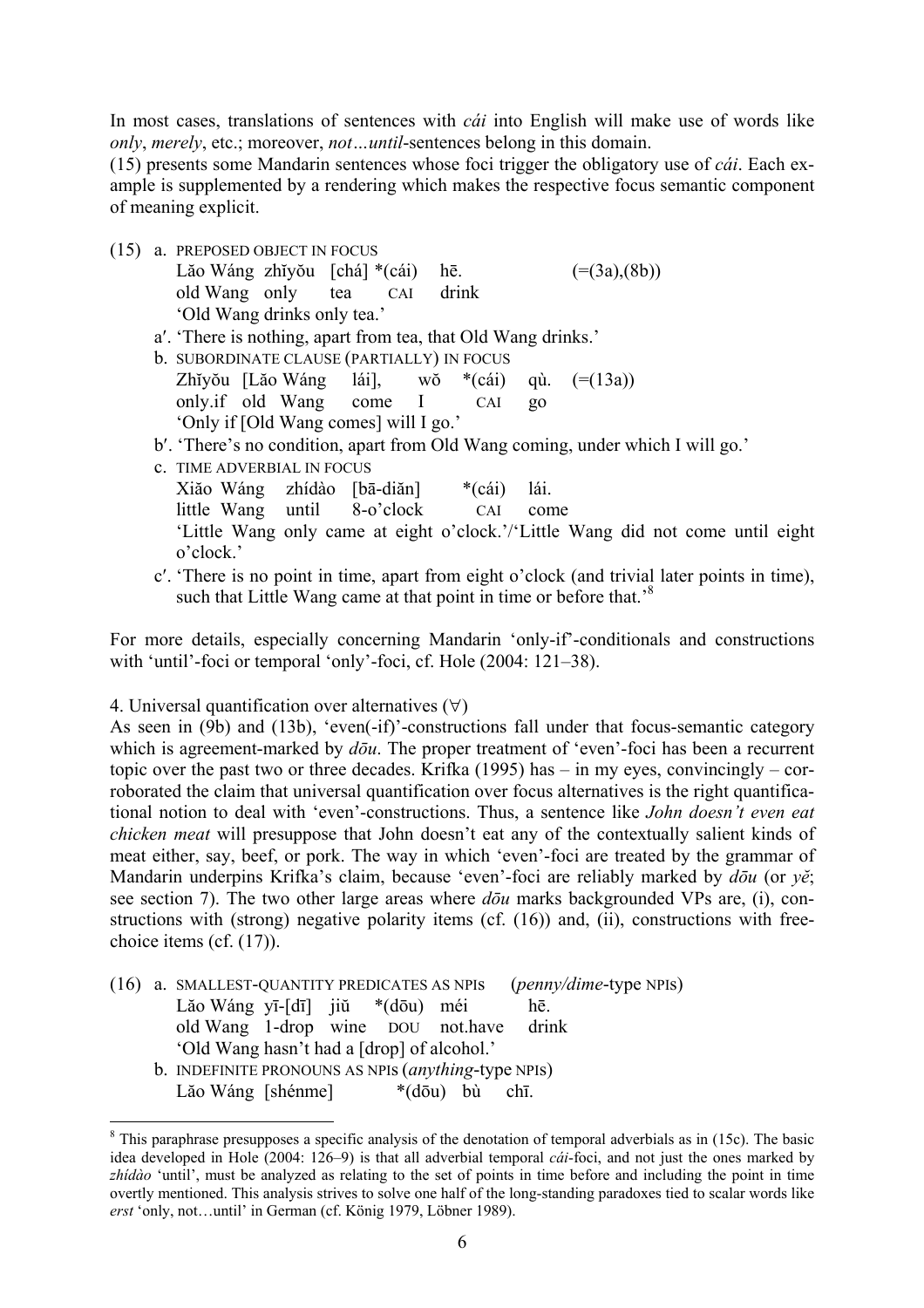old Wang anything/what DOU not eat 'Old Wang doesn't eat [anything at all].'

Both negative polarity constructions and free-choice constructions can be shown to involve universal quantification over focus alternatives. The propositions underlying each sentence in [\(16\)](#page-5-1) are semantically stronger than any relevant alternative propositions that have a semantically more specific term in the position of the NPIs. If Old Wang, as in [\(16a](#page-5-1)), doesn't drink a drop of alcohol, any other quantity is likewise excluded as being consumed by him, simply because any alternative quantitity will be larger than one drop, and any assertion of a proposition with such a larger amount of alcohol instead of 'one drop' is already entailed by the assertion of [\(16a](#page-5-1)). In Krifka's theory, an NPI like *shénme* 'what/anything' as in [\(16b](#page-5-1)) denotes 'λx.x is a thing', i.e. the most general property that any thing has. Therefore, if Old Wang in [\(16b](#page-5-1)) doesn't eat anything that has the property of being a thing, he doesn't eat anything at all, because every alternative nominal predicate will entail that property. In both cases, the assertion allows us to make a statement concerning all relevant alternative propositions, viz. that they are all true. In line with the tradition starting with Ladusaw (1979) and defended by Heim (1984), the restricted distribution of NPIs is thus made to follow from the monotonicity behavior of contexts in which NPIs may occur.

The case of free-choice items as illustrated in [\(17\)](#page-6-0) is different.<sup>[9](#page-6-1)</sup>

- <span id="page-6-0"></span>(17) a. INDEFINITE PRONOUNS AS FREE-CHOICE ITEMS
	- Wúlùn shéi \*(dōu) lái. no.matter who DOU come

'No matter who, everyone comes.'

1

b. A-NOT-A-QUESTION DISJUNCTIONS AS FREE-CHOICE ITEMS Lăo Wáng bùguăn xià bu xià yŭ \*(dōu) huì lái. old Wang no.matter fall not fall rain DOU will come 'Old Wang will come, no matter whether it's raining (or not).'

In these cases the set of alternative propositions is not characterized by different, that is, stronger predicates than the highly general predicates 'λx.x is a human' for *shéi* or 'λx.x is a thing' for *shénme* as with the NPIs in [\(16\)](#page-5-1); instead, all the possible different propositions resulting from (arbitrarily) fixing the referent of the pronominal in [\(17a](#page-6-0)) define the relevant domain of quantification. If the model with respect to which [\(17a](#page-6-0)) is interpreted contains the individuals John, Bill and Mary, then [\(17a](#page-6-0)) will say that, e.g. *John comes* is true, but that *Bill comes* and *Mary comes* would likewise have been true; or that (if the reference of the freechoice item is fixed differently) *Bill comes* is true, but that *Mary comes* and *John comes* would likewise have been true; or that, finally, *Mary comes* is true, but that *John comes* and *Bill comes* would likewise have been true. If we interpret the focus accent on the free-choice item in [\(17a](#page-6-0)) as being a focus on the choice function (cf. von Heusinger 2002), with this focus relating to alternative choice functions that could have been selected to assign the variable a value, then it becomes clear why the kind of quantification at hand is a sub-type of focus quantification.

Admittedly, the above reasoning is just an outline of an analysis that subsumes Mandarin freechoice sentences as in [\(17a](#page-6-0)) under a more general focus semantic analysis. If it were to be spelled out in an explicit syntax-semantics framework à la Heim & Kratzer (1997), one would

<span id="page-6-1"></span><sup>&</sup>lt;sup>9</sup> Never mind the fact that both *shéi* in (17) and *shénme* in (16) belong to the same class of indefinite pronouns in Mandarin. In Hole (2004: 223) I present evidence to the effect that the Mandarin negative polarity construction with indefinite pronominals must be kept strictly separate from Mandarin free-choice constructions with indefinite pronominals.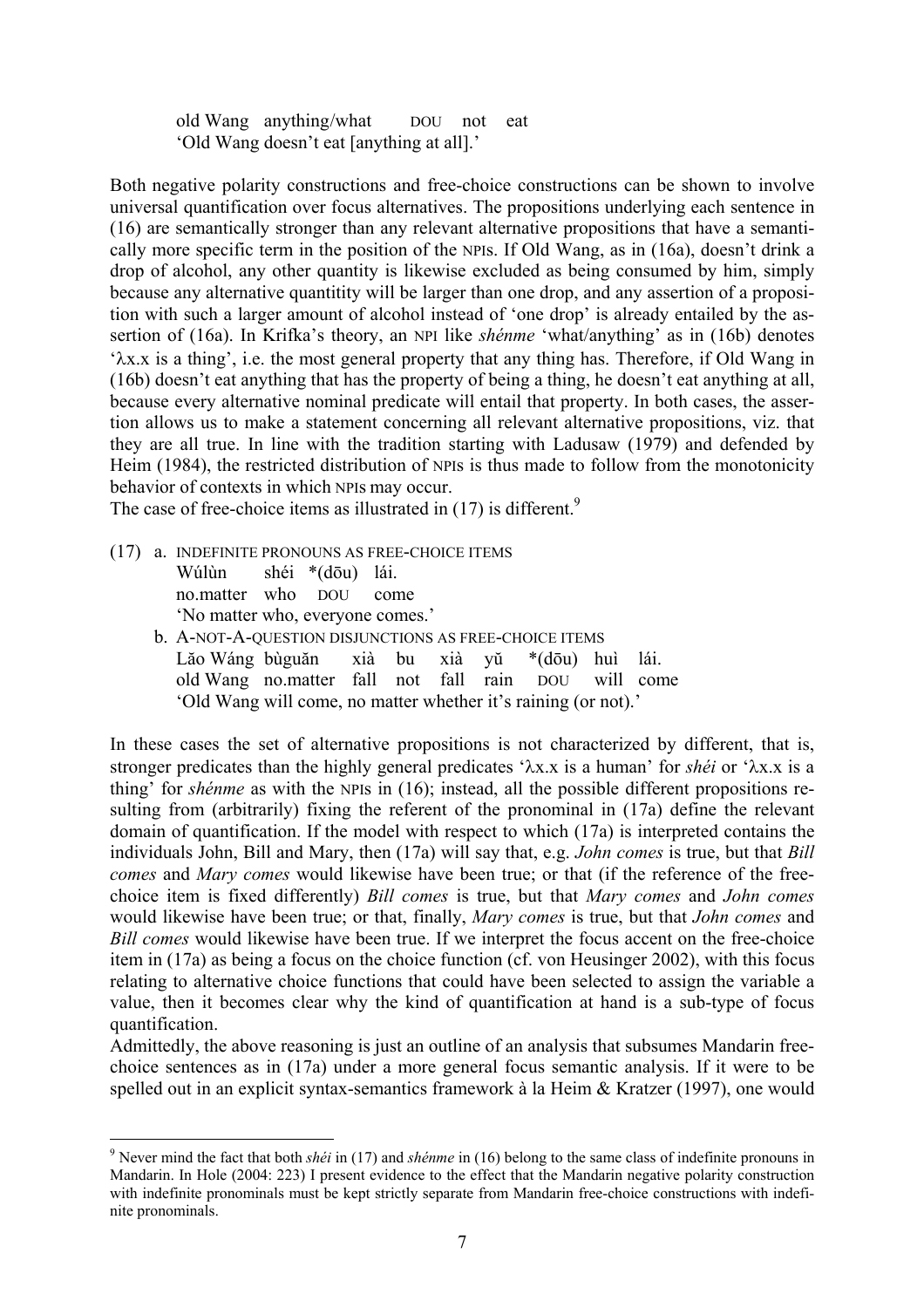<span id="page-7-1"></span>have to implement the choice function as a constituent of its own such that it alone may be focused and relate to alternative choice functions.

Although seemingly different, the disjunctive case in [\(17b](#page-6-0)) is entirely parallel. Note for a start that the basic kind of *yes/no*-question formation in Mandarin is disjunctive. [\(18\)](#page-7-0) provides an example.

<span id="page-7-0"></span>(18) Nĭ qù bu qù? you go not go 'Are you going?'

In correspondence with a Hamblin-style semantics of questions (Hamblin 1973), *yes/no*questions are formed by juxtaposing representatives of the possible answers, namely the negated and the non-negated predicates. This kind of juxtaposition behind *wúlùn* 'no matter' in [\(17b](#page-6-0)) has the very same function as the free-choice item *shéi* in [\(17a](#page-6-0)); the positive or the negative value may be chosen, but only one. Whichever value is chosen, the assertion will always come out true and this, again, boils down to universal quantification over alternatives. This concludes the small survey of sub-kinds of universal quantification over focus alternatives in Mandarin which trigger the use of *dōu*. Let us now turn to the interesting and potentially more controversial case of negated universal quantification over alternatives.

5. Negated universal quantification over alternatives  $(\neg \forall)$ 

### 5.1 Basic facts

1

The right-hand lower O corner of the classic square of opposition is the step-child of traditional theories of quantification. Horn (1972) was among the people to notice the fact that negated universal quantification rarely finds conventionalized lexical expression. Sequences of quantifiers like English *not all* do not lead to complex quantifiers of the type *\*nall*, even though contractions in the domain of quantifiers expressing negation plus something else are the diachronic norm in Germanic languages. Two kinds of research traditions in this domain may be distinguished. One line of argumentation says that there is something wrong with the traditional square of opposition, and that the lack of quantifiers like *\*nall* is to be expected, because the required type of quantification can be reduced to something else. Such an analysis has recently been formulated by Seuren (2003). The other tradition will say that the square of opposition is fine the way it has been handed down to us from Aristotle, Boethius and the Middle Ages, but that independent factors render the quantificational type 'not all' unnecessary or dysfunctional in most natural language interactions. This dysfunctionality or rareness of use obstructs lexicalization processes. Horn (1989, this volume?) is a proponent of such a 'good idea – no gain' approach to the lexical gap in the square of opposition. He couches his argumentation in the context of neo-Gricean implicature reasonings, complemented by an empirically well-grounded principle which gives precedence to the lexicalization of nonnegated terms over the lexicalization of negated ones. Lexicalization of existential quantification, complemented by analytically expressed inner negation, will yield the O-type of quantification if needed, because ∃¬-type quantification is equivalent to ¬∀-type quantification. Moreover, and this is where the neo-Gricean tradition kicks in, most contexts of use will simultaneously allow for the two competing quantificational statements *Some x's are y* (existential quantification, or the lower left-hand I corner of the square of opposition) and *Not all x's are y*; the contexts in which only  $\neg \forall$  is true are negligible from the point of view of lexicalization needs. Löbner (1990) has independently demonstrated that the lexicalization gap in the ¬∀-corner is just a matter of degree, and he collects several four-membered lexical fields covering each corner of the square of opposition.<sup>10</sup>

 $10$  Examples from German include the two quadruples in (i) and (ii) (Löbner 1990: 89):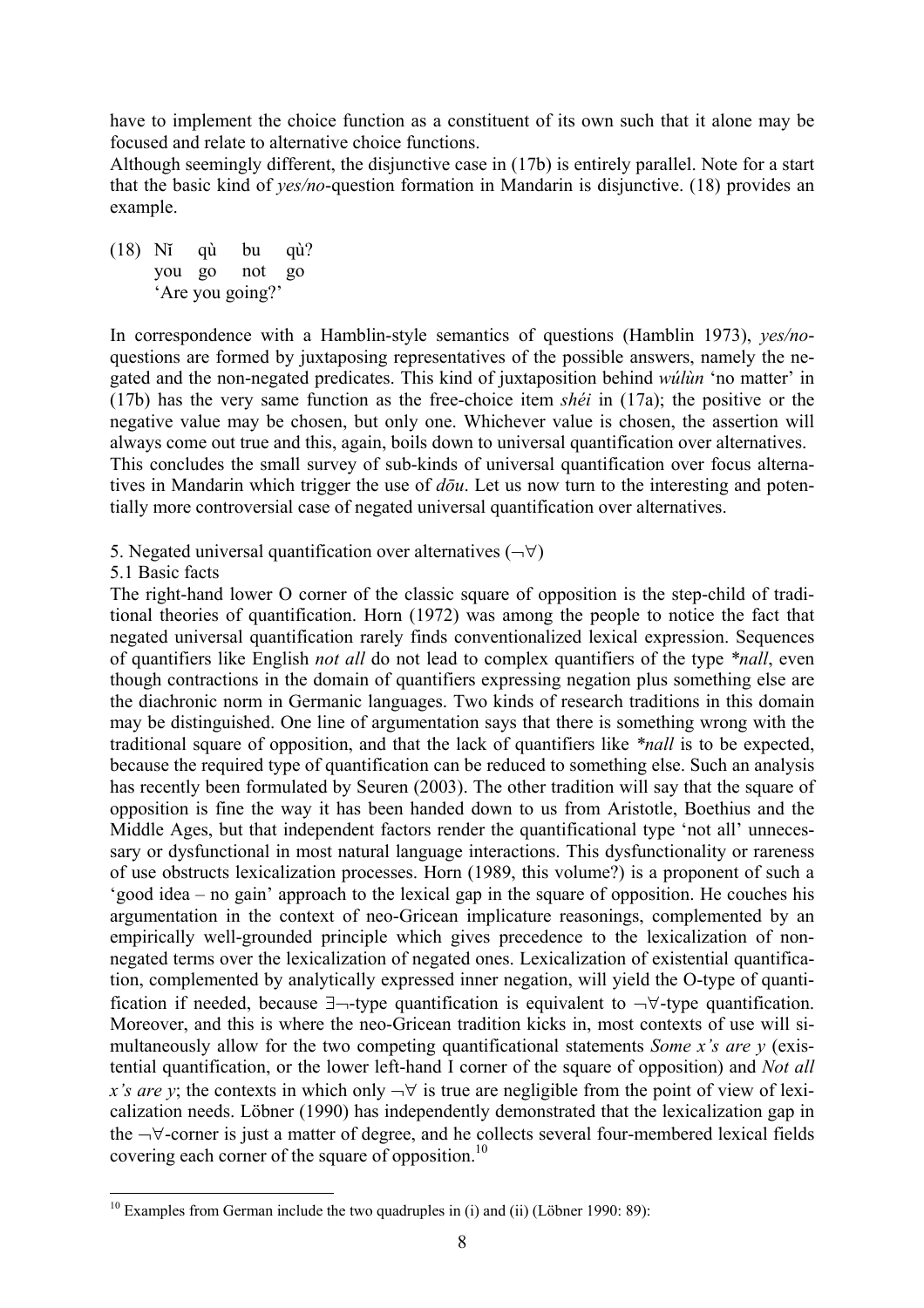5.2. Negated universal quantification and focus semantics

One of the aims of this article is to add plausibility to the Horn-Löbner position, and to discredit the idea that the square of opposition is a flawed construct. I would also like to demonstrate that what is a negligible quantificational option in some empirical domain of quantification is a highly natural one in another.

What would negated universal quantification over focus alternatives amount to? Let us imagine a discourse in which the eating habits of your little nephew are discussed. You want to cook some vegetables for him, but it turns out he likes neither broccoli nor spinach, and he doesn't like bell peppers either. You may ask *What do you like then?* in this situation, and your nephew may reply as in [\(19a](#page-8-0)).

<span id="page-8-0"></span>(19) a. I like carrots. I like tomatoes, too. b. I like carrots, poo.

What [\(19a](#page-8-0)) leaves open is whether apart from carrots and tomatoes there are other vegetables that he likes. The presupposed information tied to the use of *too* in this context is that, apart from tomatoes, at least one more kind of vegetable is already in the background as a kind of vegetable that he likes (namely, carrots). [\(19b](#page-8-0)) contains the non-existing particle *poo*. It is meant to capture that presupposition that negated universal quantification over alternatives would amount to. By using it, your nephew would relate back to the information already established, namely that he doesn't like broccoli, spinach, and bell peppers. What it leaves open, though, is whether there are other kinds of vegetables apart from carrots that he likes to eat. Gast (2004) claims that English *at least*, in one of its uses, carries such a presupposition in addition to some scalar component of meaning. Note that such a focus quantificational type is not useless if compared with the existential type instantiated by *too*. It is, in fact, more informative in one respect than *too* (or, to be more precise, it presupposes more information in one respect). *Poo* necessarily separates the domain of alternatives (including the asserted alternative) into complementary subsets, because not all alternatives are the same. *Too* leaves open the possibility that all alternatives are alike. *Poo* is not just another way of relating to a background that would also be compatible with *too*. *Too* says that the information in the assertion is in line with some presupposed bit of information. *Poo* does the exact opposite; it relates back to information that is *not* in line with the assertion. Seen from this angle, the big difference between *too* and *poo* on the one hand, and *only* and *even* on the other, is that *only* and *even* warrant statements about all alternatives, whereas *too* and *poo* only warrant statements about some alternative(s).

### 5.3 Negated universal quantification and Mandarin information-structure

If a *poo*-type focus semantics can be defended as a possible kind of relating asserted information to the background on general grounds, and if it is less extreme in the requirements that it puts on the set of alternatives than, say, *only*, we will expect to find a relatively high token frequency of the respective focus type in languages in which it is conventionalized. The Mandarin particle *jiù*, which I claim to be the background marker of  $\neg \forall$ -focus semantics, in fact has the highest token frequency in texts and conversations among the four particles investigated here and in Hole (2004).

Here are two Mandarin examples that give us a first impression of how *jiù*-sentences work.

 <sup>(</sup>i) *ermöglichen – erzwingen – verhindern – erübrigen* ('make possible – enforce – obviate – render unnecessary')

<sup>(</sup>ii) *möglich – sicher – ausgeschlossen – fraglich* ('possible – sure – impossible – questionable').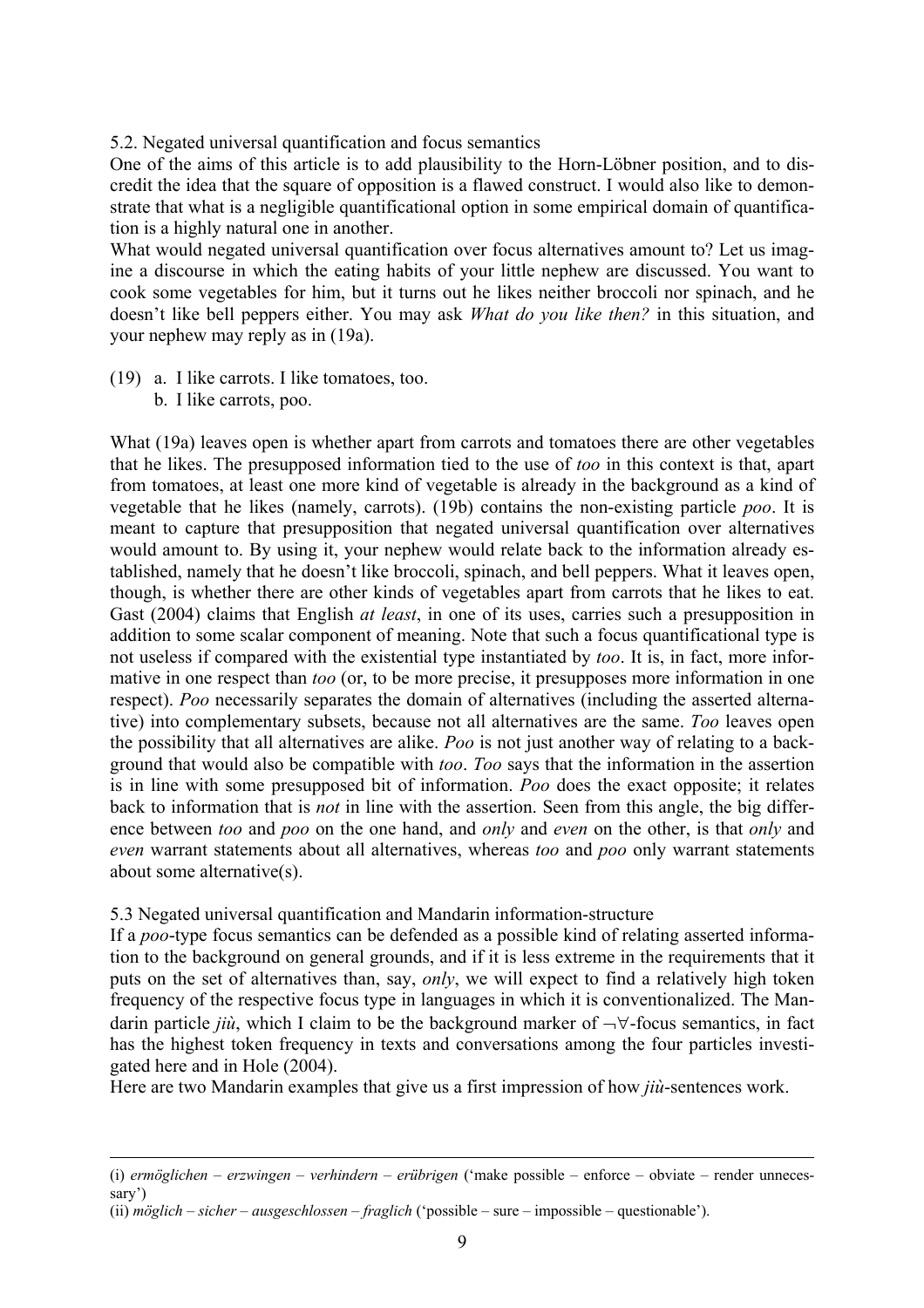- <span id="page-9-0"></span>(20) a. Oūzhōu rén dāng zhōng, [Ìdàlì rén] jiù zhăng-zhe hēi tóufa. Europe people among Italy people JIU grow-ASP black hair 'Among Europeans, [Italians] have black hair.'
	- b. #Dōng-Yā rén dāng zhōng, [Rìbĕn rén] jiù zhăng-zhe hēi tóufa. east-Asia people amongJapan people JIU grow-ASP black hair 'Among the people from East Asia, the [Japanese] have black hair.'

[\(20a](#page-9-0)) is fine, because among the alternatives that are explictly referred to, there are peoples whose members are generically said to have fair hair, say, Norwegians (let's disregard the true proportion of fair-haired people among Norwegians for the sake of the argument and stick to the stereotype). [\(20b](#page-9-0)) is infelicitous, and this fits in well with our theory about *jiù*, because we know that among the competitors from East Asia, all others (stereotypically) have black hair, too. One might object now that this minimal pair relies on a rare kind of discourse setting, and that not many situations will arise in which sentences like [\(20a](#page-9-0)) with the required focus-background structure are uttered. This is true, and the real domain of application for our allegedly exotic focus type is somewhere else, viz. in the domain of contrastive topics. Look at [\(21\)](#page-9-1), in which the contrastive topic and the focus have been marked.

<span id="page-9-1"></span>(21) Rúguŏ xīngqītiān tiānqì [hǎo]<sub>CT</sub>, wǒ jiù [qù pá shān]<sub>F</sub>. if Sunday weather good I JIU go climb mountain 'If the weather is  $[\text{fine}]_{CT}$  on Sundays, I  $[g_0]_{C}$  mountain climbing  $]_F$ .'

[\(21\)](#page-9-1) is uttered by a passionate mountain climber, and the sentence, with the indicated information structure and uttered in a suitable context, amounts to the following: (i) The speaker goes mountain climbing on Sundays if the weather is fine, (ii) he may go mountain climbing if the weather is not 100 per cent fine, but (iii) not all weather conditions are such that he will go mountain climbing on Sundays, e.g. if there is a snow-storm, or heavy rain. (i) is the assertion of [\(21\)](#page-9-1), (ii) is what is left open by the conditional semantics induced by *rúguŏ/if*subordination, and (iii) amounts to the information-structural component of meaning brought into the sentence by the contrastive topic accent on *hăo* 'good', and reflected by agreement *jiù*. At an intuitive level, the relation between contrastive topics and negated universal quantification over alternatives seems straightforward. But to make the link explicit turns out not to be so easy.

### 5.4 Problems with contrastive topics

It is not quite clear whether contrastive topics, just by themselves, generally presuppose the falsity of an alternative proposition that differs in the position of the contrastive topic. Imagine a context in which a teacher has a pile of students' essays on his desk, and he must evaluate them all. He grades the first one, and it is really good. The teacher says to himself: *The*   $[first]_{CT}$  *one was* [*really good*]<sub>F</sub>. If later on it turns out that all essays are really good, this doesn't make his statement, which was uttered after the first essay, infelicitous. This seems to support the idea that contrastive topics do *not* carry a presupposition to the effect that one alternative is false. But this conclusion is too hasty. Our teacher made his statement at a point when he wasn't fully informed about the quality of all papers. His natural assumption at this point was most likely that not all other papers are equally good. Let us, therefore, change the context in such a way that the teacher grades all papers first, and they are all really good. He starts to copy the grades (only As and Bs) into his notebook, and if he says to himself *The*  $[first]_{CT}$  *one was* [*really good*]<sub>F</sub> now, this is odd. With the complete information about the comparable quality of all other papers, the contrastive topic is no longer felicitous. A single focus accent on *first* would, on the other hand, not be infelicitous, and a statement to the same effect for all other papers is possible (*The* [*second*]<sub>F</sub> one was really good, The  $[third]_F$  one was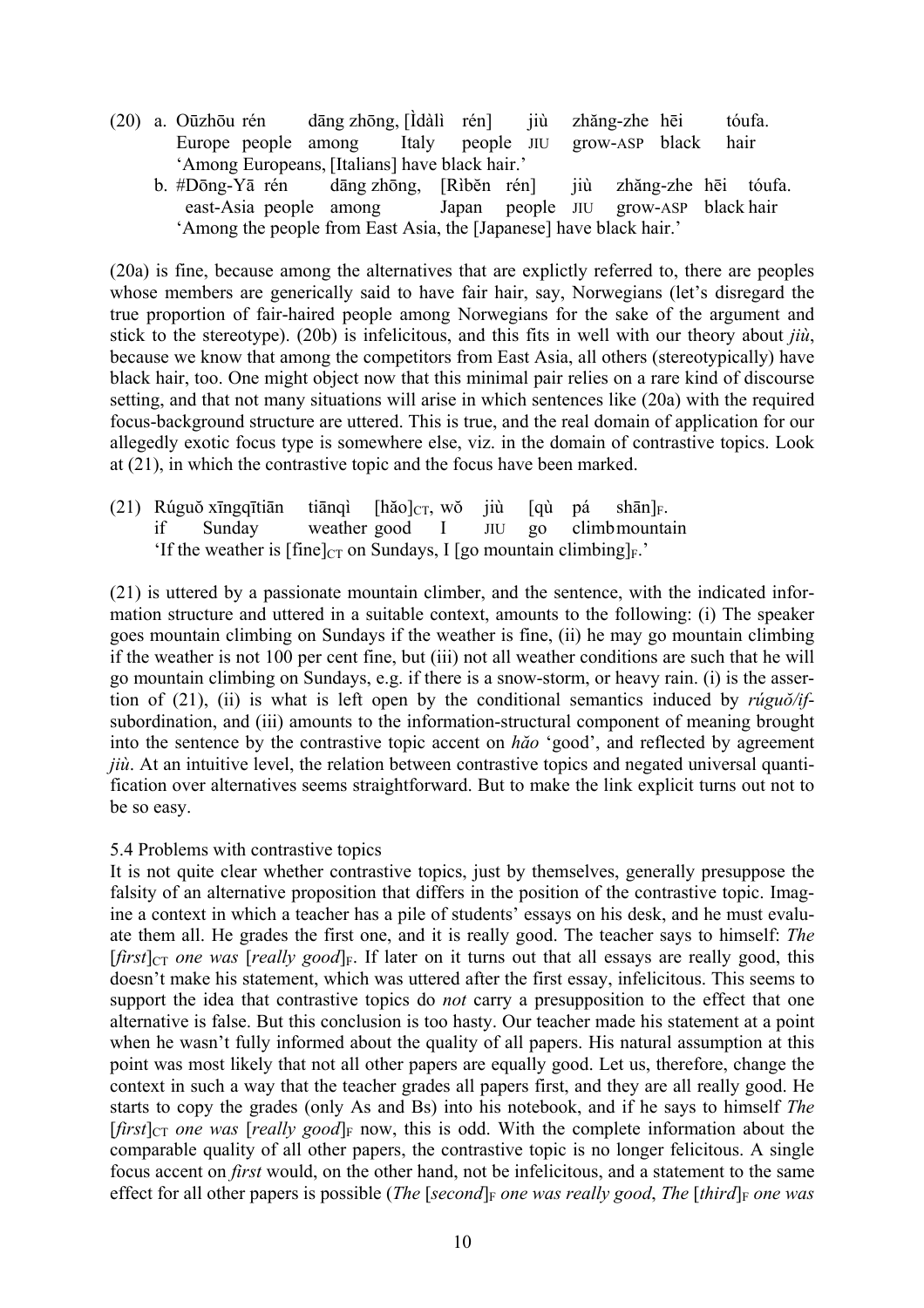*really good, ... The*  $\lceil \text{last} \rceil_F$  *one was really good,*  $\lceil \text{All} \rceil_F$  *were really good*). So there does seem to be a difference between foci and contrastive topics as regards the exclusion of at least one alternative. Still, this conclusion may again be too hasty. If the general idea of Büring's (2003) approach to contrastive topics as discussed below is on the right track, and if, specifically, contrastive topics always signal that at least one more assertion with another contrastive topic precedes or follows an utterance with a contrastive topic in an ideal discourse, then a less direct explanation becomes feasible. According to such a view, contrastive topics just seem to presuppose the falsity of at least one alternative because if no alternative was wrong, the simpler focusing strategy without contrastive topics could have been chosen.

I will not favor either solution here as far as a general theory of contrastive topics is concerned. As to the kinds of discourses which trigger the use of *jiù* in Mandarin I will, however, be more explicit. If *jiù* has the grammatical kind of function that I claim it has, then contrastive topics triggering the use of *jiù* must carry a presupposition to the effect that not all alternatives are true.

A second problem has to do with the very fact that *jiù* is triggered by a contrastive topic, and not by a focus. This is not a trivial problem if the idea of negated universal quantification over alternatives is to be combined with the account of contrastive topics developed by Büring (1997, 2003). The matter will ultimately be left unsettled, but I will nevertheless try to say how Büring's account of contrastive topics would have to be amended to fit in with the special kind of contrastive topics under scrutiny here, viz. those that trigger the use of *jiù*.

In Büring's system, contrastive topics are a kind of second-order foci. A contrastive topic doesn't relate to a set of alternative propositions, but to a set of sets of alternative propositions. What is meant by this? Take the sentence in [\(22a](#page-10-0)) and its Rooth-style focus meaning in  $(22b).<sup>11</sup>$  $(22b).<sup>11</sup>$  $(22b).<sup>11</sup>$  $(22b).<sup>11</sup>$ 

- <span id="page-10-0"></span>(22) a. Paul [goes mountain climbing] $_F$ .
	- b.  $[(22)]^{\text{T}}_{\text{C3}} = {Paul goes mountain climbing, Paul goes bird watching, Paul stays at}$  $[(22)]^{\text{T}}_{\text{C3}} = {Paul goes mountain climbing, Paul goes bird watching, Paul stays at}$  $[(22)]^{\text{T}}_{\text{C3}} = {Paul goes mountain climbing, Paul goes bird watching, Paul stays at}$  *home and rearranges his stamp collection*, *Paul plays the flute*}

With a focus as indicated in [\(22a](#page-10-0)), this sentence may have the contextually restricted focus meaning in [\(22b](#page-10-0)), viz. a set of propositions that may differ from the assertion only in the position of the focus. The denotation of the question *What does Paul do?* in a Hamblin-style semantics of questions (Hamblin 1973) looks the same. In other words, focus meanings correspond to denotations of questions.

Contrastive topics have a recursive focus denotation. Büring's rule of CT-/contrastive topicvalue formation is given in [\(23\)](#page-10-1) (Büring 2003: 519; the formal definition is found on p. 539).

<span id="page-10-1"></span>(23) CT-value formation:

1

- step 1: Replace the focus with a *wh*-word and front the latter […].
- step 2: Form a set of questions from the result of step 1 by replacing the contrastive topic with some alternative to it.

Let us apply this procedure to the sentence in [\(24a](#page-10-2)).

<span id="page-10-2"></span>(24) a. If the weather is  $[\text{fine}]_{CT}$  on Sundays Paul [goes mountain climbing]<sub>F</sub>. b. step 1: What does Paul do if the weather is  $[\text{fine}]_{CT}$  on Sundays? step 2: {*What does Paul do if the weather is fine on Sundays?*, *What does Paul do if* 

<span id="page-10-3"></span> $11$  The f-marked brackets symbolize that interpretation function which yields Rooth's (1985) focus meanings. A focus meaning is a set of expressions that are type-identical with the ordinary interpretation; the members of this set differ only in the position of the focus. We will return to p-set formation repeatedly below. The index *C3* in (22b) restricts the set of alternative propositions to the ones that are relevant in the context under discussion here.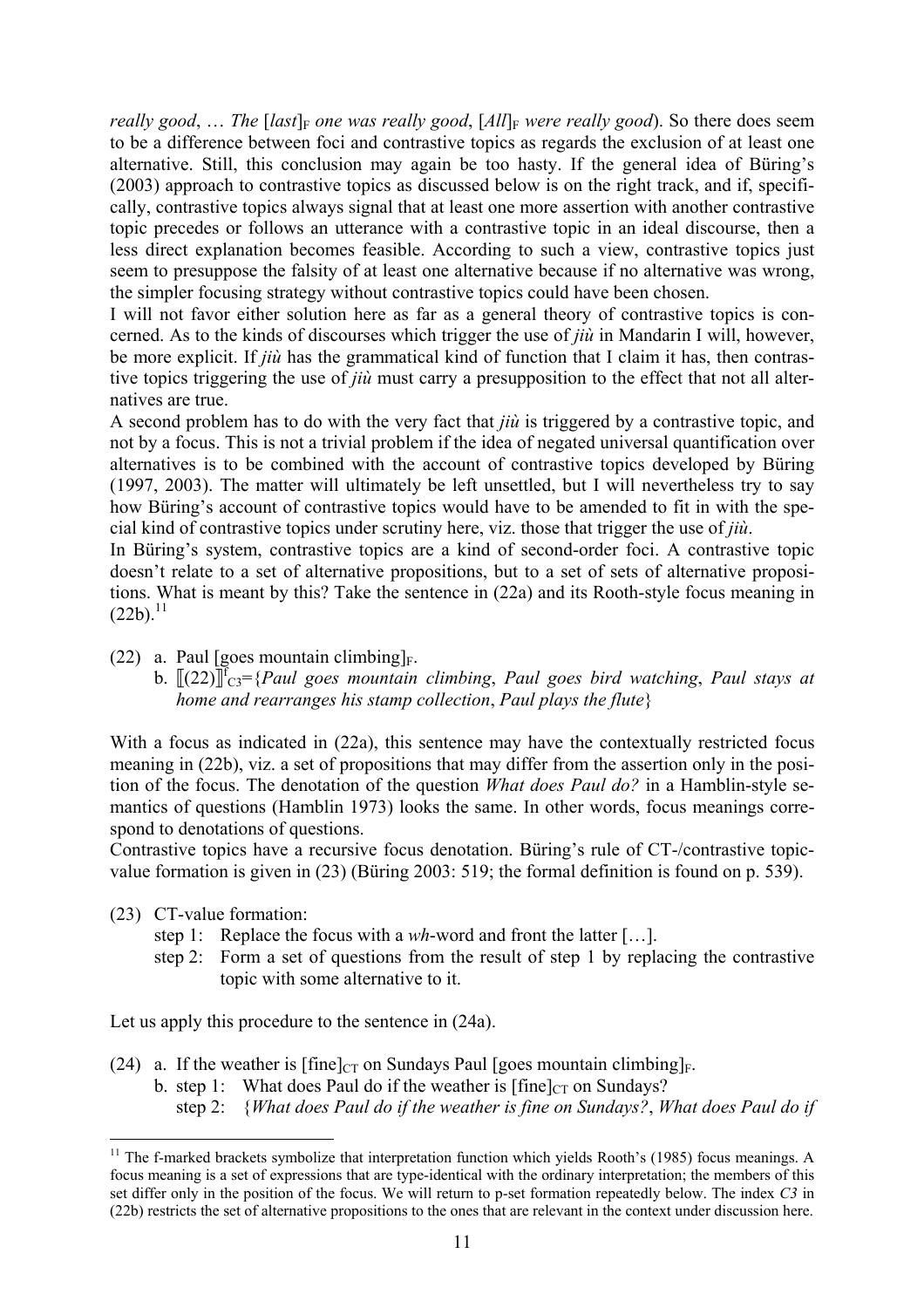*the weather is really bad on Sundays?*, *What does Paul do if the weather is neither good nor bad on Sundays?*}

Büring's main claim concerning the felicity of a sentence with a C-topic is that all of the questions that we got as a result of applying step 2 of [\(23\)](#page-10-1) must be 'under discussion' or, in the terminology of Büring (2003), that a sentence with a C-topic must 'indicate a strategy'. 'Indicating a strategy', means what was just said, viz. that the surrounding (idealized) discourse contains other questions and other answers that only differ in the positions of the foci and the C-topics and that fully exhaust the super-question under discussion. A plausible superquestion in our context would be something like *What does Paul do on Sundays?* The set of sub-questions is defined by bringing the weather conditions into play, and the resulting set of sub-questions has been given in [\(24b](#page-10-2)), step 2. And, indeed, uttering [\(24a](#page-10-2)) seems to require a surrounding discourse like one in which the questions of [\(24b](#page-10-2)), step 2, are answered one after the other. If questions denote sets of possible answers, then we can rewrite the result of applying step 2 of CT-value formation in [\(24\)](#page-10-2) as in [\(24b](#page-10-2)′), step 2.

[\(24\)](#page-10-2) b′. step 2: {{*If the weather is fine on Sundays Paul goes mountain climbing*, *If the weather is fine on Sundays Paul goes bird watching*, *If the weather is fine on Sundays Paul stays at home and rearranges his stamp collection, If the weather is fine on Sundays Paul plays the flute*},

> {*If the weather is really bad on Sundays Paul goes mountain climbing*, *If the weather is really bad on Sundays Paul goes bird watching*, *If the weather is really bad on Sundays Paul stays at home and rearranges his stamp collection, If the weather is really bad on Sundays Paul plays the flute*},

> {*If the weather is neither good nor bad on Sundays Paul goes mountain climbing*, *If the weather is neither good nor bad on Sundays Paul goes bird watching*, *If the weather is neither good nor bad on Sundays Paul stays at home and rearranges his stamp collection, If the weather is neither good nor bad on Sundays Paul plays the flute*}}

If [\(24b](#page-10-2)'), step 2, is what Büring calls the CT-value of [\(24a](#page-10-2)) in an appropriate discourse context, then it should *mutatis mutandis* also be a possible CT-value of our Mandarin example [\(21\)](#page-9-1), repeated here as [\(25\)](#page-11-0).

<span id="page-11-0"></span>(25) Rúguŏ xīngqītiān tiāngì [hǎo] $_{CT}$ , wǒ jiù [qù pá shān] $_{F}$ . if Sunday weather good I JIU go climb mountain 'If the weather is  $[\text{fine}]_{\text{CT}}$  on Sundays, I  $[\text{go mountain climbing}]_F$ .'

Now, the problem is as follows: if the CT-value of [\(25\)](#page-11-0) is as in [\(24b](#page-10-2)′), step 2, then negated universal quantification over alternatives cannot "see" the right kind of entity. Since the CTvalue consists of sets, quantificational procedures which take these sets as inputs will not allow for statements about individual propositions. What we need is a statement to the effect that the intersection of the true propositions with the alternative propositions has at least one member less than the set of alternative propositions. But we have no set of alternative propositions in the CT-value, we only have a set of *sets* of propositions. If we were somehow allowed to form the generalized union over the CT-value we would arrive at the right kind of object. The generalized union of the CT-value of [\(25\)](#page-11-0) is given in [\(26\)](#page-11-1).

<span id="page-11-1"></span>(26) {*If the weather is fine on Sundays Paul goes mountain climbing*, *If the weather is fine on Sundays Paul goes bird watching*, *If the weather is fine on Sundays Paul stays at*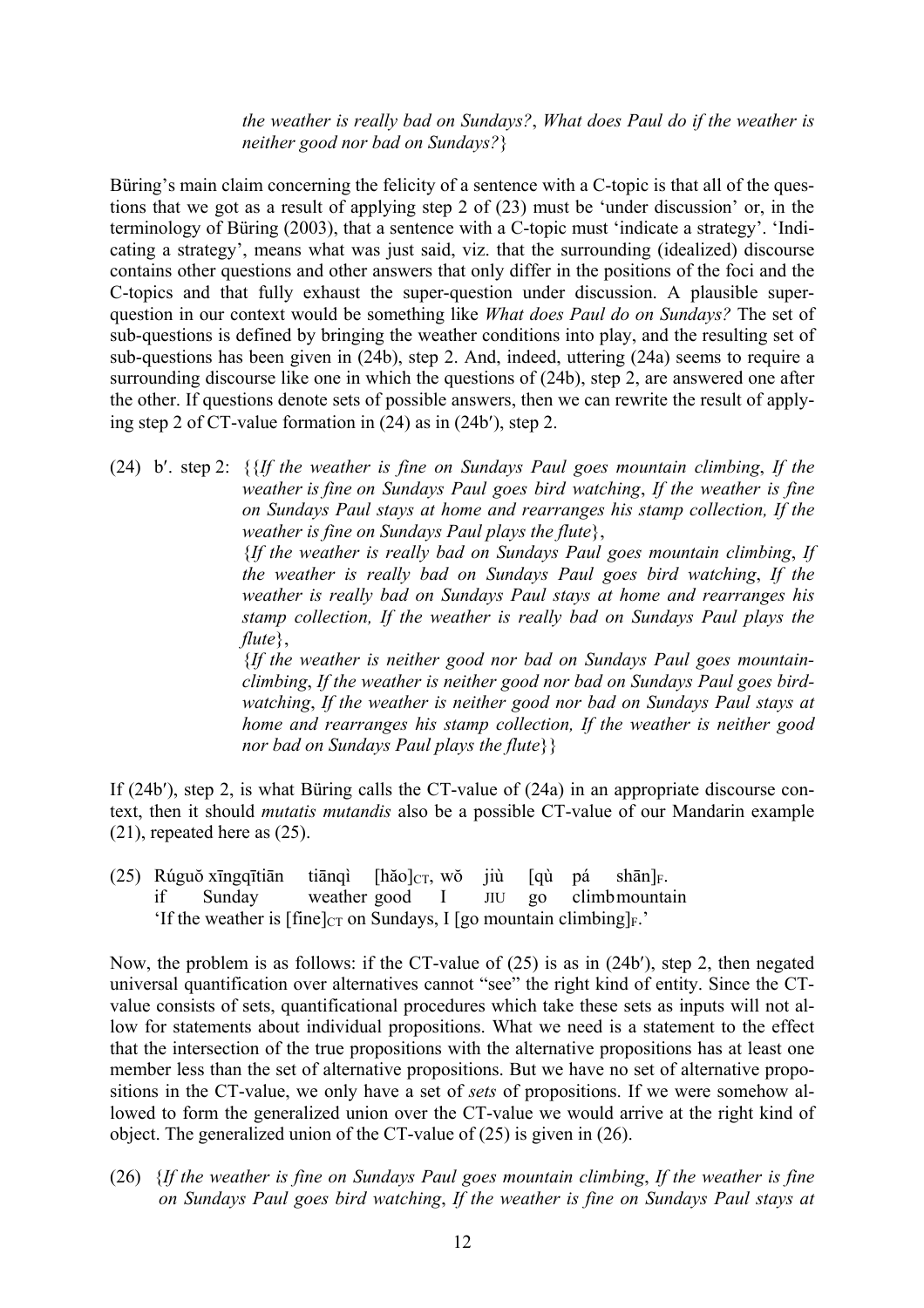*home and rearranges his stamp collection, If the weather is fine on Sundays Paul plays the flute*,

*If the weather is really bad on Sundays Paul goes mountain climbing*, *If the weather is really bad on Sundays Paul goes bird watching*, *If the weather is really bad on Sundays Paul stays at home and rearranges his stamp collection, If the weather is really bad on Sundays Paul plays the flute*,

*If the weather is neither good nor bad on Sundays Paul goes mountain climbing*, *If the weather is neither good nor bad on Sundays Paul goes bird watching*, *If the weather is neither good nor bad on Sundays Paul stays at home and rearranges his stamp collection, If the weather is neither good nor bad on Sundays Paul plays the flute*}

This is a step ahead, because now we simply have the set of alternative propositions that formerly made up the sub-sets of the CT-value (I have retained the paragraphs of the original CT-value in [\(24b](#page-10-2)′), step 2, for perspicuity only). This conforms to the focus meaning of a sentence with two foci. Now the proposition that we would minimally want to sort out under the assumption of ¬∀-type quantification and given a plausible context (*If the weather is really bad on Sundays Paul goes mountain climbing*) is readily accessible, because the contrastive topic is treated like a focus.

But [\(26\)](#page-11-1) is not without problems, either. Other propositions which we definitely do not want to be possible singular candidates of exclusion are likewise accessible. As the set of propositions in [\(26\)](#page-11-1) stands, nothing prevents the exclusion of, say, the second proposition of the first paragraph of propositions in [\(26\)](#page-11-1) (*If the weather is fine on Sundays Paul goes bird watching*). But this doesn't conform to the intuitions that speakers report for [\(25\)](#page-11-0). If a single alternative is excluded to conform to the  $\neg\forall$ -requirement of the information-structural category triggering the use of *jiù*, then this alternative should differ from the asserted proposition in the position of the C-topic. Only propositions with an alternative to *fine* weather should be considered, i.e. propositions from paragraph 2 or 3 in [\(26\)](#page-11-1), and it should be excluded that Paul goes mountain climbing under these alternative weather conditions. This problem of over-generation is easily fixed, though. The alternatives that may be considered for possible exclusion should not be of such a kind that they contradict the asserted proposition to begin with. Put differently, propositions that contradict the assertion should be sorted out from the set of alternatives/the generalized union of the CT-value before  $\neg \forall$ -quantification applies. We only want informationstructural quantifiers to sort out alternatives that aren't trivially sorted out anyway by just looking at the entailments of the assertion. A conditional like *If the weather is fine on Sundays, I (always) go mountain climbing* entails, on its strict reading, the falsity of sentences like *If the weather is fine on Sundays, I (always) go bird watching*, or *If the weather is fine on Sundays I (always) stay at home and rearrange my stamp collection*. This means that the first paragraph of alternatives from [\(26\)](#page-11-1) is eliminated from consideration for the exclusion of at least one alternative.

With these provisions added, contrastive topics and *jiù*-type information-structure appear compatible. What I must leave for another occasion is the matter of comparing contrastive*jiù*-topics as modeled here with Büring-style contrastive topics more thoroughly. It would be interesting to check in more detail how the empirical advantage of Büring's layered CTvalues (cf. Büring 2003: 521–2) are compensated in the system favored here in which a flat set of alternatives is supplemented by a more restrictive way of delimiting the set of alternative propositions that are relevant in a given sentence with a contrastive topic and a focus. The goal in the present paper could only be to show the general plausibility of an attempt to reconcile negated universal quantification over alternatives with contrastive topichood.

5.5 *Jiù* and the *\*nall*-constraint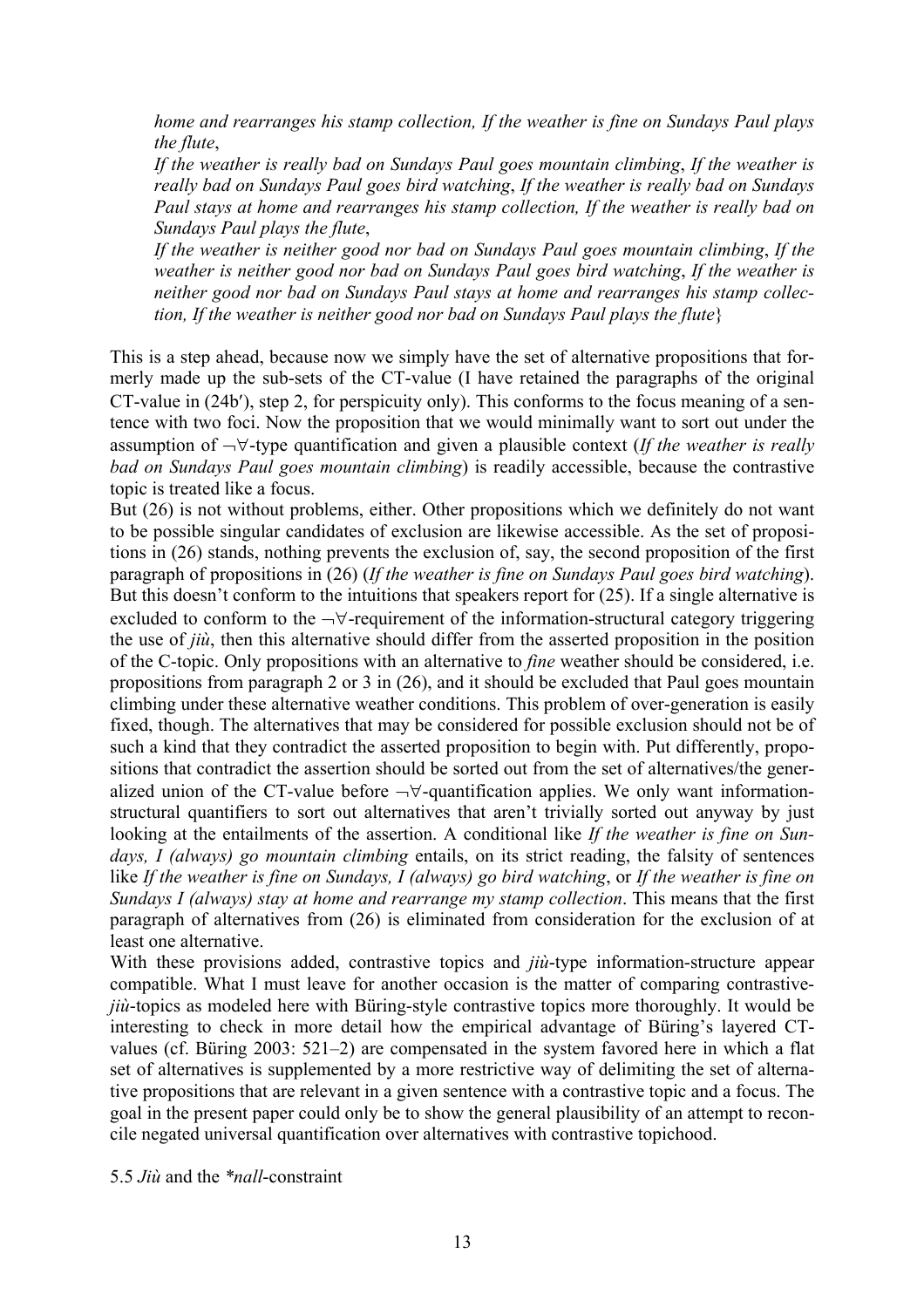Let's briefly return to the frequently observed lexicalization gap in the  $\neg\forall$ -corner of the square of opposition, the \**nall*-constraint. In Hole (2004: 70–1) I discuss the lack of uncontroversial focus markers triggering the use of *jiù*. *Jiù*, itself being an agreement marker, is hardly ever used with focus or contrastive topic markers preceding the focus or contrastive topic (cf. [\(20\)](#page-9-0) and [\(21\)](#page-9-1), where no such focus marker is used, either). That is,  $\neg \forall$ -focus quantification is not typically marked overtly; it is just the agreement marker that finds conventionalized expression. Viewed from this angle, the *\*nall*-constraint has its repercussions in Mandarin, but only in the domain of focus marking, and not in the domain of focus-background agreement.<sup>12</sup>

6. Existential quantification over alternatives (∃)

6.1 Delimiting agreement-*yĕ* and focusing *yĕ*

Existential quantification over focus alternatives amounts to the *also-*kind of focus quantification, often referred to as 'additive focusing' (König 1991). If I buy also shoes, this presupposes that there is something else which I buy. In a way that Hole (2004) is not fully explicit about, this kind of background marking is a bit problematic in Mandarin. One problem arises from the fact that the typical adverbial focus marker of existential focus quantification and the related agreement marker are homophonous. Both functions are fullfilled by *yĕ*. It is, therefore, more difficult to see right from the start that a focus marker *yĕ* and a background marker *yĕ* should be distinguished. [\(27\)](#page-13-0) gives two examples, the first one illustrating a clear case of (omissible) focus marking by *yĕ*, and the second one a clear case of (obligatory) agreement marking by *yĕ*.

<span id="page-13-0"></span>(27) a. FOCUS-MARKING *YĔ*

 Lăo Wáng (yĕ) hē-le chá. old Wang also drink-PRF tea 'Old Wang (also) drank tea.' b. AGREEMENT-*YĔ* Lăo Wáng lián chá \*(yĕ) bù hē. old Wang even tea YE not drink 'Old Wang doesn't even drink tea.'

A second minor issue arises from the ability of focus-marking *yĕ* to occur in adverbial position *after* its focus, and this topological property, normally reserved for the set of focusbackground agreement particles, adds to the difficulty of keeping the two uses of *yĕ* apart. However, the ability of focusing *yĕ* to occur after its focus is entirely parallel to the English use of stressed *also* in *PAUL has ALSO arrived*. Just as *also* must be stressed in such sentences with preceding contrastive topics (cf. Krifka 1998), non-agreement *yĕ* must be stressed under the same circumstances. Agreement particles are never stressed. The interested reader is referred to Hole (2004: 42–4) for the more detailed justification of distinguishing a separate non-agreement marking use of *yĕ*.

# 6.2 An asymmetry in the system

 $\overline{a}$ 

The third peculiarity to be observed in the domain of existential focus quantification is a slight asymmetry of the relationship of  $y \notin (\exists)$  and  $d\bar{\sigma}u$  ( $\forall$ ) on the one hand, and of *jiù* ( $\neg \forall$ ) and *cái* (¬∃) on the other. Turn back to [\(27b](#page-13-0)) to see the point. Agreement-*yĕ*, the agreement marker for existential focus quantification, is used even though the focus itself is explicitly marked

<span id="page-13-1"></span><sup>12</sup> There are at least two focus marking devices that necessarily trigger the use of *jiù*, *zhĭ-yào* 'only-must, if' and *guāng* 'alone (postnominal)'. Either marker has unusual properties, and it seems safe to say that segmental focus marking of negated universal quantification over focus alternatives is heavily dispreferred in Mandarin. For some more discussion, see Hole (2004: 70f, 249–58).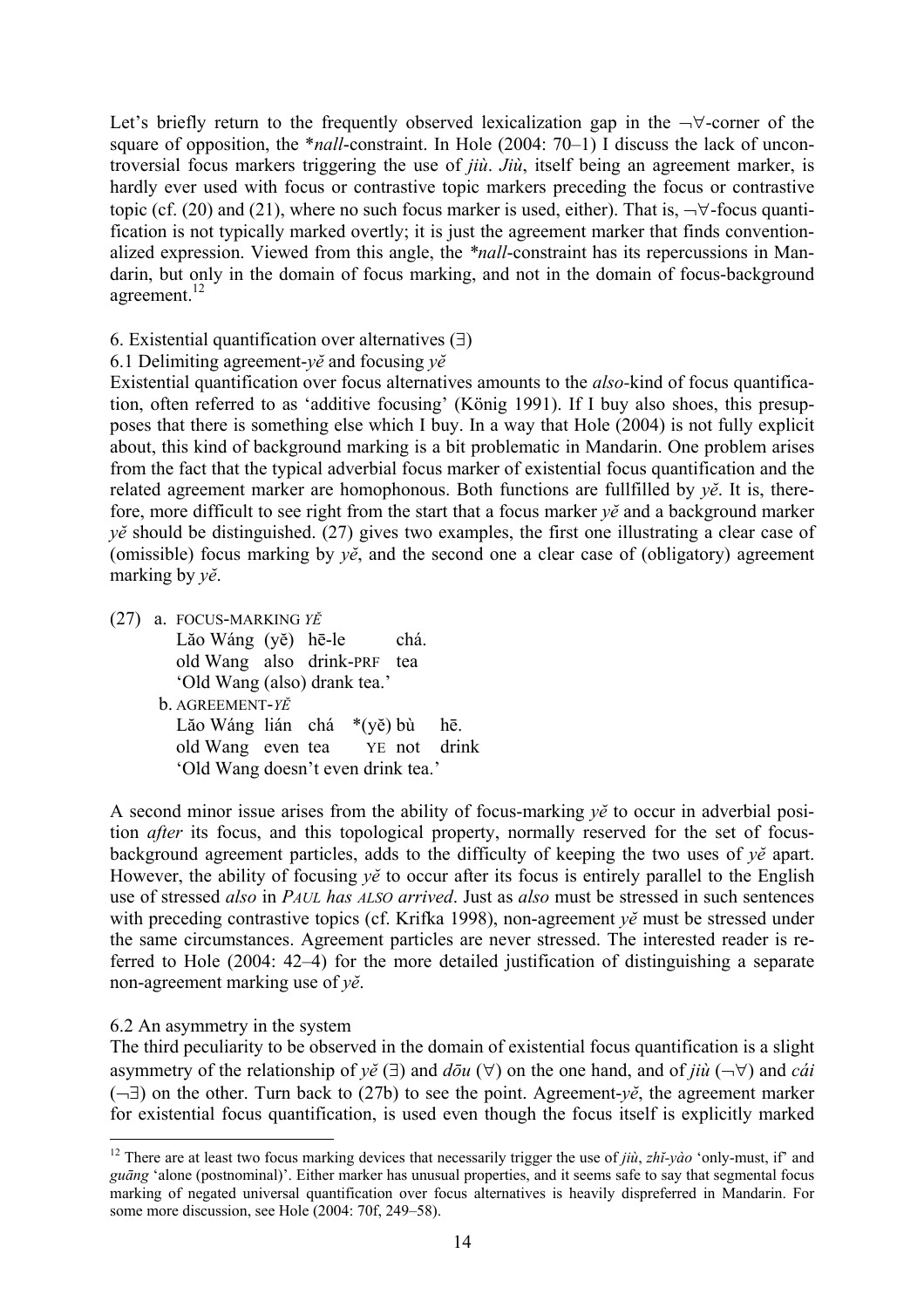for universal focus quantification by *lián* 'even' (see section 4). In itself, this is not a problem, because universal quantification over a non-empty domain entails existential quantification: If all alternatives are true, then some alternative is true. The asymmetry becomes only evident if we compare these facts with the contrasting case of *cái* (¬∃) vs. *jiù* (¬∀). With a preverbal focus explicitly marked as an 'only'-focus, *cái* must be used, but the use of *jiù* is deviant; this is demonstrated in [\(28\)](#page-14-0).

<span id="page-14-0"></span>(28) Lăo Wáng zhĭyŏu [chá] cái/\*jiù hē. Old Wang only tea CAI/JIU drink 'Old Wang drinks only [tea].'

[\(28\)](#page-14-0) with *jiù* is bad even though 'no contextually relevant alternative proposition is true' entails 'not all contextually relevant alternative propositions are true'. I have nothing conclusive to say about this asymmetry in the system, but one might want to explore the following possibility: perhaps the observed asymmetry stems from the difference between presupposition and entailment in focus semantics. Agreement- $y\check{e}$  ( $\exists$ ) and agreement- $d\bar{o}u$  ( $\forall$ ) are both triggered by foci that presuppose their respective quantificational types. Agreement-*jiù* (¬∀) likewise presupposes the information about the alternatives, whereas agreement-*cái* (¬∃) is the only particle that is triggered by an entailment.<sup>13</sup> If the particles are sensitive to this difference, then it doesn't take us by surprise that *jiù* cannot replace *cái* in [\(28\)](#page-14-0). The 'only'-marked entailment focus doesn't go together with an agreement particle reserved for presuppositional focus semantics, viz. *jiù*, even if the quantificational types are in principle compatible.

Except for the fact that agreement-*y*<sup> $\check{e}$ </sup> would make our system of four quantificational types complete, we haven't seen any arguments why agreement-*yĕ* should be considered the background marker of existential quantification over alternatives, and not just a variant of *dōu*, i.e. of the marker for universal quantification over alternatives. And indeed, conclusive evidence is not at all easy to come by. There does not seem to be a simplex ad-focus marker comparable to *zhĭyŏu* 'only' or *lián* 'even' which necessarily triggers the use of agreement-*yĕ*. Recall that stressed adverbial *yĕ* 'also' may be used even if its focus precedes it (cf. the discussion that follows ex. [\(27\)](#page-13-0)), so the need for an additional focus marker is not obvious. Nonetheless, there is indirect evidence that supports the idea that agreement-*yĕ* is not just a variant of agreement- $d\bar{\sigma}$ *u*. Turn to [\(29\)](#page-14-1) for an interesting contrast.<sup>14</sup>

- <span id="page-14-1"></span>(29) a. Jíshĭ [guówáng lái], wŏ yĕ/dōu bù qù. even.if king come I YE/DOU not go 'Even if [the king comes] I won't go.'
	- b. Jiùshì [guówáng lái], wŏ yĕ/#dōu bù qù*.* even.if king come I YE/DOU not go  $\approx$  'Even if [the king comes] I won't go.'

Both sentences look like ordinary concessive conditionals, but while [\(29a](#page-14-1)) is fine with either *dōu* or *yĕ*, [\(29b](#page-14-1)) only tolerates *yĕ*. The only difference between the two sentences is located in the sentence-initial elements, viz. *jíshĭ* as opposed to *jiùshì*. These elements have a subordinating function, and a focus marking function, and therefore they have been glossed as 'even if'. But, as the approximate equal sign in the translation of [\(29b](#page-14-1)) indicates, the two cannot be

<span id="page-14-2"></span> $\overline{a}$ <sup>13</sup> It is like chickening out to put this into a footnote, but I have to assume that in our domain, and at the relevant level of analysis, the difference between assertion/entailment and presupposition does not matter.<br><sup>14</sup> Another construction which requires the use of agreement-*y*e to the exclusion of agreement-*dou* is the Manda-

<span id="page-14-3"></span>rin counterpart of *rather…than*-constructions. The 'rather'-marker *nìng(kĕ)* is invariably followed by agreement*yĕ*. I have not been able to exploit this construction in my argumentation because I lack a semantic account of the Mandarin construction.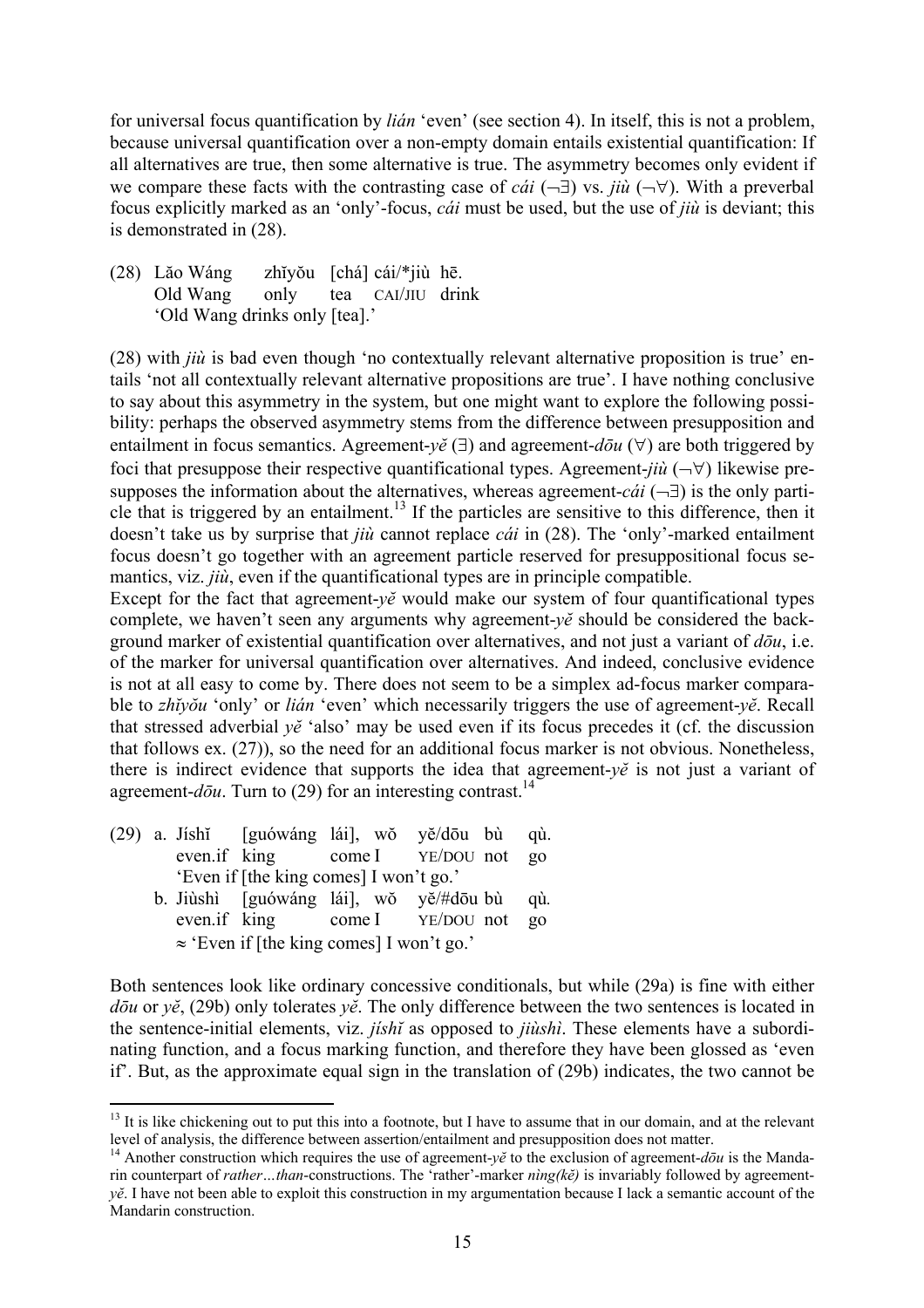fully identical in function, otherwise  $d\bar{\sigma}u$  should be just as fine in [\(29b](#page-14-1)) as it is in [\(29a](#page-14-1)). If we look at the make-up of the subordinating words, we find that the first syllable of *jiùshì* is written with the same character that is also used to write *jiù*, the background marker of ¬∀-type focus semantics (cf. section 5), viz. 就. There are several other subordinating-and-focusmarking particles with an identical function which contain this syllable, for instance *jiùsuàn*, or *jiùràng*. They all require *yĕ* as a background marker. Even if we can't say that focus marking *jiù-* is the same as background marking *jiù* at a synchronic level, we should try to exploit our knowledge about *jiù*'s quantificational type to elucidate that of *jiùshì-*type subordinators. The simplest assumption would be that *jiùshì*-words are like markers of concessive conditionality, except that they preclude the possibility that all alternatives are true. Other alternatives are true, *but at least one must be false*. The latter would be the common component of focus marking *jiù*- and of background marking *jiù*. A focus marked for this type ( $\exists \& \neg \forall$ ) will not be compatible with background marking *dōu* anymore, because *dōu* requires all relevant alternatives to be true. Whether this reasoning can be used to explain the contrast in [\(29\)](#page-14-1) hinges on at least two factors. One would have to find more evidence to support the claim that a combined focus semantic type like ' $\exists \& \neg \forall'$  may exist, and one would have to explain why, if the assumption of such a type is warranted, *jiù* is never used as a *background* marker following *jiùshì-*type subordinators. In my corpus, at least, this does not occur. Provided these two obstacles could somehow be cleared, then the contrast in [\(29\)](#page-14-1) would be good evidence in support of the claim that background marking *yĕ* is correctly characterized as being of type ∃, and that it is not just a variant of  $d\bar{\sigma}u$ , which is of type  $\forall$ .<sup>[15](#page-15-1)</sup>

7. Mapping focus-background partitionings to tripartite quantificational structures

Let us assess the results of the preceding paragraphs within the overall plan of the paper. The highly systematic core of the conventionalized module of Mandarin focus-background agreement was reviewed, and we had the opportunity to see that the relevant agreement markers *cái*, *jiù*, *dōu* and *yĕ* follow the information-structurally distinguished constituents that they covary with. Their position is fixed; they occur at the left edge of the larger verbal complex of the main predication. This yields the marked focus-background topology in  $(30a)$  $(30a)$ .<sup>16</sup> [\(30b](#page-15-0)) is the canonical focus-background topology found with run-of-the-mill cases of adverbial focus marking not only instantiated by the Mandarin focus markers *zhĭ* 'only' or *shènzhì* 'even', but also by adverbial uses of *only* in English.

- <span id="page-15-0"></span>(30) a. The non-canonical focus-background topology triggering background-agreement  $\begin{pmatrix} \text{back} - \\ \text{growth} \end{pmatrix}$ FOCUS $\begin{pmatrix} \text{back} - \\ \text{ground} \end{pmatrix}$ + *cái* / *jiù* / dou / yĕ + background
	- b. The canonical focus-background topology with adverbial focus markers background + *zhǐ / shènzhì* / ... +  $\left(\frac{\text{back} - }{\text{ground}}\right)$  FOCUS $\left(\frac{\text{back} - }{\text{ground}}\right)$

1

Recall from section 1 that the right-hand backgrounds of [\(30a](#page-15-0)) are at least VPs and probably, as Shyu (1995) claims, non-epistemic modal phrases or aspect phrases. As said in section 1 already, this kind of partitioning into focus and background regularly yields focus quantificational structures in which the VP is identified with the background. The opposite is true of the

<span id="page-15-1"></span><sup>&</sup>lt;sup>15</sup> There is more to be said about the peculiarities of agreement- $y\check{e}$  than we have space for. A further restriction governing the occurrence of *yĕ* has most likely to do with veridicality (for the recent putting to use of this concept cf. Giannakidou 1997, 1999). Agreement-*yĕ*, if used in constructions involving indefinite pronouns as discussed in section 4, is only licensed in non-veridical contexts, i.e. in the scope of a sentence-level operator which does not entail that the embedded proposition is true. Such sentence-level operators are, for instance, possibility modals, or negation. For more details see the aforementioned references, or Hole (2004: 86–9). 16 The focus-background topology of (30a) glosses over the special case of C-topics triggering the use of *jiù* as

<span id="page-15-2"></span>discussed in sections 5.3 and 5.4.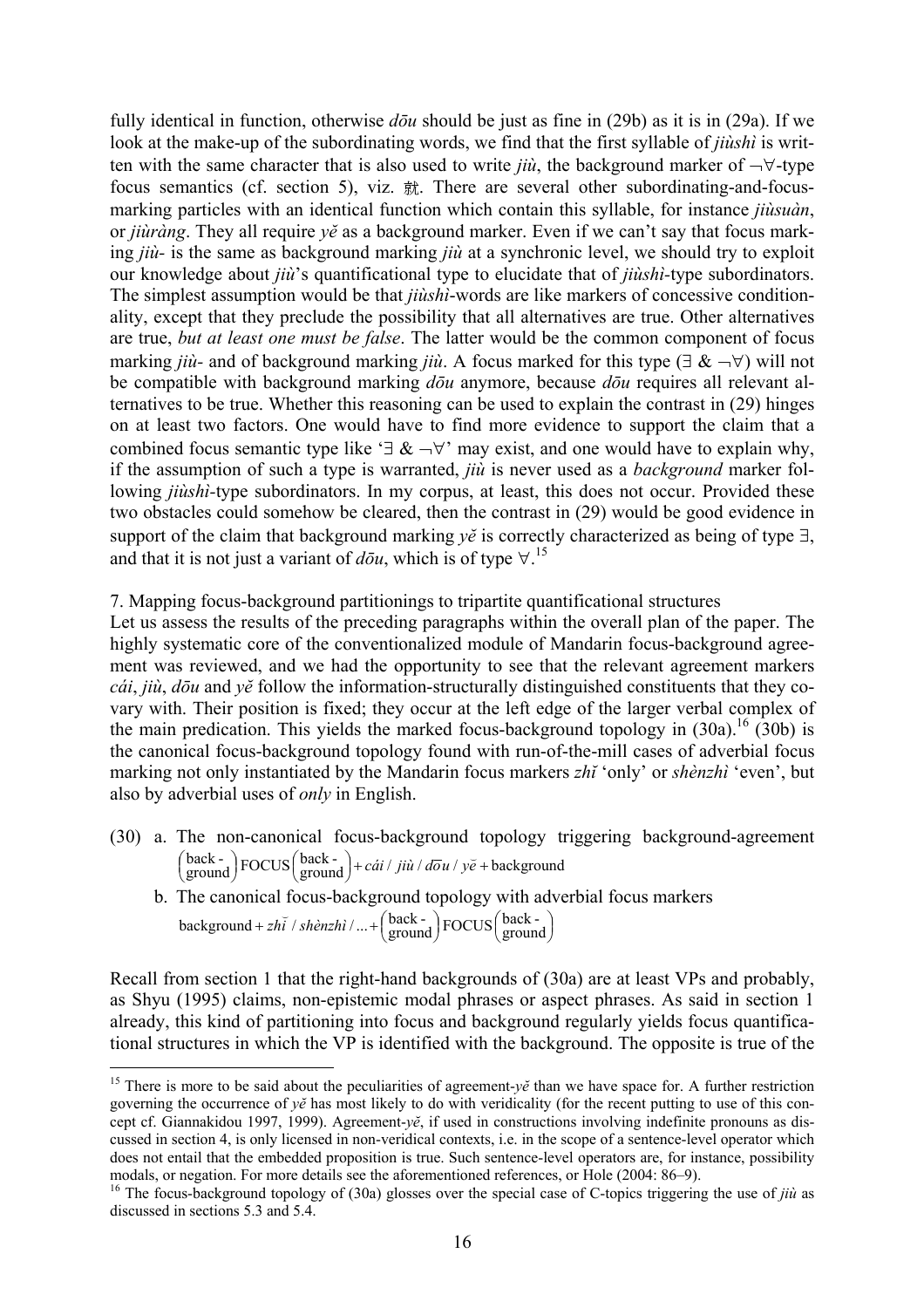canonical focus-background topology in [\(30b](#page-15-0)): The VPs following the adverbial focus markers *zhǐ* 'only', *shènzhì* 'even' etc. must contain the focus relating to the adverbial focus markers.

Quite informally, the quantificational aspect of the system of conventionalized background marking in Mandarin can be summarized as in [\(31\)](#page-16-0).

<span id="page-16-0"></span>

|                                               | (31) a. Presupposition of $d\bar{\sigma}u$ -sentences: All alternative propositions are true. |
|-----------------------------------------------|-----------------------------------------------------------------------------------------------|
| b. Presupposition of $y\check{e}$ -sentences: | Some alternative proposition is true.                                                         |
| c. Entailment of <i>cái</i> -sentences:       | No alternative proposition is true.                                                           |
| d. Presupposition of $ji\dot{u}$ -sentences:  | Not all alternative propositions are true.                                                    |
|                                               |                                                                                               |

Let us check now how this general architecture of the system of conventionalized background marking in Mandarin relates to ideas about the representation of the semantics of focus particles that are commonly found in the literature. The result of this survey will be that (i) the type of format chosen here allows for the simplest and most coherent statement of the system; (ii) the mapping to tripartite quantificational structures proposed below captures intuitions about focus quantification more accurately than the mapping that is predominantly used in the literature for 'only'-type foci; (iii) alternative semantics à la Rooth (1985), as opposed to structured meanings, allows for a simpler statement of restrictions of sets of alternatives.<sup>[17](#page-16-5)</sup>

7.1 Focus semantics and tripartite structures: some candidate mappings

It is a common assumption that foci are mapped to nuclear scopes in a tripartite structure format of quantification (cf. Partee 1995: 546, 592). But it is not at all clear what this means in detail, and I will try to shed some light on this question in the present section. Let us compare some possible candidates for partitionings of the focus-semantic entailment of a sentence with an 'only'-focus.

<span id="page-16-1"></span>(32) Only [Bill] came to the party.

- <span id="page-16-2"></span>(33) a.  $\neg \exists x \ [x \in \text{set of alternatives to Bill } ]$  [(x came to the party) is true] b.  $\neg \exists p [p \in [(32)]^f_{C7}]$  $\neg \exists p [p \in [(32)]^f_{C7}]$  $\neg \exists p [p \in [(32)]^f_{C7}]$  [p is true]<sup>18</sup>
- <span id="page-16-8"></span>(34) a.  $\forall x$  [x  $\in$  set of alternatives to Bill & (x came to the party) is true] [x = Bill] b.  $\forall p$  [ $p \in [(32)]^{\text{f}}_{\text{C7}}$  $p \in [(32)]^{\text{f}}_{\text{C7}}$  $p \in [(32)]^{\text{f}}_{\text{C7}}$  & p is true] [ $p = \text{Bill came to the party}$ ]
- <span id="page-16-3"></span>(35) a.  $\forall x$  [x  $\in$  set of alternatives to Bill &  $x \neq$  Bill][(x came to the party) is false] b.  $\forall p [p \in [(32)]^f_{C7} \& p \neq \text{Bill came to the party}] [p is false]$  $\forall p [p \in [(32)]^f_{C7} \& p \neq \text{Bill came to the party}] [p is false]$  $\forall p [p \in [(32)]^f_{C7} \& p \neq \text{Bill came to the party}] [p is false]$

The tripartite structures in [\(33\)](#page-16-2) through [\(35\)](#page-16-3) are equivalent ways of stating the focus-related entailment of  $(32)$ .<sup>19</sup> They vary along the three dimensions in  $(36)$ .

- <span id="page-16-4"></span>(36) a. Quantification over alternative focus values vs. quantification over alternative propositions (a-versions vs. b-versions)
	- b. Assertion of truth or falsity in the nuclear scope vs. identity statement in the nuclear

<u>.</u>

<span id="page-16-5"></span> $17$  This is not to say that I side with "puristic" versions of Rooth's theory which dispense completely with structured propositions (von Stechow 1982) for the modeling of focus semantics. Since the syntactic repercussions of the focus-semantic phenomena discussed here are so obvious I certainly need a way to oppose focus constituents and background constituents in the syntax, and this anuls the economical advantage that the Roothian *in-situ* interpretation of foci has. Once the foci have moved, we may just as well interpret them where we find them instead of lowering them back to their base positions. Still, spelling out contextually restricted sets of alternatives will turn out simpler if we make recourse to alternative propositional wholes as in the Roothian tradition, and not just to alternative focus values. See the following subsections for discussion.

<span id="page-16-7"></span><span id="page-16-6"></span>

<sup>&</sup>lt;sup>18</sup> Cf. fn. 11.<br><sup>19</sup> They are only equivalent if the respective sets of alternatives are restricted in a specific way. I will turn to this issue in a moment.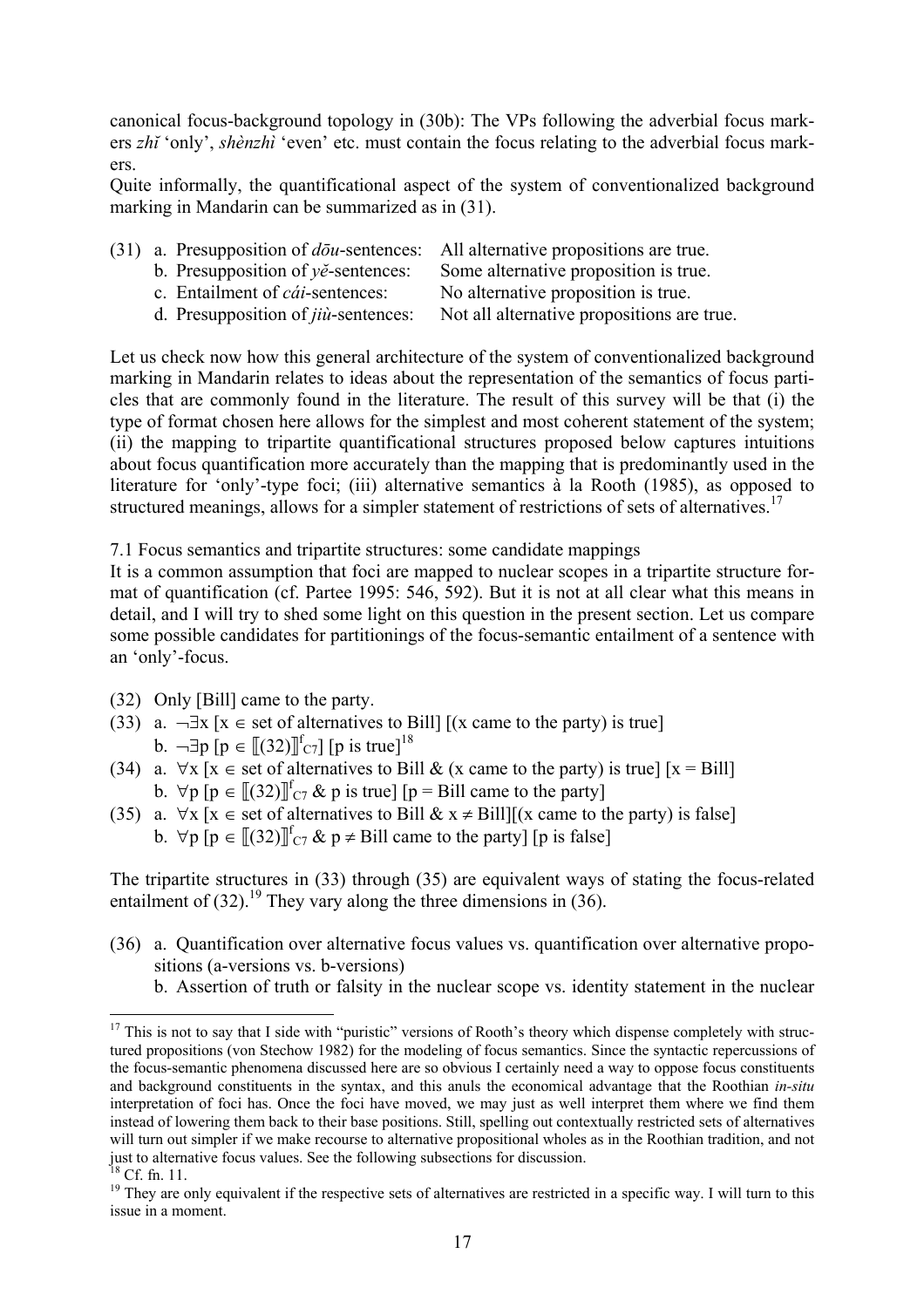scope  $((33)/(35)$  $((33)/(35)$  vs.  $(34)$ ) c. Negated existential quantification vs. universal quantification  $((33)$  $((33)$  vs.  $((34)/(35))$  $((34)/(35))$  $((34)/(35))$ 

[\(33a](#page-16-2)) amounts to Horn's (1969) analysis of *only*-entailments, except that [\(33a](#page-16-2)) makes use of the tripartite structure format of quantification instead of relying on Horn's propositional logic formula. Inasmuch as the focus is opposed to the background and quantification is over alternatives to the focus value only, [\(33a](#page-16-2)) is a representation in the structured-propositions tradition for the treatment of focus syntax and semantics (von Stechow 1982). [\(33b](#page-16-2)) is a format which makes reference to complete propositions instead of focus values only. In this respect [\(33b](#page-16-2)) is in the tradition of Rooth (1985). This format is never chosen in mainstream formal semantics, but it will be the kind of format that I will favor at the end of this discussion. The contrast between quantification over alternatives to the focus value as opposed to quantification over alternative propositions recurs in the other pairs in [\(34\)](#page-16-8) and [\(35\)](#page-16-3), but now the universal quantifier is used to express the entailment of *only*. [\(34a](#page-16-8)/b) and variants thereof are the kinds of partitionings that are typically found in formal accounts of the meaning of *only* (cf. Rooth 1985, Kratzer 1991b, Büring & Hartmann 2001 among many others). The versions in [\(35\)](#page-16-3) are like those in [\(33\)](#page-16-2), except that outer negation plus existential quantification has been replaced by universal quantification and inner negation. [\(35a](#page-16-3)) amounts to the (didactic) proposal in Heim & Kratzer (1997: 257).

#### 7.2 Sorting out nuclear scopes with identity statements

It is not fully clear to me why typically some version of [\(34\)](#page-16-8), that is one with a universal quantifier and an identity statement in the nuclear scope, is used to express the 'only' entailment. I can make two guesses, though. The first one has to do with the fact that in [\(34a](#page-16-8)) the focus value occurs in the nuclear scope, and that seems to coincide with the idea mentioned at the beginning of this section, namely that the focus should be mapped to the nuclear scope. My second guess concerns a general inclination towards the "preferred quantifier in formalizations". Whenever possible, formal semanticists will use the universal quantifier, because it has such a fundamental role in formal semantics, especially in comparison with negated existential quantification. What strikes me as flawed in representations like [\(34a](#page-16-8)/b), though, is the fact that the 'only'-entailment should intuitively be a statement about the truth or falsity of alternatives (as in [\(33\)](#page-16-2) or [\(35\)](#page-16-3)), and not about identity (as in [\(34\)](#page-16-8)). This intuition is also reflected in the widespread formulation that focusing is about 'evoking and considering alternatives'. With 'only'-words, which combine focus semantics with a truth-conditional import, 'considering alternatives' must be sharpened to 'evaluating the truth of alternatives'. This is done in the nuclear scopes of [\(33\)](#page-16-2) or [\(35\)](#page-16-3), but not in [\(34\)](#page-16-8). If [\(34\)](#page-16-8) is sorted out on these grounds, what becomes of the idea that 'foci should be mapped to the nuclear scope'? I think that this wording is insufficiently clear, and even metaphorical. It is unimportant where in the tripartite structure the focus value is *mentioned* (if it is mentioned at all); what matters is where the assertive import of 'only'-focusing is spelled out. Seen from this perspective, the way the intuitively important component of 'considering the truth of alternatives' is hidden in the restrictor in [\(34\)](#page-16-8) becomes questionable. As a result of this discussion I will assume that [\(33\)](#page-16-2) and [\(35\)](#page-16-3), repeated here as [\(37\)](#page-17-0) and [\(38\)](#page-17-1), remain as candidates for a reasonable mapping of 'only'-entailments to tripartite structures.

- <span id="page-17-0"></span>(37) a.  $\neg \exists x \, [x \in \text{set of alternatives to Bill}]$  [(x came to the party) is true]
	- b.  $\neg \exists p [p \in [(32)]^f_{C7}]$  $\neg \exists p [p \in [(32)]^f_{C7}]$  $\neg \exists p [p \in [(32)]^f_{C7}]$  [p is true]
- <span id="page-17-1"></span>(38) a.  $\forall x$  [x  $\in$  set of alternatives to Bill &  $x \neq$  Bill][(x came to the party) is false] b.  $\forall p [p \in [(32)]^f_{C7} \& p \neq \text{Bill came to the party}] [p is false]$  $\forall p [p \in [(32)]^f_{C7} \& p \neq \text{Bill came to the party}] [p is false]$  $\forall p [p \in [(32)]^f_{C7} \& p \neq \text{Bill came to the party}] [p is false]$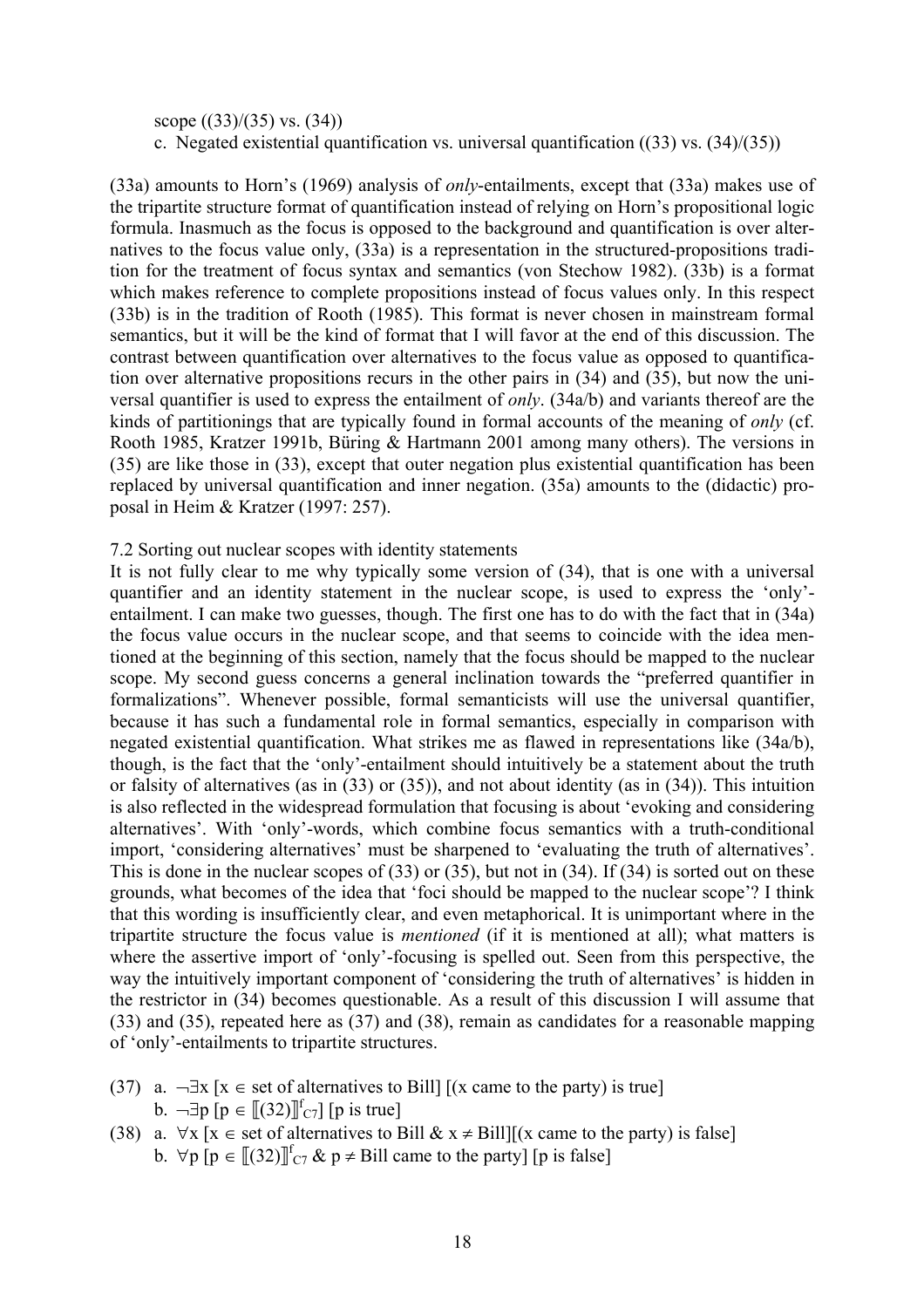I will defer the discussion of the necessary restriction of the set of alternatives for another moment and deal with the contrast between universal and negated existential quantification between [\(37\)](#page-17-0) and [\(38\)](#page-17-1) first.

### 7.3 Sorting out universal quantification

As stated above, the differences between [\(37\)](#page-17-0) and [\(38\)](#page-17-1) are inert both in terms of truthconditions, and in terms of the partitioning into restrictor and nuclear scope. But if we look at the different options in the context of conventionalized background marking in Mandarin, a preference for structures as in [\(37\)](#page-17-0) emerges. Recall that  $d\bar{\sigma}u$  as a background marker is triggered by strong NPIs, 'even'-foci, and some other categories. The quantificational type was identified as universal in section 3 ('all alternatives are true'). If we take this to be natural and uncontroversial, and if we want to keep the differences in our expression format for the relevant focus semantics restricted to the quantifiers (and this appears to be desirable), then the simplest assumption is to oppose the (simplified) quantificational statements in [\(39\)](#page-18-0), and not the ones in [\(40\)](#page-18-1).

- <span id="page-18-0"></span>(39) a. All alternatives are true. b. No alternative is true.
- <span id="page-18-1"></span>(40) a. All alternatives are true. b. All alternatives are false.

Independent evidence to support the idea that universal quantification resides in the *dōu*corner of the system comes from the polysemy of background marking *dōu*. As mentioned in fn. [7,](#page-3-6) the primary use of *dōu* is as a distributivity operator. This makes the assumption of a semantics involving universal quantification for the homophonous background marker plausible. Taking together *dōu*'s claim to universal quantification, and the wish to keep changes in the quantificational format restricted to the quantifier, the only candidate for operatorhood in 'only'-assertions is negated existential quantification (¬∃).

# 7.4 The preference for quantification over p-sets

The reasoning so far leaves us with the two candidates in  $(33)/(37)$  $(33)/(37)$ , repeated here as [\(41\)](#page-18-2). [\(41a](#page-18-2)) quantifies over alternatives to the focus value, and [\(41b](#page-18-2)) over alternative propositions that only differ in the position of the focus value.

<span id="page-18-2"></span>(41) a.  $\neg \exists x \ [x \in \text{set of alternatives to Bill}](x \text{ came to the party}) \text{ is true}]$ b.  $\neg \exists p [p \in [(32)]^f_{C7}]$  $\neg \exists p [p \in [(32)]^f_{C7}]$  $\neg \exists p [p \in [(32)]^f_{C7}]$  [p is true]

The problem with tripartite structures as in [\(41a](#page-18-2)) is that they require special machinery to deal with scale reversals. Take the sentences in  $(42)/(43)$  $(42)/(43)$  and their respective 'only'-entailments as an example. (Both [\(42b](#page-18-3)) and [\(43b](#page-18-4)) are quantificational structures with quantification over alternatives to the focus value as in [\(41a](#page-18-2)).)

- <span id="page-18-3"></span>(42) a. Little Wang ate only [three] $_F$  apples.
	- b.  $\neg \exists x \ [x \in \{1, 2, 3, \ldots\}]$  [(Little Wang ate x apples) is true]
- <span id="page-18-4"></span>(43) a. Only if Little Wang ate  $[three]_F$  apples did he have enough.
	- b.  $\neg \exists x \ [x \in \{1, 2, 3, \ldots\}]$  [(if Little Wang ate x apples he had enough) is true]

Even though the focus of *only* and the material preceding the focus are identical in both sentences, the exclusion of alternatives goes in different directions, but this is not stated in [\(42b](#page-18-3)) and [\(43b](#page-18-4)). Stated in terms of alternatives to the focus value, *only* in [\(42a](#page-18-3)) excludes values higher than 'three', and lower values are irrelevant; *only* in [\(43a](#page-18-4)), on the other hand, excludes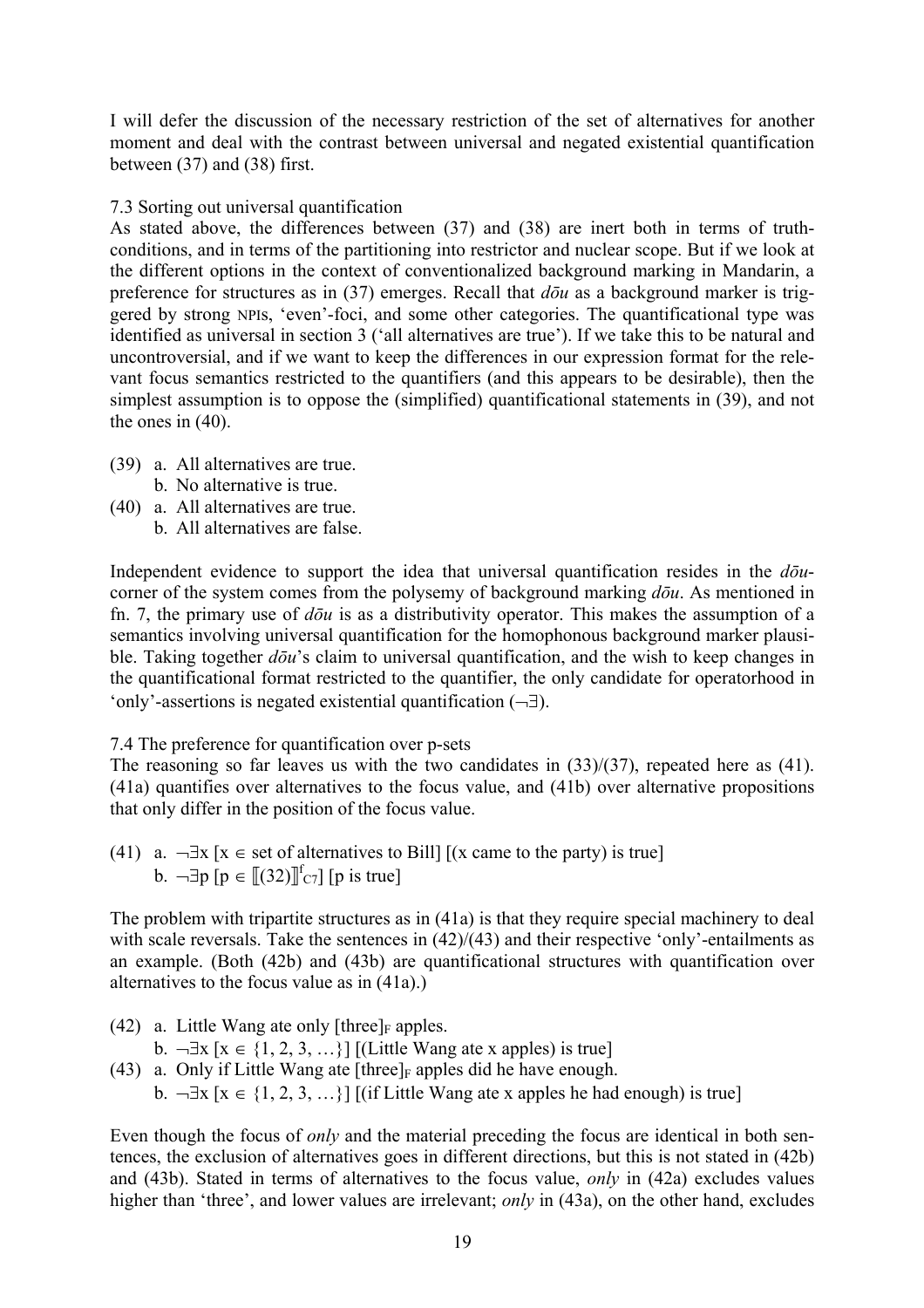values lower than 'three', and higher values are irrelevant. This information is not included in the tripartite structures, because by just quantifying over alternatives to the focus value, this kind of information is not accessible without further amendments. To be sure, the observed reversal of relevant alternative values is a consequence of the monotonicity behavior of numbers in different portions of a proposition. But if *only* just quantifies over the alternatives to the focus value, i.e. if the domain restriction doesn't make reference to the monotonicity facts, then quantification will often be over undesirable alternatives. Such a consequence could be avoided if every focused (or focusable) constituent were annotated for its monotonicity properties (see Dowty 1994 for such an implementation). I think we should aim at a more parsimonious solution, though.<sup>20</sup> If we choose representations that make reference to propositions in the restrictors, the sorting out of irrelevant alternatives can be achieved without any costly amendments. We only need to say that quantification may not be over trivial alternatives. If, by putting our 'only'-semantics to work, we excluded alternatives that are trivially true, then a contradiction would be the result. Look at our examples again, now with quantification over propositions.

- <span id="page-19-0"></span>(44) a. Little Wang ate only [three] $_F$  apples. b.  $\neg \exists p [p \in [(44a)]^f_{c4}]$  $\neg \exists p [p \in [(44a)]^f_{c4}]$  $\neg \exists p [p \in [(44a)]^f_{c4}]$  [p is true]
- <span id="page-19-1"></span>(45) a. Only if Little Wang ate [three] $_F$  apples did he have enough. b.  $\neg \exists p [p \in [(45a)]^f_{c4}]$  $\neg \exists p [p \in [(45a)]^f_{c4}]$  $\neg \exists p [p \in [(45a)]^f_{c4}]$  [p is true]

At first blush, the same problem as in  $(42)/(43)$  $(42)/(43)$  seems to arise. For instance, the focus meaning or p-set for [\(44a](#page-19-0)) as generated by Rooth's mechanism will contain the proposition 'Little Wang ate two apples'. It is a type-identical alternative which differs from the proposition only at the position of the focused constituent. According to [\(44b](#page-19-0)) it must be wrong. But since it is entailed by *Little Wang ate three apples*, it cannot be false. What looks like a problem is already the way out. Such alternatives can be sorted out by a general mechanism before quantification applies. All members of the p-set which are entailed by the proposition with the focus value, i.e. with numbers between 'one' and 'three' in [\(44a](#page-19-0)), are sorted out right from the beginning. Like this, the p-set will only contain realistic alternatives. From now on I will annotate realistic focus meanings or p-sets with an *R*-subscript in addition to the context index. We thus get the realistic p-set in [\(46a](#page-19-2)) for [\(44\)](#page-19-0), and the realistic p-set in [\(47a](#page-19-3)) for [\(45\)](#page-19-1). The modified quantificational structures for the 'only'-entailments are provided in the b-lines.

- <span id="page-19-2"></span>(46) a.  $[[(44a)]^{\text{f}}_{R,\text{C4}} = \{L.W.\text{ ate four apples}, L.W.\text{ ate five apples}, L.W.\text{ ate six apples}, ...\}$  $[[(44a)]^{\text{f}}_{R,\text{C4}} = \{L.W.\text{ ate four apples}, L.W.\text{ ate five apples}, L.W.\text{ ate six apples}, ...\}$  $[[(44a)]^{\text{f}}_{R,\text{C4}} = \{L.W.\text{ ate four apples}, L.W.\text{ ate five apples}, L.W.\text{ ate six apples}, ...\}$ b.  $\neg \exists p [p \in [(44a)]^f$  $\neg \exists p [p \in [(44a)]^f$  $\neg \exists p [p \in [(44a)]^f$ <sub>R</sub>] [p is true]
- <span id="page-19-3"></span>(47) a.  $[(45a)]^{f}$  $[(45a)]^{f}$  $[(45a)]^{f}$ <sub>R, C4</sub> = {*Only if L.W. ate one apple did he have enough, Only if L.W. ate two apples did he have enough*} b.  $\neg \exists p [p \in [(45a)]^f_{R, C4}]$  $\neg \exists p [p \in [(45a)]^f_{R, C4}]$  $\neg \exists p [p \in [(45a)]^f_{R, C4}]$  [p is true]

7.5 Realistic p-sets for the other focus semantic types

Reasonings like the one for the realistic p-set restriction of 'only'-foci are necessary for the other types of foci, too. The reasoning for 'also'-type quantification, that is, existential quantification over alternatives, is similar. With 'also'-type quantification over alternative propositions, only propositions that may possibly be presupposed may be in the domain of quantification. Propositions that are entailed by the assertion are not presupposed, and they may not be, so they must be sorted out from the p-set before quantification applies. Put differently, sorting out entailments makes sure that the alternative presupposed as true by 'also'-type focusing is not one that is entailed to be true, anyway, while all other alternatives may happen to be false.

1

<span id="page-19-4"></span><sup>&</sup>lt;sup>20</sup> Cf. Jacobs (1983) or Löbner (1990) for related discussions.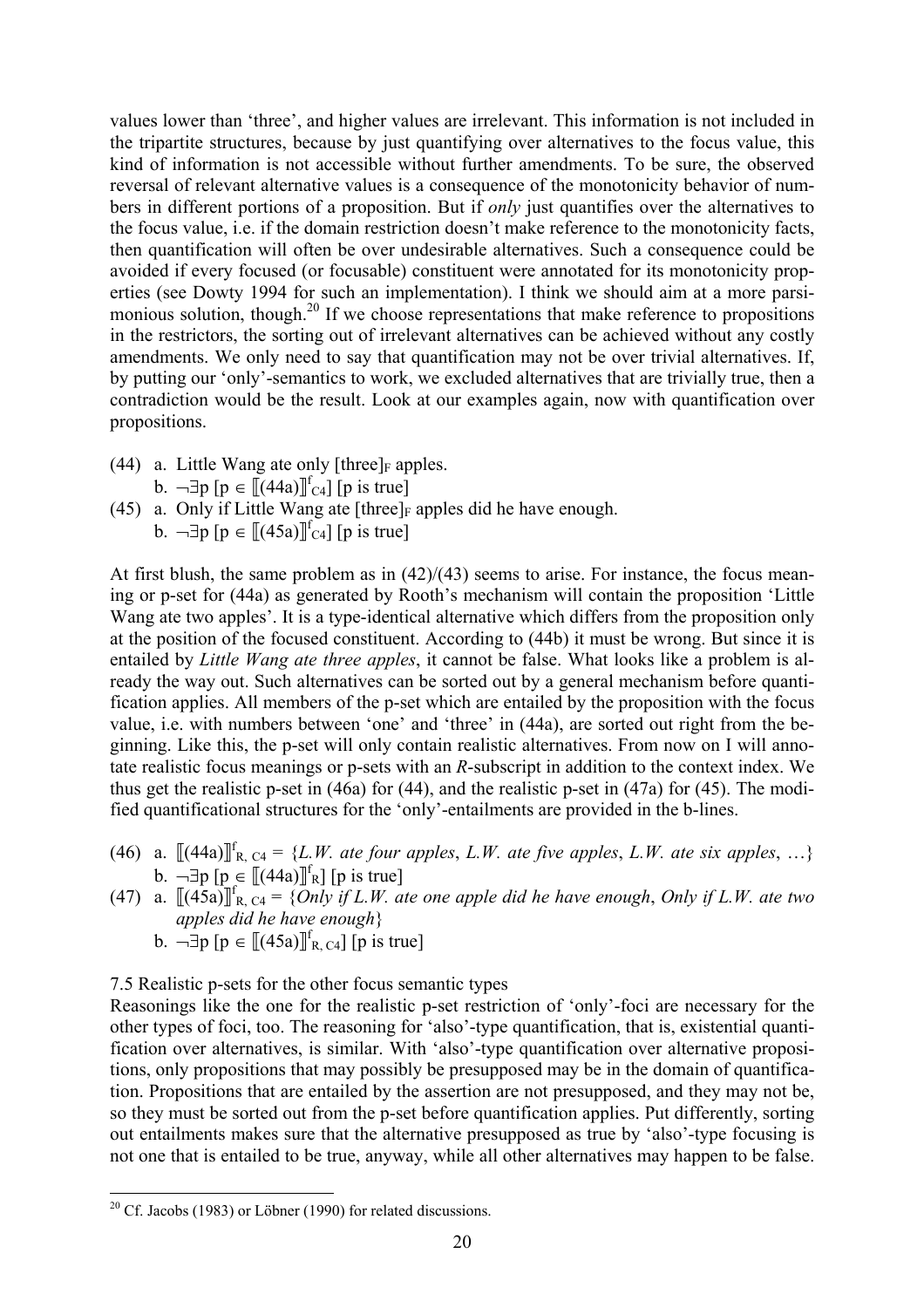This makes sure, for instance, that 'also'-type quantification doesn't have a proposition like 'He ate a kind of vegetable' in its domain when the assertion is 'He ate (also) carrots' (note the deviance of #*He ate a kind of vegetables, and he also ate carrots*). Again, trivial alternatives are excluded from the domain of quantification to arrive at realistic p-sets or focus meanings.

The reasoning for negated universal quantification  $(\neg \forall)$  is the mirror-image of the reasoning for existential and negated existential quantification, and it has already been developed in the context of custom-tailoring the analysis of *jiù*-foci so that it could be applied to contrastive topics in Mandarin (cf. section 4.5). The point there was that the p-set may not contain propositions which contradict the proposition with the C-topic value (and the focus value). At least one alternative must be false in *jiù*-sentences, but this false alternative may not be one that *must* be false by way of an entailment of the asserted proposition. It must be an alternative that is false independently of the proposition in the assertion. With  $\neg \forall$ -type focus quantification, the formation of realistic p-sets will, thus, mean that contradictions of the assertion are excluded from the p-set. An analogous reasoning is valid for ∀-type focus quantification. The p-set may not contain propositions that contradict the assertion. If it did, it couldn't be the case that all alternatives are true. Table 2 assembles the facts of realistic p-set formation for our domain.

|                | quantifier excluded from the do- reasoning |                                                                                   | the                | proposition |
|----------------|--------------------------------------------|-----------------------------------------------------------------------------------|--------------------|-------------|
|                | main/the realistic p-set                   |                                                                                   | with               | the focus   |
|                | are propositions that                      |                                                                                   | value ends up      |             |
| $-1$           |                                            | are entailed by the including the entailed propositions                           | outside the do-    |             |
|                |                                            | proposition with the would result in a contradiction                              | main/the realistic |             |
| 극              | focus value                                | including the entailed propositions   p-set                                       |                    |             |
|                |                                            | would lead to quantification over                                                 |                    |             |
|                |                                            | trivial alternatives                                                              |                    |             |
| $\neg \forall$ | contradict the propo-                      | including the contradicting proposi-   inside the do-                             |                    |             |
|                |                                            | sition with the focus/ $CT$ tions would lead to quantification main/the realistic |                    |             |
|                | value                                      | over alternatives that are trivially p-set                                        |                    |             |
|                |                                            | false                                                                             |                    |             |
| $\forall$      |                                            | including contradicting proposi-                                                  |                    |             |
|                |                                            | tions would lead to incompatibility                                               |                    |             |
|                |                                            | with the quantificational type                                                    |                    |             |

Table 2: Formation of realistic p-sets for different quantificational types

The restrictions on the quantifier domains/the p-sets that are summarized in Table 2 constitute a kind of amendment to the restrictions that affect p-sets as a consequence of contextual information. A pure p-set is just the set containing all type-identical alternatives that only differ from the original proposition in the position of the focus. This set is restricted by contextual information, which is typically modeled by way of a (silent) context anaphor in the syntax (cf. von Fintel 1994). The kind of restriction dealt with here cannot be of this contextual kind because it varies with the kind of semantic focus type. It must either be written into the semantics of the focus particles, or, and this seems more plausible, it follows from general assumptions about the informativity and non-contradictoriness of utterances. Only if we assume the above restrictions on realistic p-sets will utterances with focus particles be informative and non-contradictory. A side effect of this general mechanism is highlighted in the third column of Table 2. The proposition with the focus value is part of the realistic p-set only with  $\neg \forall$ type focusing (*jiù*) and  $\forall$ -type focusing ( $d\bar{\sigma}u$ ). This gets us the problem out of the way that is obvious with non-manipulated p-sets. If a p-set of a sentence with an 'only'-word has as one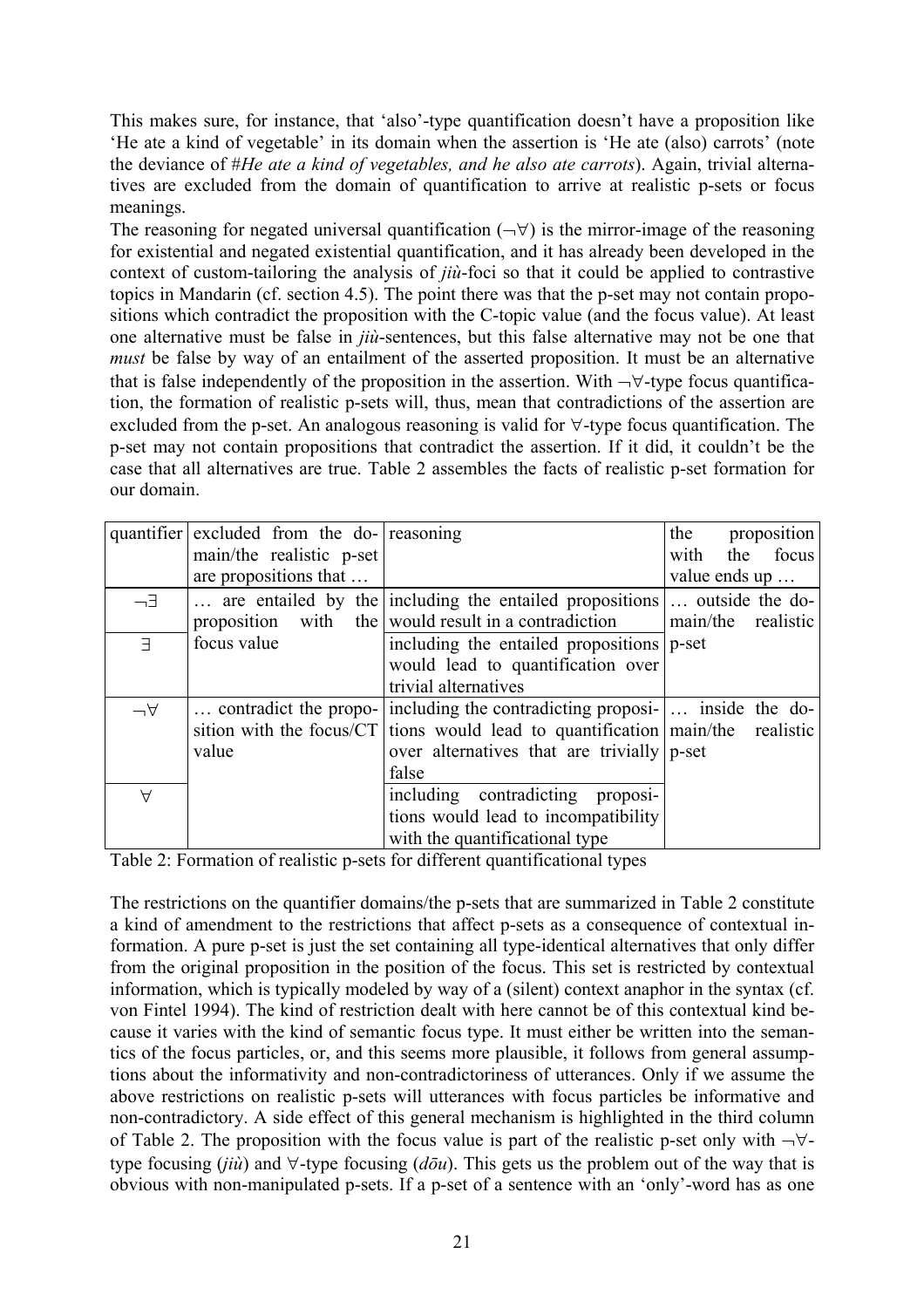of its members the proposition with the focus value, then this proposition will lead to a contradiction with ¬∃-type focusing. The realistic p-sets assumed here pose no such problem. The complete set of tripartite structures for our four focus-semantic types is given in [\(48\)](#page-21-0).

<span id="page-21-0"></span>

| $(48)$ <i>cái</i> -sentences: | $\neg \exists p \ [p \in p\text{-set}_{R, Ci}] \ [p \text{ is true}]$ |
|-------------------------------|-----------------------------------------------------------------------|
| $ji\dot{u}$ -sentences:       | $\neg \forall p$ [p $\in$ p-set <sub>R, Ci</sub> ] [p is true]        |
| $d\bar{\sigma}u$ -sentences:  | $\forall p$ [p $\in$ p-set <sub>R, Ci</sub> ] [p is true]             |
| $y\check{e}$ -sentences:      | $\exists p$ [ $p \in p\text{-set}_{R, Ci}$ ] [p is true]              |

Inasmuch as the p-sets are functions of backgrounds, our model makes sure that backgrounds are mapped to the restrictor. Inasmuch as focusing can be reduced to considering the truth of alternative propositions, the nuclear scopes correspond to the focussing function. If we abstract away from the individual operators in [\(48\)](#page-21-0), we arrive at a generalized format as in [\(49\)](#page-21-1).

<span id="page-21-1"></span>(49)  $\lambda$ Qp [p  $\in$  p-set<sub>R, Ci</sub>] [p is true]

 $\overline{a}$ 

[\(49\)](#page-21-1) is a one-place predicate which takes a quantifier as its argument and delivers a truth value. This way of representing focus quantification sheds an interesting light on the perennial controversy whether focus 'presuppositions' are existential presuppositions. The debate centers around the question whether a proposition with a focus presupposes that the background predicate is true of something. Geurts & van der Sandt (to appear) have recently defended this claim again, and Büring (to appear) or Schwarzschild (to appear) have, just as recently, rejected it once more. Against the background of our discussion we might tentatively assume that focus-background structures do not, by themselves, carry the existential presupposition. Structures of the type in [\(49\)](#page-21-1) could then be subjected to existential closure at the discourse level if no other quantifier has saturated the predicate before that. $21$ 

This concludes the description and analysis of the plain Mandarin system of focusbackground agreement. Before we enter into the discussion of its interaction with modality, the main results so far may be summarized as follows:

- (i) There is a single quantificational format to cover the four focus-semantic types of Mandarin that trigger focus-background agreement and that were reviewed in sections  $3-6$ ;
- (ii) Quantifying over realistically restricted alternative propositions/focus meanings/p-sets is implemented more easily than quantifying over sets of alternatives to focus values;
- (iii) The VP material that follows the background markers *cái*, *jiù*, *dōu* and *yĕ* (co-)defines the p-set;
- (iv) Since the p-set plays its role in restricting focus quantification, and since p-sets are (co-)defined by VP material in the constructions at hand, VPs are consistently mapped to restrictors in sentences with *cái*, *jiù*, *dōu* and *yĕ*;
- (v) (iv) is in direct contrast with Diesing's (1992) Mapping Hypothesis, according to which VP material is mapped to the nuclear scope;
- (vi) Nuclear scopes of sentences with focus particles assess the truth of realistic alternative propositions.

<span id="page-21-2"></span> $21$  This idea is, of course, inspired by Heim's (1982) existential closure rule which is argued by her to be active in the interpretation of indefinites.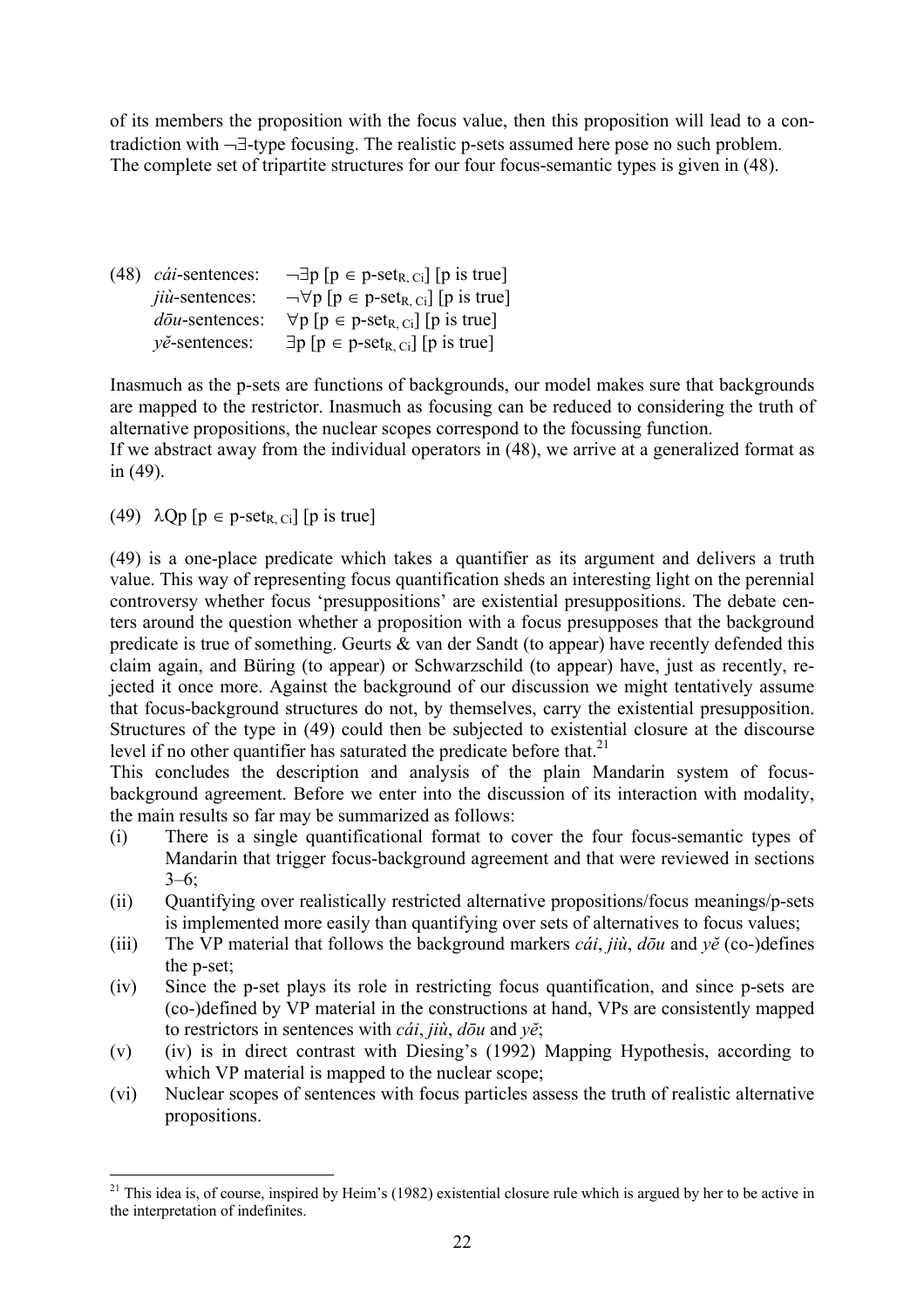8. Non-canonical structures II: Main clause modal *ad-hoc* restrictors

In a somewhat simplified way, the focus-background structures of the preceding sections may be depicted hierarchically as in [\(50\)](#page-22-0).

<span id="page-22-0"></span>(50) Syntactic mapping of focus-background agreement structures in Mandarin



The parenthesized reference to *matrix* VPs in [\(50\)](#page-22-0) is supposed to remind us of the fact that focus-background agreement also occurs in complex sentences. [\(51\)](#page-22-1)  $(=(13a))$  $(=(13a))$  $(=(13a))$  is such a complex sentence.

<span id="page-22-1"></span>(51) Zhĭyŏu [Lăo Wáng lái], wŏ cái qù. only.if old Wang come I CAI go 'Only if [Old Wang comes] will I go.'

The focus of [\(51\)](#page-22-1) is (in) the subordinate clause, the focus marker is likewise in the subordinate clause, and the focus-background agreement marker is a constituent of the matrix clause, which contains (the largest portion of) the restrictor material. Provided one has a compositional solution for the semantics of 'only-if'-clauses, [\(51\)](#page-22-1) does not pose any further problems (for the requisite discussion of conditionality and 'only-if'-clauses (in Mandarin) see, among many others, von Fintel 1994, 1997 or Hole 2004: 129–38 and the references cited there).

# 8.1 The problem

The more interesting case, and the one in which modality enters the scene, is exemplified in [\(52\)](#page-22-2). It, too, was discussed in section 1 in a preliminary fashion. (See the appendix for some more attested examples of this construction.)

<span id="page-22-2"></span>(52) [Lăo Wáng bìxū qù dàshĭguăn], cái néng shēnqĭng qiānzhèng. Old Wang must go.to embassy CAI can apply.for visa 'Only if [Old Wang goes to the embassy] can he apply for a visa.'/ '[Old Wang must go to the embassy] to be able to apply for a visa.'

The descriptive problem with [\(52\)](#page-22-2) was as follows: if we translate the sentence as an 'only-if' conditional, the modal of necessity in the first clause is in the way ('Only if he (#must) go(es) to the embassy can he apply for a visa'); if we treat the first clause as superordinate (this is done in the second translation of [\(52\)](#page-22-2)), we're ignoring the syntactic structure, which undoubtedly embeds the first clause within the second. Regarding the matter of subordination I put the suspicious reader off till the present section (cf. section 1). [\(53\)](#page-23-0), finally, presents a sentence that provides strong evidence that the first clause in structures like [\(52\)](#page-22-2) is syntactically subordinate.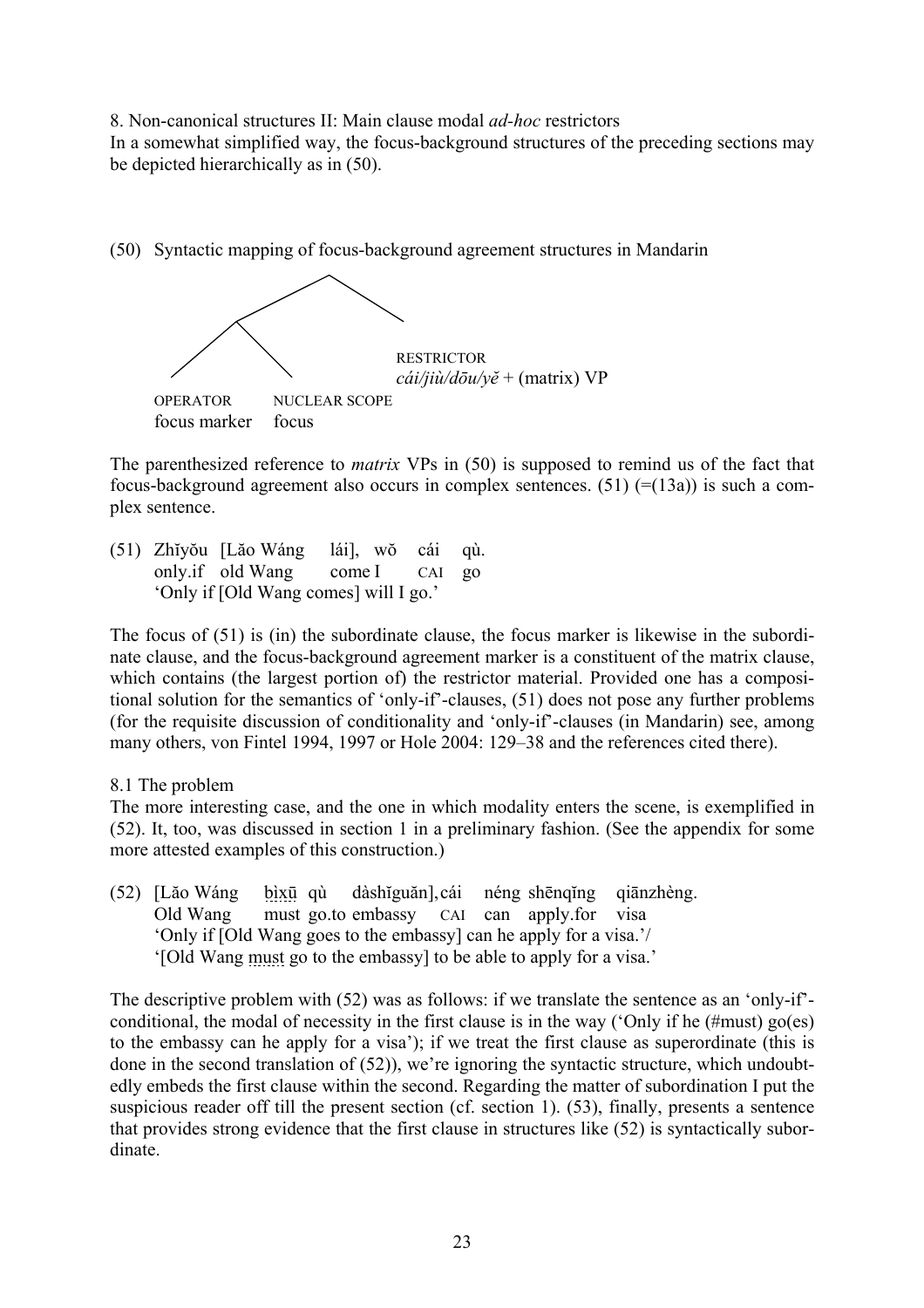<span id="page-23-0"></span>(53) Tā bìxū [xià yŭ] cái lái ma? (Eifring 1995: 223) (s)he must fall rain CAI come Q 'Does (s)he come only if [it rains]?'/'Does it have to [rain] for her/him to come?'

The two translations of this sentence again reflect the two possibilities of relative subordination in English depending on whether an *only-if*-construction (without a modal) is chosen, or a purposive construction. The crucial feature of [\(53\)](#page-23-0) is its sentence-final question marker *ma*. It marks the whole utterance as a yes/no-question. The question marker *ma* takes widest scope, and it always forms a constituent with the highest proposition in the syntactic structure. If this is so, we can be sure that *cái*-sentences as in [\(52\)](#page-22-2) and [\(53\)](#page-23-0) with the problematic modals have basically the same syntactic structure as the usual 'only-if'-sentences exemplified by [\(51\)](#page-22-1). The highest proposition in [\(53\)](#page-23-0) must thus be the whole utterance minus *ma*, with the additional embedded proposition *bìxū xià yŭ* 'must fall rain'. Since I know of no syntactic phenomenon that would show *ma* and *bìxū xià yŭ* to be an underlying constituent, I will take it for granted that the main clause analysis for the predicates following *cái* holds in general.

There is a second piece of evidence to corroborate the assumption of a subordinate status of the clause with the modal. Sometimes such clauses contain uncontroversial subordinators, and this kind of example is not at all hard to find. [\(54\)](#page-23-1) is such an example (adapted from rp: 26).

<span id="page-23-1"></span>(54) Yào děng [nǐ jiāo-le jièshàofèi] yihòu, wǒ cái kěyǐ gěi nǐ ānpái. necessary PRT you pay-ASP commission after I CAI can for you arrange 'We have to wait until [you have paid the commission] before I can arrange things for you.'/'Only after [you have paid the commission] can I arrange things for you.'

The indicators of subordination in this complex sentence are *dĕng…yĭhòu* 'after'. There's a slight complication in that *dĕng*, in its basic use, is a verb with the meaning 'wait'. But if it co-occurs with the clause-final subordinator *yĭhòu* 'after' (and not only then), it is commonly analyzed as partaking in the temporal subordination signaled by *yĭhòu* 'after' (cf. Eifring 1995: 180, 375). Unless one assumes a polysemy for *yĭhòu* 'after', with one variant occurring in subordinate clauses, and the other one occurring in main clauses as a main clause complementizer, examples such as [\(54\)](#page-23-1) force us to acknowledge the embedded status of the first clause in such sentences.

[\(55\)](#page-23-2) summarizes the dilemma once more (*NEC* stands for the necessity operator).

<span id="page-23-2"></span>

|  | $(55)$ a. sentential make-up: | $[\text{NEC p}]$ <i>cái</i> q                           |
|--|-------------------------------|---------------------------------------------------------|
|  | b. translation into English:  | $[NEC[p]$ <i>in order for</i> q <i>to come about</i> ]] |
|  |                               | or: <i>only</i> NEC <i>if</i> p, <i>then</i> q          |

### 8.2 Two preliminary attempts at a solution

In Hole (2004: 251–253) I discuss three possible methods of getting a handle on the apparent mismatch of syntax and semantics in [\(52\)](#page-22-2) through [\(54\)](#page-23-1), but I dismiss them in favor of a fourth solution. Here's a short review of those two analytical options among the three disfavored options that appear most realistic.

# (i) Implicit anaphora

One might assume that the structure that is interpreted is not as in [\(55a](#page-23-2)), but as in [\(56\)](#page-23-3). The phonetically empty material that would have to be postulated is enclosed in curly brackets.

```
(56) NEC p {and [ (only) if PRON<sub>p</sub>} cái q]
```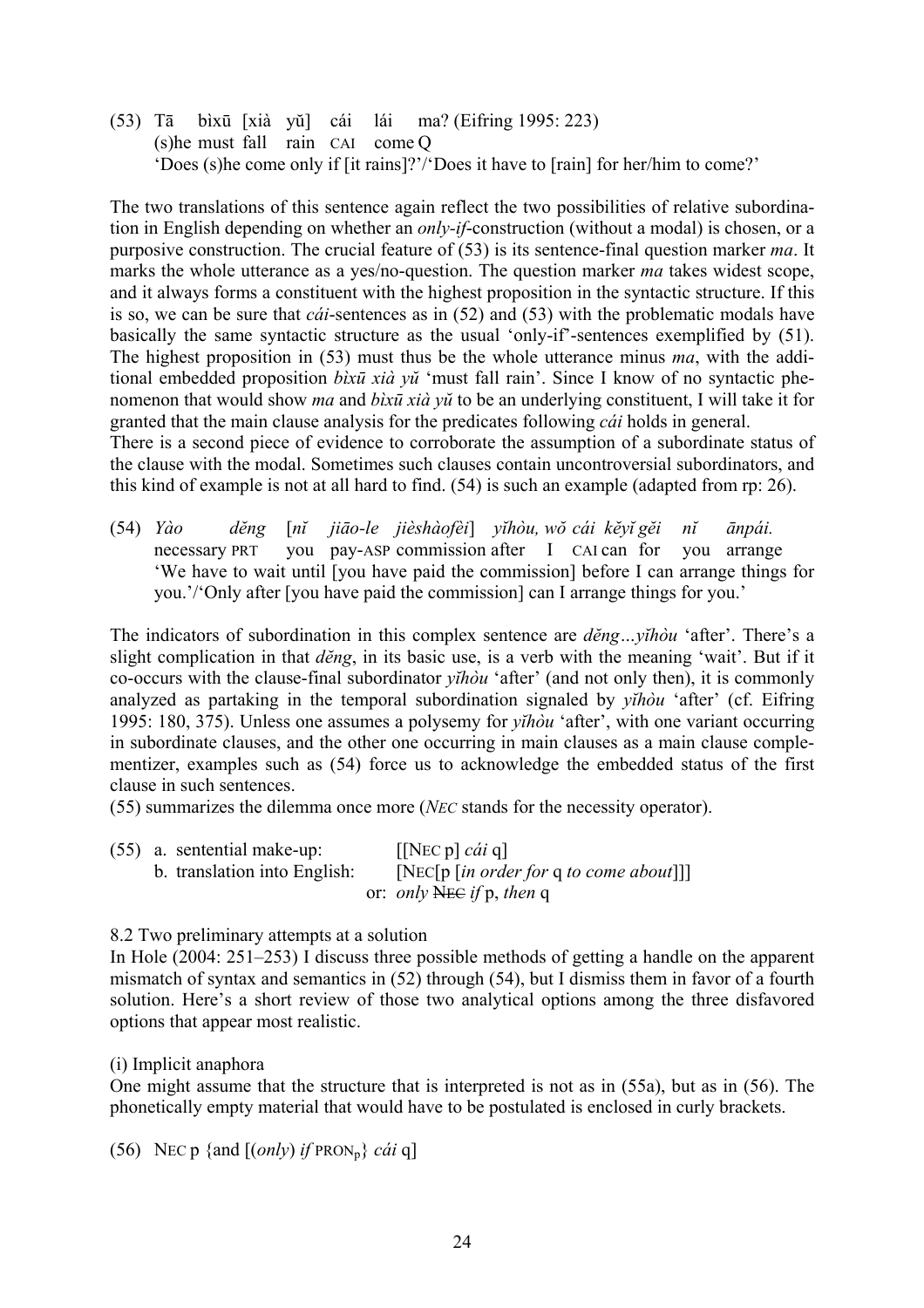In [\(56\)](#page-23-3), the modalized proposition is not subordinated any longer. Instead, it is conjoined with a conditional construction such that the interpretation of the proposition under the necessity operator determines the interpretation of the propositional pronominal in the protasis of the conditional construction. A sentence like [\(52\)](#page-22-2) may then be rendered as 'Old Wang must go to the embassy, and (only) if he goes to the embassy can he/he can apply for a visa'. An analysis along such lines receives some support from a pattern found in English and other languages.

### <span id="page-24-0"></span>(57) You have to practice, only then can you win.

In [\(57\)](#page-24-0), *then* is anaphorically related to *you practice*, and not to *you have to practice*. So it appears in principle possible for a propositional pronominal to have its reference anaphorically determined by a proposition which is embedded under a modal in the preceding clause. I think that such an analysis, if worked out in detail, would be the only serious competitor to the analysis to be proposed below. An obvious obstacle that would have to be cleared is the fact that the supposedly implicit material in the Chinese construction could not easily be analyzed as a single constituent. Instead, a sequence of a conjoining element, an '(only-)if'-clause marker, and the pronominal  $PRON<sub>p</sub>$  would each have to be phonetically empty for their own reasons (the '(only-)if'-clause of [\(56\)](#page-23-3) would form a constituent with '*cái* q' in [\(56\)](#page-23-3), and not with the conjunction). As I said, such an analysis may be feasible, but I want to try and convince the reader that something else fits more neatly into the larger picture.

### (ii) Recategorization: NEC > COMP

The second possibility that we will consider for a moment would be to say that the modal of necessity has been recategorized as a complementizer. This idea, too, has some initial appeal to it, because this is precisely how the uncontroversial complementizer *yàoshi* 'if' has emerged. *Yào* is a modal verb (its synchronic meaning is 'must, want', and *shi/shì* is a copula. There are two strong arguments against the idea that the modals of necessity in our construction are really complementizers. The first one is pretheoretical, but very strong for native speakers. *Bìxū* 'must' and *yào* 'necessary, must' as in [\(52\)](#page-22-2), [\(53\)](#page-23-0) or [\(54\)](#page-23-1) are felt to be modal verbs, and not conjunctions. There is no doubt about this. A more theoretical argument is based on improbability. If we were to distinguish modal verbs from homophonous complementizers, we would be confronted with a highly unlikely coincidence. All the necessity modals used nowadays would have given rise to homophonous complementizers at a point in the past when the set of modal verbs and their functions were still different from the ones we find today. In view of the great time depth that the general pattern under scrutiny here has, this would be extremely implausible (cf. Eifring 1995: 254–57). What appears more plausible is to say that the pattern of subordination represented schematically in [\(55\)](#page-23-2) has been a constant pattern for more than a millenium, and whatever were the current modals of necessity at a given point in time could be used in this pattern.

8.3 The solution favored here: Main clauses as modal *ad-hoc* restrictors

Recall the simple English example and its tripartite structure representation from section 1 above, which are repeated here as [\(58\)](#page-24-1).

- <span id="page-24-1"></span>(58) a. Old Wang must go to the embassy.
	- b. ∀w [w is a world maximally similar to the ideal worlds in terms of the ordering source at hand, say, worlds in which things only happen the way required by the regulations for the issuing of visas] $R_{\text{ESTRICTOR}}$  [Old Wang goes to the embassy in W NUCLEAR SCOPE

The tripartite structure in [\(58b](#page-24-1)) contains a universal quantifier which ranges over possible worlds. This universal quantifier may be identified with the modal verb *must* in [\(58a](#page-24-1)). The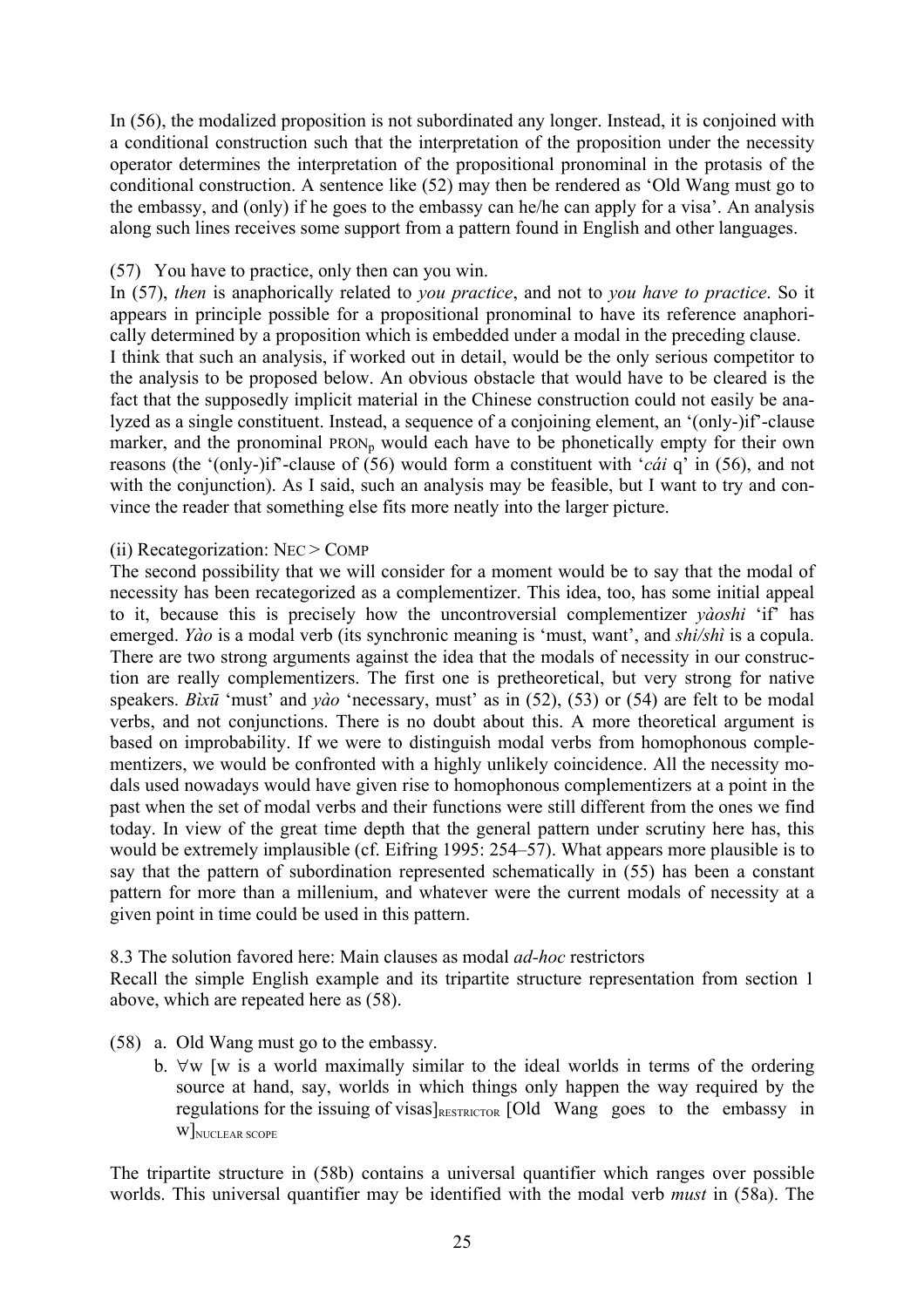remainder of the overt material of [\(58a](#page-24-1)) is mapped to the nuclear scope of [\(58b](#page-24-1)). The nuclear scope may be identified with the set of possible worlds in which Old Wang goes to the embassy. All the overt material of [\(58a](#page-24-1)) has thus been mapped to some component of the tripartite structure. But universal quantification is modeled as a relationship of (set) inclusion – recall from above that *Every boy eats chocolate* may be modeled as the inclusion of the set of boys in the set of people who eat chocolate. We will therefore have to say that the context has to furnish us with a subset of the worlds which define the nuclear scope, and such a set of worlds is characterized in the restrictor of [\(58b](#page-24-1)). Accounts in the spirit of Kratzer (1981, 1991a) will grant constituent status to this restrictor material, i.e. Kratzer's ordering source.<sup>22</sup> And indeed, contextually relevant material can be made explicit in *if*-clauses, in purpose clauses and with other means. [\(59\)](#page-25-0) gives two such options for suitably contextualized specific examples. (*S*-subscripts mark the nuclear scope, the  $\overline{R}$ -subscript marks the restrictor.)<sup>[23](#page-25-5)</sup>

- <span id="page-25-0"></span>(59) a. If [Old Wang wants to be able to apply for a visa, and given the regulations for the issuing of visas]<sub>R</sub>, [he]<sub>S</sub> must [go to the embassy]<sub>S</sub>.
	- b. [Old Wang]<sub>s</sub> must [go to the embassy]<sub>s</sub> to [be able to apply for a visa, given the regulations for the issuing of visas $\vert_{\mathbb{R}}$ .

Compositional analyses of such examples typically make use of an LF structure with the overall constituency in [\(60\)](#page-25-1) (cf., for instance, von Fintel & Iatridou 2004; linearization is irrelevant in [\(60\)](#page-25-1).) The complication of having *wants* in [\(59a](#page-25-0)) in addition to *to* as opposed to plain purposive *to* in [\(59b](#page-25-0)) is likewise ignored.)

<span id="page-25-1"></span>

A (heavily simplified) lexical entry for *must* to yield the desired interpretation is given in [\(61\)](#page-25-2).

<span id="page-25-2"></span>(61)  $\text{Imust} = \lambda \text{R} \lambda \text{S} \cdot \text{R} \subseteq \text{S}$ 

1

*R* in [\(61\)](#page-25-2) is the variable ranging over sets of restrictor worlds, and *S* is the variable ranging over sets of nuclear scope worlds. If we plug in the sets of worlds defined by the restrictor material and the nuclear scope material in [\(60\)](#page-25-1), respectively, we arrive at the truth condition in [\(62\)](#page-25-3). (From now on I sometimes abbreviate the ordering source formerly referred to as 'given the real-world regulations for the issuing of visas' as 'gvr' for 'given the visa regulations'.)

<span id="page-25-3"></span>(62) {w: Old Wang can apply for a visa, gvr, in w}  $\subset$  {w': Old Wang goes to the embassy in  $W'\}$ 

<span id="page-25-4"></span> $22$  I'm disregarding the second component of the restrictor material in Kratzer's system, viz. the modal base which sets apart epistemic modalization from circumstantial/non-epistemic modalization. All the data discussed in this paper involves circumstantial modal bases. 23 Information-structure is ignored in the present section, but I will plug it in again in section 8.4.

<span id="page-25-5"></span>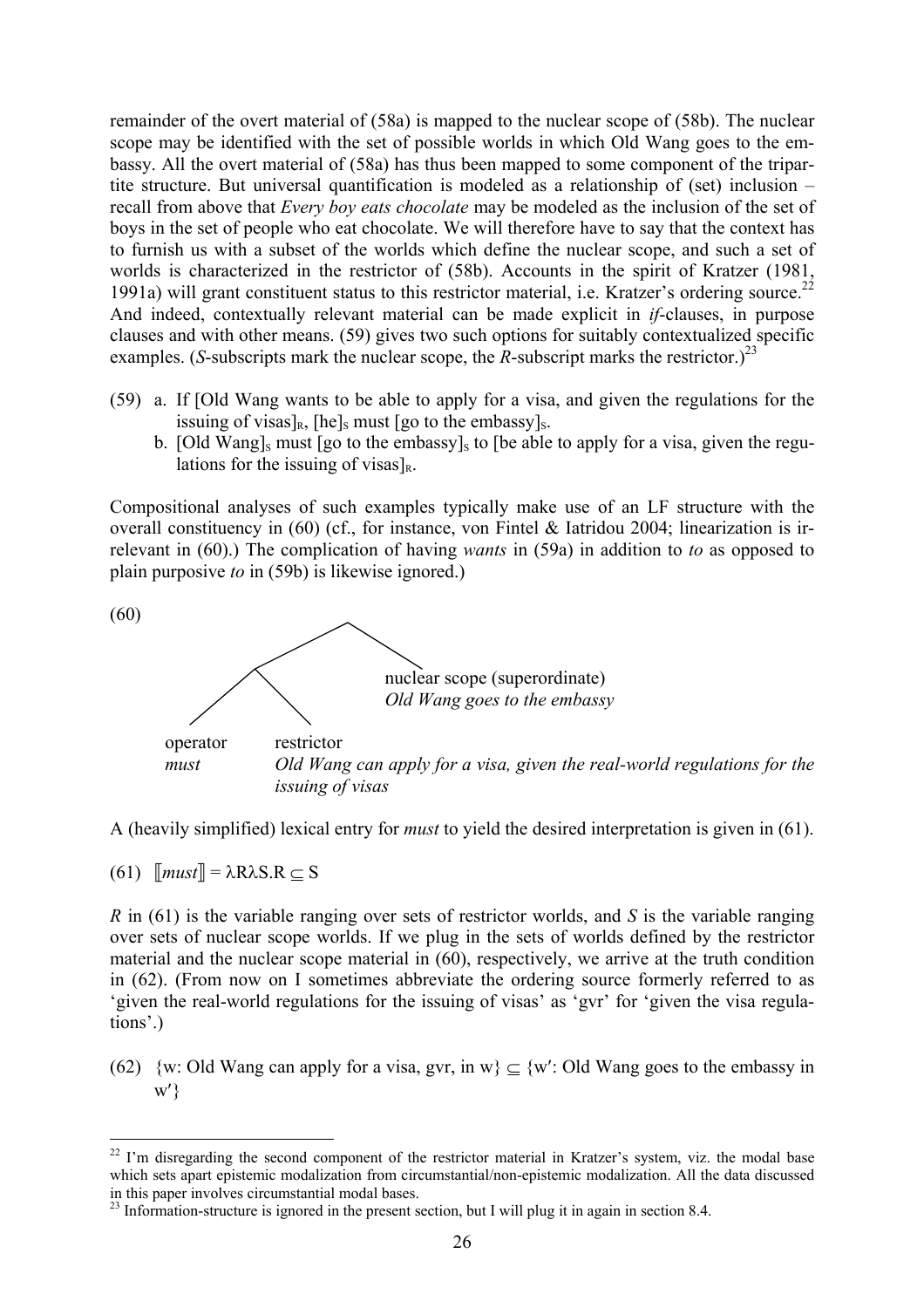The simple idea for the problematic Mandarin data, which are again exemplified in [\(63\)](#page-26-0) by our old example, is to say, (i), that modals in these sentences take their arguments in the reverse order if compared with standard modalized sentences and, (ii), that the node dominating the modal and the nuclear scope is syntactically subordinate, whereas the restrictor is syntactically superordinate.

- <span id="page-26-0"></span>(63) [Lăo Wáng bìxū qù dàshĭguăn], cái néng shēnqĭng qiānzhèng. Old Wang must go.to embassy CAI can apply.for visa 'Only if [Old Wang goes to the embassy] can he apply for a visa.'/ '[Old Wang must go to the embassy] to be able to apply for a visa.'
- <span id="page-26-1"></span>(64)  $\left[\right] b\right] \dot{x} \bar{u}_{\text{rev}}, \quad \left\{ \dot{a} \right\}_{\text{rev}}, \quad \left\{ \dot{e} \right\}_{\text{rev}}, \quad \dots \left\| = \lambda S \lambda R \cdot R \right| \subset S$

[\(64\)](#page-26-1) provides us with a lexical entry for such "reverse" modals of necessity. The differences between the individual modals in [\(64\)](#page-26-1) don't matter at this level of generality, as long as the modals are necessity modals. Point (i) from above (reverse order of the arguments) does not seem to pose any insurmountable problems given that tripartite structures, just by themselves, don't have a binary constituency (cf. below and Partee 1995). Still, a word about conservativity may be in order. If we require all natural language quantifiers (and not just all determiners) to be conservative, there may be a problem with the lexical entry in [\(64\)](#page-26-1). Conservativity is defined for run-of-the-mill determiners like *all* as in [\(65a](#page-26-2)).

<span id="page-26-2"></span>(65) a. A determiner D is conservative iff  $D(A)(B) \leftrightarrow D(A)(A \cap B)$ , with A and B the sets corresponding to the first and the second argument of the determiner, respectively b. All boys eat chocolate.  $\leftrightarrow$  All boys are boys that eat chocolate.

And indeed, the sentences in [\(65b](#page-26-2)) are equivalent (if the context for both sentences is kept constant). If we apply the definition of conservativity in [\(65\)](#page-26-2) in a suitably generalized form to our example in [\(63\)](#page-26-0) such that it also covers modal quantifiers, and if we adopt the lexical entry for *bìxū* 'must' in [\(64\)](#page-26-1), we don't get an equivalence.

<span id="page-26-3"></span>(66) *bixu*<sub>rev</sub>({w': O.W. goes to the emb. in w'})({w: O.W. can apply f. a v., gvr, in w})  $\leftrightarrow^?$ *bìxū*({w': O.W. goes to the emb. in w'})({w': O.W. goes to the emb. in w'}∩  $\{w: O.W.$  can apply f. a v., gyr, in w $\})$ 

If the equivalence of [\(66\)](#page-26-3) were to hold, the following paraphrase of [\(66\)](#page-26-3) would have to be true: 'All the worlds in which Old Wang goes to the embassy are worlds in which he goes to the embassy and can apply for a visa'. This is false, because if Old Wang goes to the embassy, but doesn't bring his passport along, he won't be able to apply for a visa. I think there's a simple remedy to this problem. Note that the definition of conservativity in [\(65\)](#page-26-2) makes recourse to the order of functional application (*A* before *B*), and this is reflected in the parlance of 'the first argument of a quantifier' and 'the second argument of a quantifier'. What this parlance tacitly implies is that the first argument represents the restrictor, and the second one the nuclear scope, because that's the way all the ordinary D-quantifiers work. A revised definition of conservativity for quantifiers in general which would not make recourse to this unclear terminology might then look as in [\(67\)](#page-26-4).

<span id="page-26-4"></span>(67) A quantifier *Q* is conservative if  $Q(R)(S) \leftrightarrow Q(R)(R \cap S)$ 

or if  $Q(S)(R) \leftrightarrow Q(R \cap S)(R)$ ; else *Q* is non-conservative.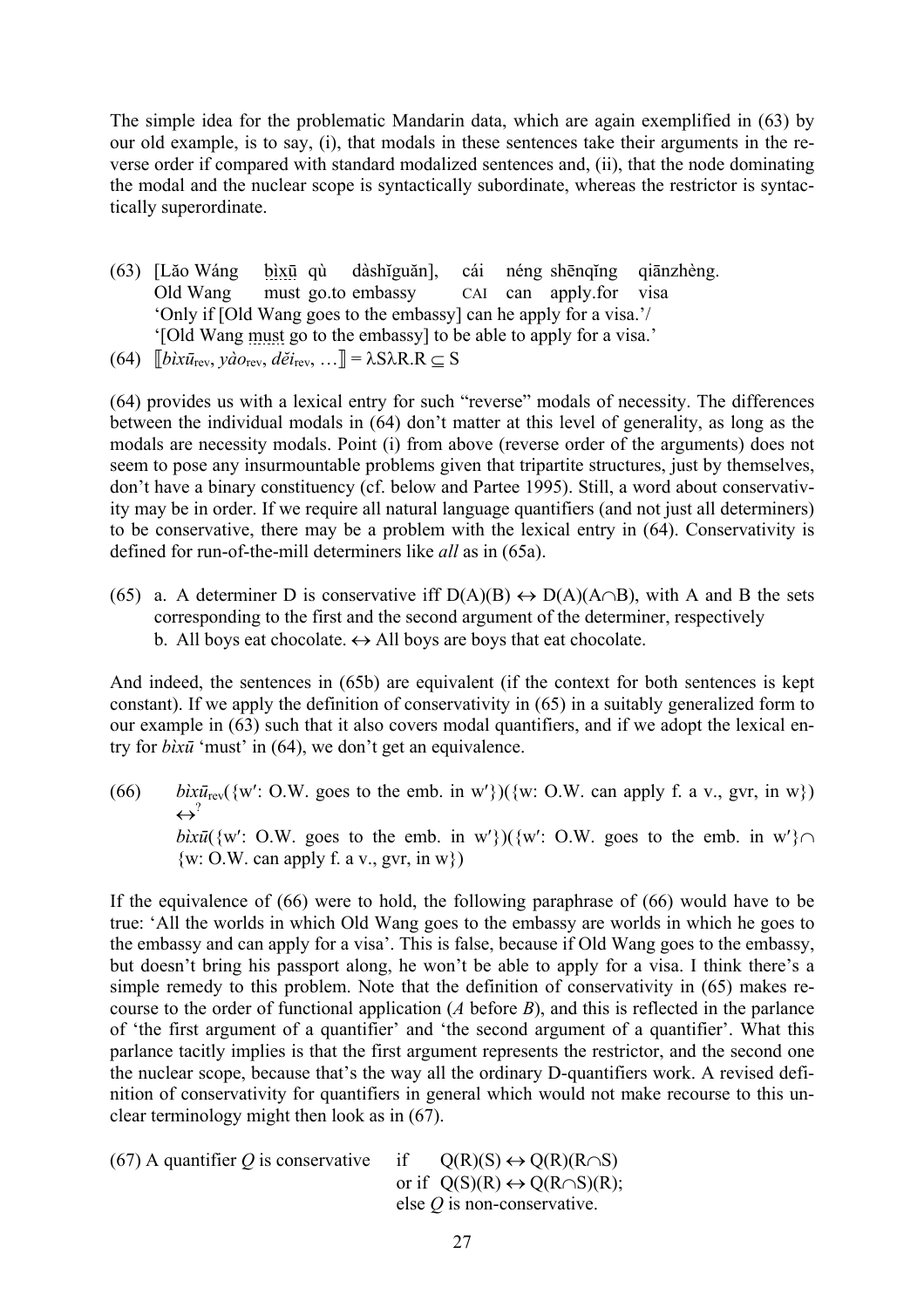Thus, even if we extend the conservativity requirement from determiners to quantifiers in general, the proposed lexical entry in [\(64\)](#page-26-1) is a plausible candidate, and the reversal of the arguments does not lead to any problems as long as we understand the order of argument taking as epiphenomenal.

The second ingredient of the proposal made above for the special Chinese modals under scrutiny here has been to say that the operator and the nuclear scope are syntactically *subordinate*, while the restrictor is syntactically *superordinate*. The first thing to remember in this context is that precisely the same situation holds for the structures of plain, i.e. non-modal, focusbackground agreement discussed above (cf. [\(50\)](#page-22-0)). The problem was just not so obvious, because I didn't provide lexical entries for focus quantifiers that specify the order of argument taking. Moreover, the possibility of finding structures like this has been discussed in the literature, and it turns out that we seem to have found something in the data that has already been postulated on theoretical grounds, and as a consequence of linguistic imaginativeness of a high degree. Here is a first relevant tentative statement made by Partee which concerns the possibility of finding tripartite structures of our exotic kind.

'[…] it seems that […] no language has overtly subordinate structures in which it is the nuclear scope that is expressed by a subordinate clause, while the restrictor is expressed as the main clause.' (Partee 1995: 571)

This statement seems to deny the existence of structures as I propose them here, but Partee makes this statement only with respect to structures in which *the operator is always implicit*. This is not the case in our sentences, because the modal is explicit in the structure. The more interesting passage is from the concluding section. I chose a relatively long quote to preserve the special groping style of Partee's impressive paper.

'My intuition is that one family of structures is basically operator-headed and its variants can be appropriately grouped together under the original tripartite structure [i.e. one where the operator is in some sense "closer" to the restrictor than to the nuclear scope; D.H.]; binary branching variants would be those representable without changing the order of the three parts [i.e. operator, restrictor, nuclear scope; D.H.]. (Order then represents potential subgroupability.) I tend to think there is another family of structures […], but I am less clear about how to describe it. What I would like to see is a way to articulate distinct notions of "pragmatically prior" and "semantically prior" so as to be able to say that the restrictor (at least in some structures) is contextually superordinate and "prior" to both the operator and the nuclear scope even if it is itself also semantically bound by the operator and "background" and/or syntactically subordinated.' (Partee 1995: 593)

Let us disregard the fact that the proposed Chinese main clause restrictors *follow* the rest of the quantificational structures and are, therefore, not "prior" in every conceivable sense. In every other respect our sentences in [\(52\)](#page-22-2) through [\(54\)](#page-23-1) are, under the analysis presented for them here, perfect instantiations of what Partee had in mind. The restrictor is "prior" because it delivers the matrix structure in which the operator and the nuclear scope are embedded. In the above quote, Partee makes a provision to defend her intuition of subordination against what she thinks is more realistic syntactically ('[...] the restrictor [...] is contextually superordinate […] even if it is itself […] syntactically subordinated'). This proviso is unnecessary in our context. The restrictor is not just "contextually prior" or "superordinate", but also in a plain syntactic sense. The restrictor is, moreover, also "prior" in a second sense. It must, as a whole, be (part of) the background of the focus inside the subordinate nuclear scope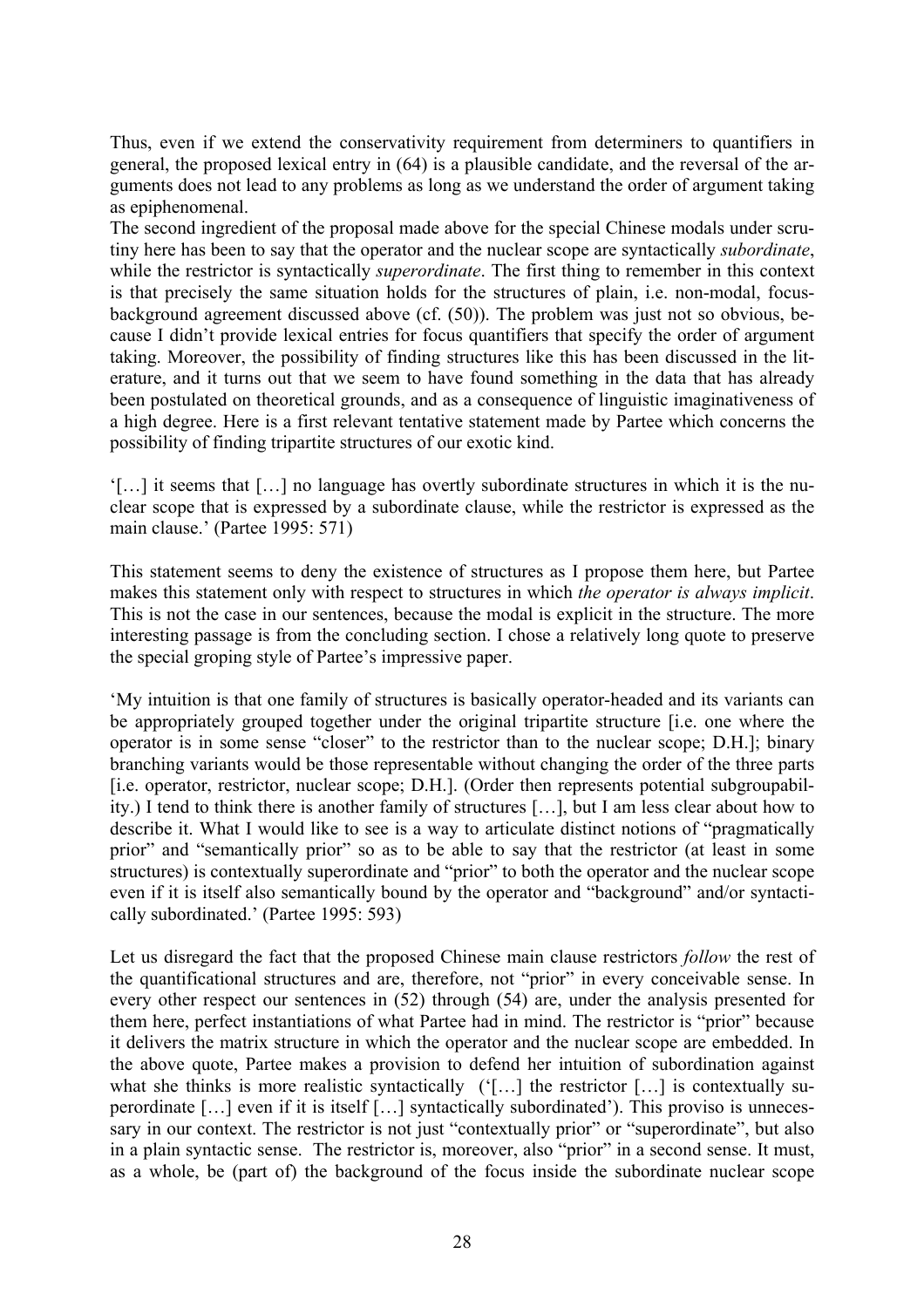clause. This concerns the information-structural side of our construction, and we will turn to its specific interplay with modality in the following section.

8.4 The interplay of modality and information-structure

What I would like to show in this section is that the truth-conditional contribution of the modal structure that we discussed above is identical to the truth-conditional contribution of the focus quantificational structure that goes along with the modal structure. This may sound too prolific to pass the test of parsimoniousness, but I claim that the special construction with main clause modal restrictors is really characterized by this redundancy.

In order not to get lost in the argumentation, let us start by reconstructing the modal reasoning from above in diagrammatical terms.

Figure 1 is a representation of the sets of possible worlds that are relevant for the truthconditions of our paradigm example, repeated here as [\(68a](#page-28-0)), with its truth-conditions in  $(68b/c)$  $(68b/c)$ .  $(68b)$  is the more explicit format from  $(62)$ ,  $(68c)$  $(68c)$  is a tripartite structure saying precisely the same thing. Recall that *gvr* stands for 'given the visa regulations' or 'given the regulations for the issuing of visas'.

- <span id="page-28-0"></span> $(68)$  a. [Lăo Wáng bìxū qù dàshǐguǎn], cái néng shēngǐng qiānzhèng. Old Wang must go.to embassy CAI can apply.for visa 'Only if [Old Wang goes to the embassy] can he apply for a visa.'/ '[Old Wang must go to the embassy] to be able to apply for a visa.'
	- b. {w: O.W. can apply for a visa, gvr, in w}  $\subset$  {w': O.W. goes to the embassy in w'}
	- c.  $\forall w$  [O.W. can apply for a visa, gvr, in w] [O.W. goes to the embassy in w]



Figure 1: Sets of possible worlds relevant to the interpretation of [\(68a](#page-28-0))

The intersection of R' and V ( $R' \cap V$ ) in Figure 1 yields the restrictor set R corresponding to the sets of worlds on the left sides of [\(68b](#page-28-0)/c). If we redraw the diagram just with the immediately relevant sets R and S, we arrive at the simple set inclusion of Figure 2.

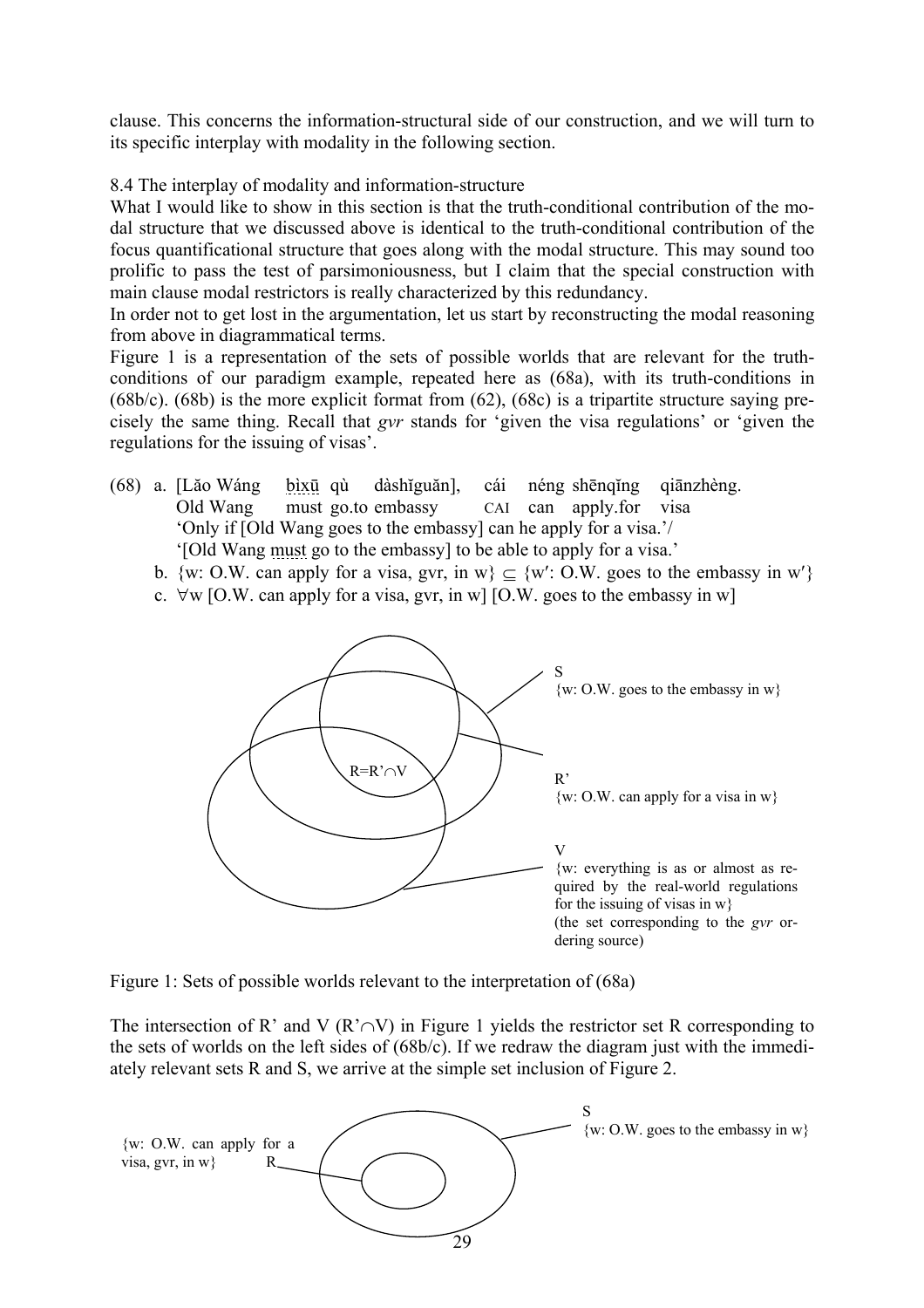Figure 2: Sets of possible worlds relevant to the interpretation of [\(68a](#page-28-0)) (reduced version)

This is precisely what we need: a simple set inclusion as required by the truth-conditions of necessity.

Let us now turn to the information-structural side of the sentence. The sentence is once more repeated in [\(69a](#page-29-0)), and its focus-semantic entailment is provided in [\(69b](#page-29-0)).

<span id="page-29-0"></span>(69) a. [Lăo Wáng bìxū qù dàshĭguăn], cái néng shēnqĭng qiānzhèng. Old Wang must go.to embassy CAI can apply.for visa 'Only if [Old Wang goes to the embassy] can he apply for a visa.'/ '[Old Wang must go to the embassy] to be able to apply for a visa.' b.  $\neg \exists p [p \in [(69a)]^f_{R, C8}]$  $\neg \exists p [p \in [(69a)]^f_{R, C8}]$  $\neg \exists p [p \in [(69a)]^f_{R, C8}]$  [p is true]

To arrive at the realistic p-set or focus meaning of [\(69a](#page-29-0)) in [\(69b](#page-29-0)), we must determine that portion of [\(69a](#page-29-0)) that may vary from one proposition to the other in the p-set. Put differently, we must determine the largest possible focus of [\(69a](#page-29-0)). I have bracketed the largest focusable constituents in the examples throughout the paper. Remember that material following the background marker *cái* may not be in focus. With the specific construction at hand, the largest possible focus is discontinuous at the surface. Given discourse conditions that don't involve a corrective focus or a repair intonation, the necessity modal may not bear a focus accent, and it may not be in focus. The whole nuclear scope proposition in its scope may, however, be focused, including *Lăo Wáng* 'Old Wang'. Assuming again that realistic p-sets of 'only'-foci exclude the proposition with the focus value (cf. sections 7.4/7.5), all members of the realistic p-set must be compatible with 'It is not the case that Old Wang must go to the embassy to be able to apply for a visa, given the regulations for the issuing of visas' with the presupposition 'Something must be done for Old Wang to be able to apply for a visa', and such alternatives are excluded by [\(69b](#page-29-0)). On an intensional view, a proposition defines a set of possible worlds (viz. the set of those worlds in which it is true), so [\(69b](#page-29-0)) quantifies over sets of possible worlds. If we form the generalized union of the sets of possible worlds excluded by [\(69b](#page-29-0)), we arrive at a set that was already represented in Figure 1 above, which we didn't however identify as a set deserving special attention, viz. V-(S∩V), the complement of V relative to the intersection of S and V. This set has only those worlds as members in which the visa requirements of the real world are enforced, but no worlds in which Old Wang goes to the embassy. Figure 3 reproduces Figure 1 and newly introduces the sets S' and P.



Figure 3: Sets of possible worlds relevant to the interpretation of [\(68a](#page-28-0))[/\(69a](#page-29-0)), including information-structure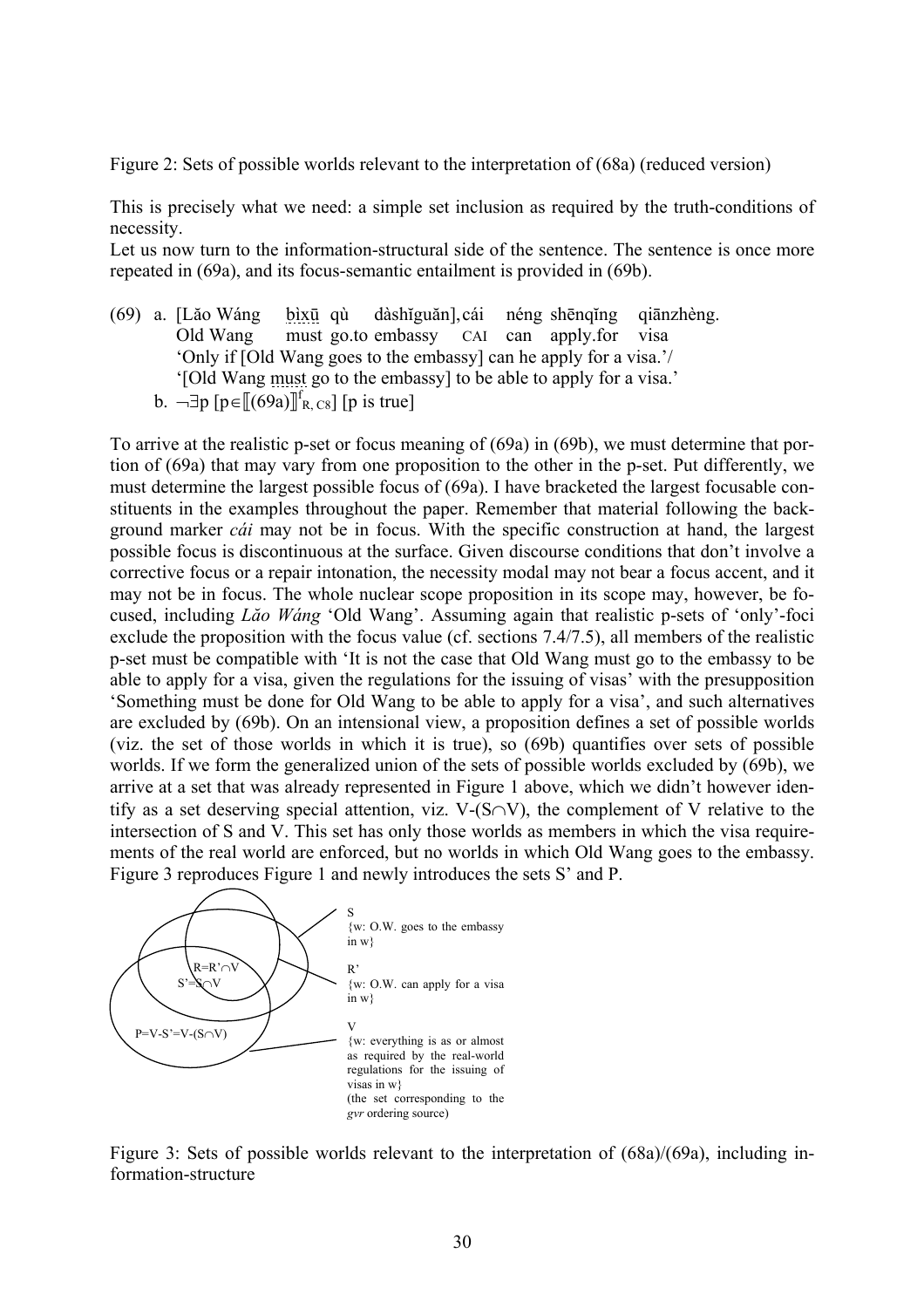The realistic p-set of our sentence contains only propositions that are incompatible with the truth of the nuclear scope proposition, that is, worlds in which it is not the case that Old Wang goes to the embassy (cf. the delimitation of realistic p-sets for *cái*-foci in sections 7.4 and 7.5). The rest of the complex proposition remains the same for all members of the realistic pset. This realistic p-set amounts to set P in Fig. 3, viz. to the complement of S' relative to V. The worlds in P are asserted by [\(69b](#page-29-0)) to be worlds in which it is impossible that Old Wang can apply for a visa, given the real-world regulations for the issuing of visas. The worlds in which an application was possible were identified above as the worlds in R. And, indeed, as may easily be seen from Fig. 3, P and R have no members in common. This is precisely what [\(69b](#page-29-0)) requires. At the same time, this is an equivalent way of expressing the modal semantics of [\(69a](#page-29-0)). If R must be a subset of S (that amounts to the necessity component of the sentence; cf. Fig. 2), then R cannot have any members in the relevant complement of S, viz. in P (that amounts to the 'only'-entailment). Both ways of determining truth-conditions lead to the same result, and this constitutes the perfect fit of modality and information-structure in the construction under scrutiny here.

The reasoning just given is not fully compositional in that it has not provided us with denotations for all nodes in the syntactic representation of our sample sentence. It is basically compositional, though, in that the denotations of major constitutents have been clarified. I will summarize these denotations in [\(71\)](#page-30-0) for the sample sentence in [\(70\)](#page-30-1). If compared with [\(69a](#page-29-0)), [\(70\)](#page-30-1) has been changed slightly so as to correspond more straightforwardly to an LF representation, as I assume it here. (Traces are not represented. As before, *gvr* stands for 'given the visa regulations of the actual world'). As justified a moment ago, [\(71f](#page-30-0)) and [\(71g](#page-30-0)) are just different ways of stating equivalent truth-conditions.

- <span id="page-30-1"></span>(70) [[NEC+S[NEC bìxū] [S Lăo Wáng qù dàshĭguăn]], must old Wang go.to embassy [Rcái cái [R[gvr] [Lăo Wáng néng shēnqǐng qiānzhèng]]]]. CAI old Wang can apply.for visa 'Only if [Old Wang goes to the embassy] can he apply for a visa.'/ '[Old Wang must go to the embassy] to be able to apply for a visa.'
- <span id="page-30-0"></span>(71) a.  $\mathbb{R} = \{w: \text{ the real-world regulations for the issuing of visas are observed in } w \text{ and } w$ Old Wang can apply for a visa in w}
	- b.  $[\mathbb{R}_{\text{cai}}] = [\mathbb{R}]$  (R figures in an 'only'-type quantificational structure, but no constituent of R may be (part of) the focus)
	- c.  $[NEC] = \lambda S \lambda R_{c\acute{a}i} \cdot R_{c\acute{a}i} \subseteq S$
	- d.  $[[S]] = \{w: Old Wang goes to the embassy in w\}$
	- e.  $[\text{NEC+S}] = \lambda \text{R}_{\text{cái}} \text{R}_{\text{cái}} \subseteq \{w: \text{Old Wang goes to the embassy in } w\}$

f.  $[(70)] = \{w: \text{ the real-world regulations for the issuing of visas are observed in w and }\}$  $[(70)] = \{w: \text{ the real-world regulations for the issuing of visas are observed in w and }\}$  $[(70)] = \{w: \text{ the real-world regulations for the issuing of visas are observed in w and }\}$ Old Wang can apply for a visa in w}  $\subseteq$  {w: Old Wang goes to the embassy in w} g. 'only'-entailment of [\(70\)](#page-30-1):  $\neg \exists p \, [p \in [[(70)]]^f_R] [p \text{ is true}] = \{w: w \in \bigcup [[(70)]]^f_R\} \cap \{w:$  $w \in p_{ASS}$ }=  $\varnothing$ 

I am optimistic that the analysis which has been spelled out for a single sentence here is general enough to be applied to all *cái*-sentences which, at first, seem to have a necessity modal in the wrong, viz. subordinate, position. As said above, more attested examples in addition to the ones in [\(52\)](#page-22-2)[–\(54\)](#page-23-1) have been collected in the appendix, and the reader is invited to apply the above reasonings to them.

The most important ingredient of the analysis is the reverse argument structure of the modal in this construction. This way, the restrictor of the modal ends up in the syntactically superordinate position. The second peculiar property of the construction with the main clause modal restrictors is the custom-tailored interplay of modality and focus semantics. What is in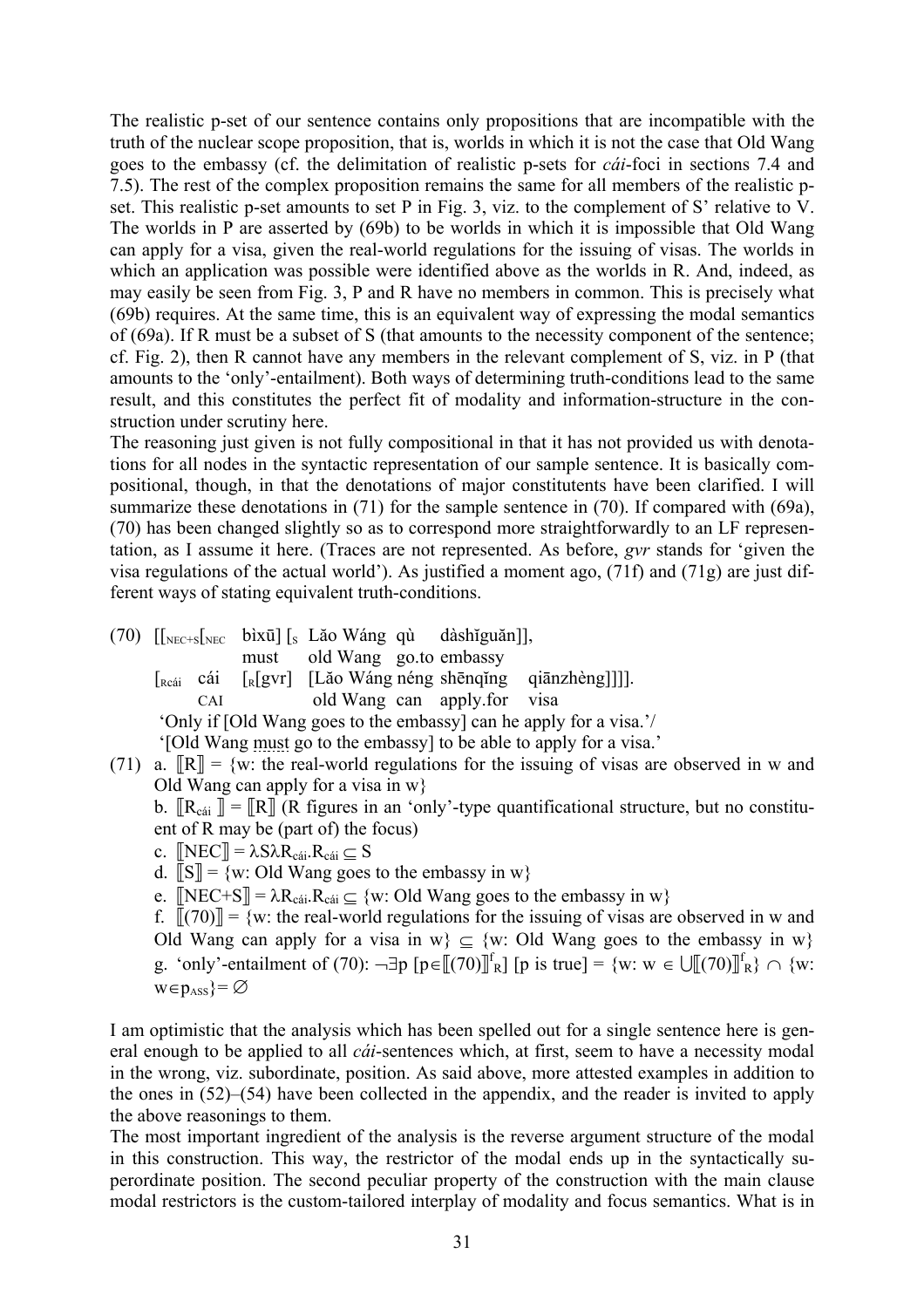the restrictor of the modal may not be in focus. To be sure, foci within the nuclear scopes of modal structures may also be prototypical in other modal constructions for the simple reason that the restrictors of modal tripartite structures are often implicit. But our construction enforces this mapping, and that makes it peculiar. What is more, it forces the coincidence of focused material and modal nuclear scope material *at the cost of a non-prototypical syntax*. A prototypical syntax would accommodate the focus and the nuclear scope in the matrix VP, but precisely this is excluded in the construction with main clause modal restrictors.

### 8.5 Main clauses as *ad-hoc* restrictors with other particles

All the examples in the preceding section were *cái*-sentences. Analogous examples also occur with *jiù*, and with *zài*. *Jiù* is the background agreement marker of negated universal focus quantification discussed at length in section 5. *Zài* is a peripheral member of the paradigm of background markers which I haven't discussed in this paper. If the analysis in Hole (2004: 240–5) is correct, its realistic p-set is restricted to a cardinality of 1, and this single alternative is false. The restriction of the cardinality of the p-set, plus the exclusion of an alternative, makes *zài* look like a variant of *cái* (¬∃) in some examples, and of *jiù* (¬∀) in others.

[\(72\)](#page-31-0) and [\(73\)](#page-31-1) present one example with *jiù* and with *zài*, respectively. The discussion of these sentences is preliminary and serves mainly to mention possible points of departure for future research.

- <span id="page-31-0"></span>(72)[Lăo Wáng zhĭ-yào qù dàshĭguăn] tā jiù néng shēnqĭng qiānzhèng. Old Wang only-must go embassy he JIU can apply.for visa 'Old Wang only has to go to the embassy to be able to apply for a visa.'/ 'If Old Wang goes to the embassy, he can apply for a visa.'
- <span id="page-31-1"></span>(73)[Wŏmen zhĭhăo xiān huíqù ná-le qián], zài lái bàomíng.(rp: 51) we have.no.choice.but.to first return take-ASP money ZAI come sign.up 'It seems we'll have to return home first and get the money before we can come back and sign up.'/'We'll only come back and sign up after we have returned home to get the money.'

The analysis of these sentences is complicated by the fact that we always find a focus marker in addition to, or as part of, the modal operator in the subordinate clause. *Zhĭyào* in [\(72\)](#page-31-0) illustrates the relatively perspicuous case of a function word made up of two components that we have repeatedly referred to in the present paper, namely *zhĭ* '(adverbial) only' and *yào* 'must, be necessary'. The perspicuity of this form is in contrast with its usual treatment in didactic grammars and some linguistic accounts because *zhĭyào* is commonly categorized as a complementizer meaning 'if', which obligatorily triggers the use of *jiù* in the main clause. Given what we know about the parallel cases in *cái*-sentences, this is certainly a superficial analysis. In the context of this paper I will, however, not be able to come up with a competing analysis that is as explicit as the one for analogous *cái*-sentences. The recalcitrant fact is that it is not obvious how the overall type of focus quantification in [\(72\)](#page-31-0) ( $\neg \forall$ ) can be matched with the 'only'-word plus the necessity modal in the subordinate clause. In terms of paraphrases, the answer seems simple. If, for [\(72\)](#page-31-0) to be true, Old Wang only has to go to the embassy to be able to apply for a visa, then some other action may also yield the same result (say, sending all the required materials by mail), but not all alternative actions will do (say, making a phone call to the embassy). What is not clear to me is how the prefixing of *zhĭ-*/'only' before the modal of necessity annuls the special requirement found with the necessity modals of sections 8.2 through 8.4, viz. that *nothing else* will do.<sup>[24](#page-31-2)</sup>

1

<span id="page-31-2"></span><sup>&</sup>lt;sup>24</sup> This problem will probably not boil down to another version of the converseness problem associated with the relationship between *if*-conditionals and *only-if*-conditionals. For the discussion of this problem see, again, von Fintel (1994, 1997) or Hole (2004: 129–38).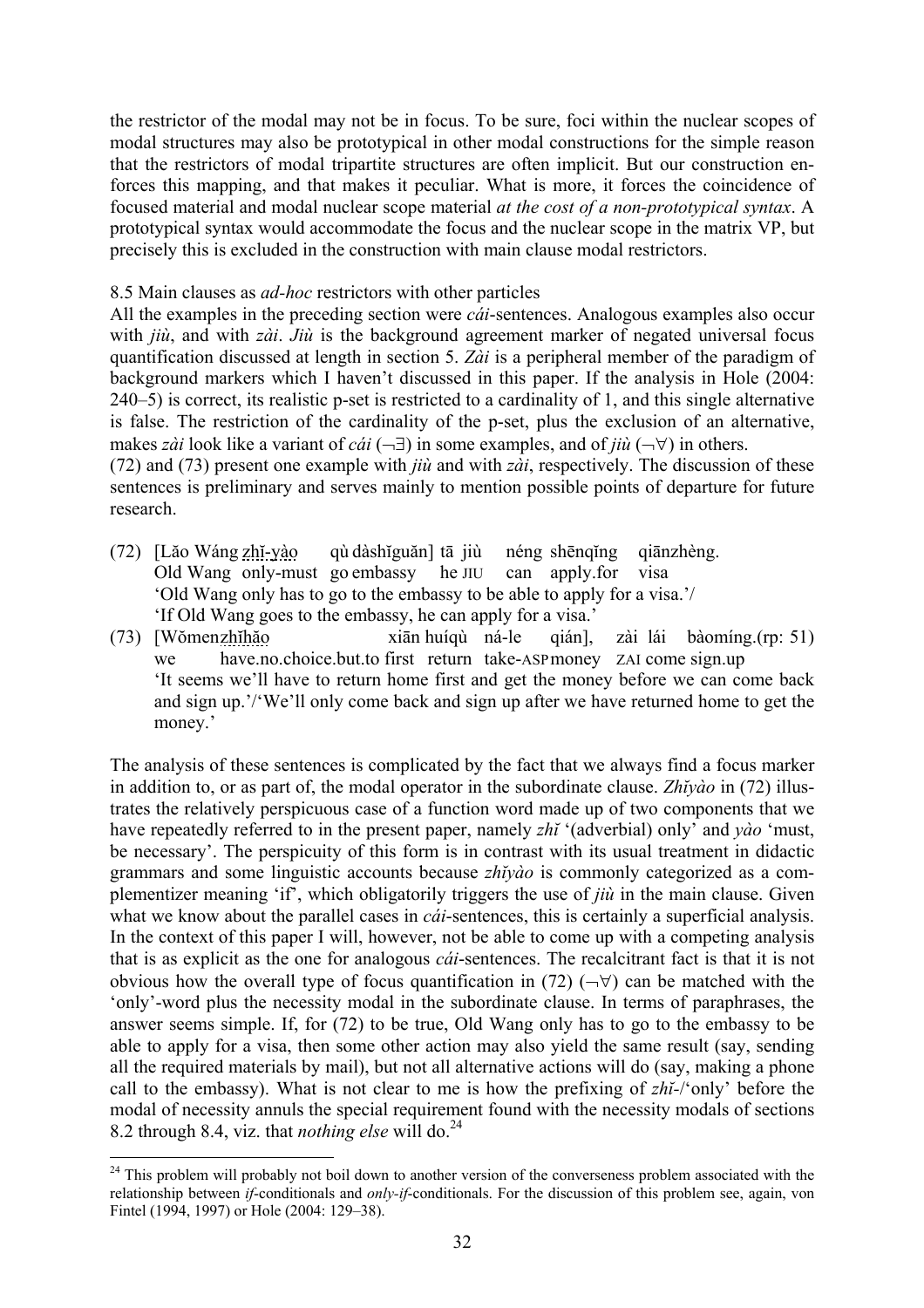Similar things can be said about [\(73\)](#page-31-1), except that this sentence features an additional complication, viz. the function word *zhĭhăo*. On the one hand, *zhĭhăo* is normally left unanalyzed and is rendered as 'must, have no choice but to' in dictionaries. On the other hand, *zhĭhăo* contains *zhĭ* 'only' again, and *hăo* alone has a (somewhat underdetermined) modal use as 'can, should, it is best to'. The most common use of the character used to write *hăo* is as a word meaning 'good', and the modal use is clearly related to this use as an adjective or stative verb. I have no synchronic analysis of *zhĭhăo*, and in the absence of one I will refrain from making any further speculations. Suffice it to say that, just as in [\(72\)](#page-31-0), the interplay of focus semantics and modality triggers our peculiar construction again in which matrix VPs are mapped to restrictors of modal tripartite structures, and to backgrounds of focus-quantificational structures at the same time.

9. Non-canonical structures III: Conventionalized main clause modal restrictors

A construction especially designed to express *ad-hoc* modal restrictors, as discussed in the preceding larger section, may be a good thing to have, but something better is yet to come. I claim Mandarin has a construction expressing *conventionalized* modal restrictors or ordering sources irrespective of modal force.<sup>25</sup> This is the last empirical sub-domain that we will review in this paper, and it will hopefully serve to plausibilize further the idea that main clause predicates in Mandarin are a conventionalized position for restrictors in non-canonical quantificational structures.

[\(74\)](#page-32-0) is an instance of a sentence with a conventionalized modal ordering source marker in the root-VP.

<span id="page-32-0"></span>(74) [Wŏ xīwàng méi yŏu shì] cái hăo! I hope not exist trouble CAI OPTATIVE 'I really hope there will be no trouble!'

1

The translation and the gloss given in [\(74\)](#page-32-0) presuppose a certain analysis of the sentence. *Hăo*, a stative verb or adjective with the basic meaning '(be) good', is glossed as an optative marker here. If we were to translate [\(74\)](#page-32-0) in one of the ways we translated the sentences in the preceding section, we would get 'Only if there is no trouble is it good'. Apart from the fact that this translation would miss the point of the word *hăo* in the example, it still serves to show that sentence [\(74\)](#page-32-0) instantiates a sub-type of our previous sentences in that "the modal is in the way".

Our introductory example [\(74\)](#page-32-0) may be good to justify the general subsumption of the construction treated here under the more general type of sentences with main clause modal restrictors. It is not very good, though, to demonstrate that *hăo* has the function of an optative or bouletic ordering source marker, because *xīwàng* 'hope', by way of its lexical content, already includes information concerning the ordering source. A better example to make the point concerning the marking of the ordering source would be [\(75\)](#page-32-1), in which the modal is implicit.

<span id="page-32-1"></span>(75) [Nĭ zhīdao] jiù hăo le! you know JIU good PRT 'I'm glad [you know it]!'/'I wish [you knew it]!'/'I wish [you'd known it]!'

[\(75\)](#page-32-1) is multiply ambiguous in that neither the temporal relations nor the realis or irrealis status of the embedded proposition is signaled. Nevertheless, all faithful translations of this sentence into English make reference to the speaker's hopes or desires by the use of an adequate modalizing expression (*glad* or *wish* in [\(75\)](#page-32-1); adverbs like *fortunately* or *hopefully* would also be

<span id="page-32-2"></span> $25$  I know of no other treatment of this construction in the literature. Alleton (1972: 138, 151) identifies the relevant cases as deserving special attention, but no attempt is made at an analysis.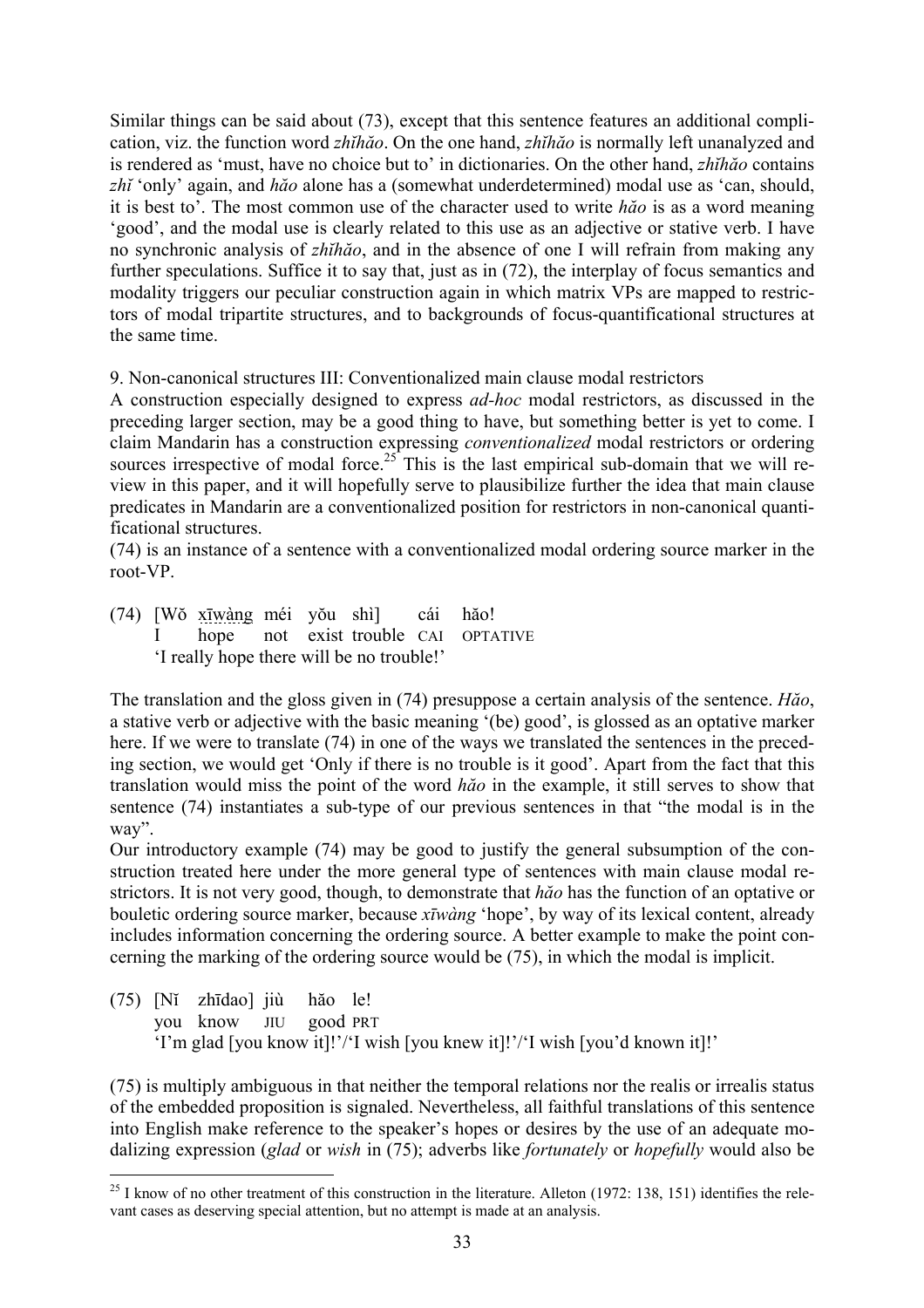appropriate given matching contexts in terms of factuality). Put differently, the set of restrictor worlds is defined so as to include only worlds in which the things that the speaker desires are true. If we compare this construction with the main clause *ad-hoc* restrictors of the previous section, the following difference emerges. Part of the restrictors of the modal constructions in the previous sections were implicit. In the example dealing with Old Wang's visa application, the regulations for the issuing of visas were implicit. The set of the ideal worlds defined by this implicit ordering source (V), was then intersected with the set of worlds as defined by the main clause proposition  $(R^{\prime})$ ; worlds in which Old Wang can apply for a visa). The resulting overall restrictor, R, then corresponded to that set of worlds in which the visa regulations of the real world were observed and in which Old Wang could apply for a visa. The construction discussed here expresses the conventional ordering source in that syntactic position in which the *ad-hoc* restrictor component occurred in the other construction.

The special status of this construction with conventionalized markers of the ordering source is evinced by the following facts (see Hole 2004: 260–1 for exemplification):

(i) nothing may intervene between the agreement particle and the following predicate; in other complex *cái*/*jiù*-sentences, negation markers, adverbial material and some other things may occur in this position;

(ii) nothing may intervene between the right edge of the subordinate clause (*zhīdao* in [\(75\)](#page-32-1), *shì* in [\(74\)](#page-32-0)) and the agreement particle; typically this is a possible subject position (cf., for instance, [\(72\)](#page-31-0)).

(iii) the predicate following *cái* or *jiù* in the construction is never used in its literal, or most  $\overline{base}$ <sup>[26](#page-33-1)</sup>

The maximum structure for sentences with "sentential endings" expressing the modal ordering source is given in [\(76\)](#page-33-0) (PRT stands for the sentence-final particles that are frequently used in Mandarin; they don't matter here).

<span id="page-33-0"></span>(76) clause + 
$$
\begin{cases} \hbar \vec{a}o \\ \hbar \vec{a}il \end{cases}
$$
 +  $\begin{cases} \hbar \vec{a}o \\ \hbar \vec{a}li \end{cases}$  + PRT  
 $\begin{cases} \hbar \vec{a}o \\ \hbar \vec{e}y\vec{i} \\ \hbar \vec{n} \end{cases}$  + PRT

1

The interplay of the properties which define the construction, especially (i) and (ii), leads to the effect that the sequence of *cái*/*jiù*, the ordering source marker and the possible sentencefinal particle may be recategorized as a single complex sentence-final particle. I cannot make any well-grounded statement as to how much the 'clause'-part of [\(76\)](#page-33-0) has lost its embedded status already, but it seems clear that it will lose it over time.<sup>27</sup>

We have only seen uses of *hăo* as a conventionalized ordering source marker so far, and there's a reason for this. While the classification of *hăo* as marking optative or bouletic ordering sources is beyond doubt, the ordering sources corresponding to most other markers are still somewhat unclear to me. The only other marker whose function is fairly clear is *duì* (literally: 'right'). It denotes ordering sources of a moral kind; that is, it ranks worlds as to how close they come to an ideal in terms of the quality or appropriateness of interpersonal and social behavior. The examples in [\(77\)](#page-34-0) may suffice to illustrate this use.

<span id="page-33-1"></span> $26$  This latter property may not serve to define the construction in a strict sense, because it is not independent of the analysis that I propose for it.<br><sup>27</sup> Cf. Bisang's (1992) idea of an 'attractor position' for the emergence of modal markers at the right periphery of

<span id="page-33-2"></span>Chinese sentences. The sentence-final focus-sensitive expression *éryĭ* 'only, that's all' is an example of a function word which has gone through precisely this conventionalization channel. It combines an old conjunctional element (*ér*) with an old verb *yĭ* 'to end'.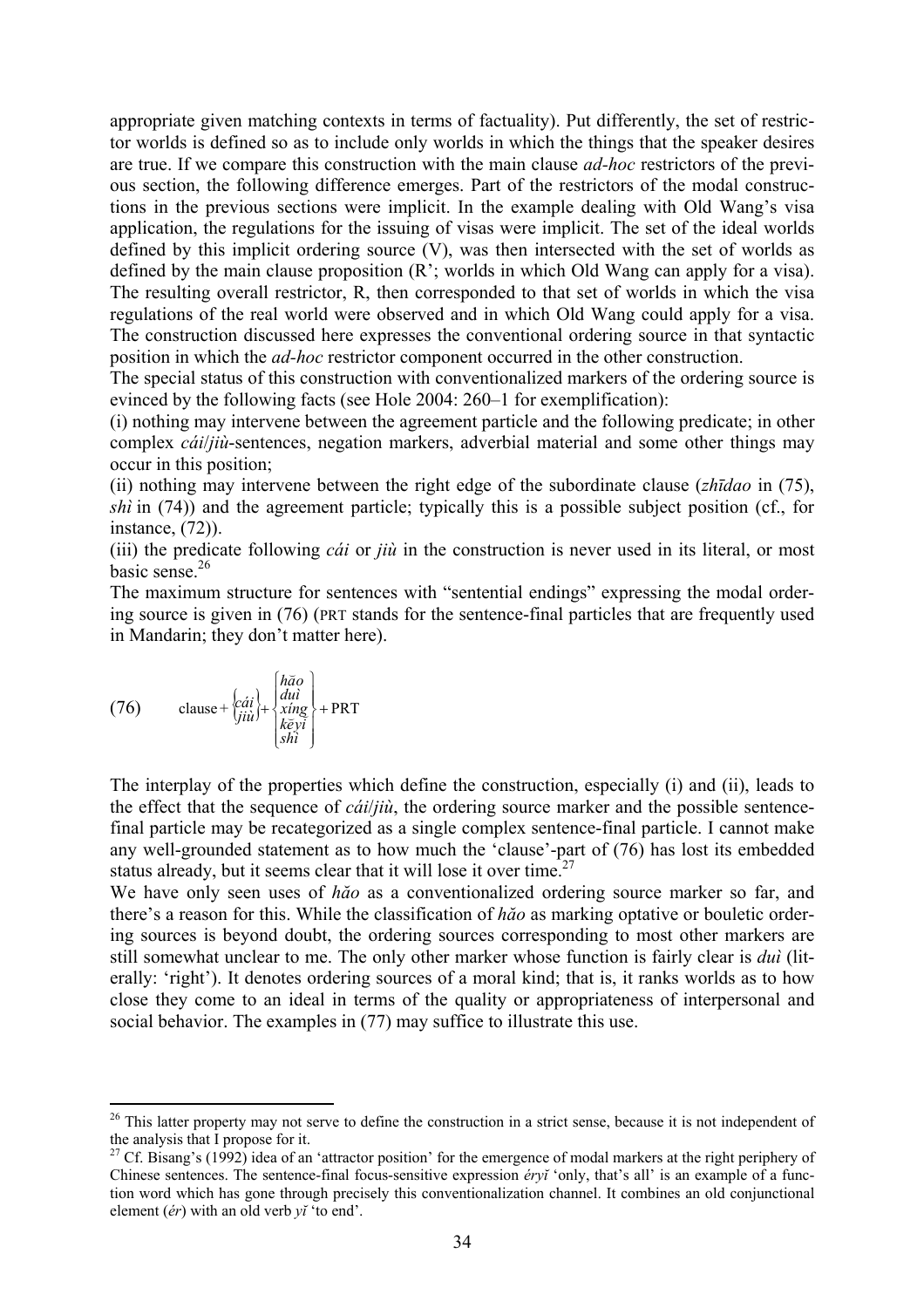- <span id="page-34-0"></span>(77) a. [Nĭmen yīnggāi jiào wŏ 'āyí'] cái duì! (rp: 2) you should call I aunt CAI MORAL '[You should really call me 'Auntie']!'/'Be good kids and [call me 'Auntie']!' b. [Wŏmen yīnggāi xièxie nǐ] cái duì! we should thank you CAI MORAL 'It is a matter of proper behavior that we thank you!'/'We are really morally obliged to thank you!'
	- c. [Nĭ juān qián] jiù duì le! you donate money JIU MORAL PRT 'The fact/possibility of your donating money is fine (from a moral perspec tive)!'/'You can donate the money, and you'll have done a good deed.'

In Hole (2004: 263) I propose an implementational ordering source for *xíng* '(lit.:) be okay/work out fine' and *kĕyĭ* '(lit.:) be possible/allowed', and it seems that this ordering source always relates to the requirements of certain schemas of conventional actions, such as buying and selling, or negotiating some provision of a service. The last ordering source marker in [\(76\)](#page-33-0), *shì* '(lit.:) be right', is the one I know least about, and I will refrain from speculating about its possibly purposive ordering source here.

The reader may be convinced at this point that we are really dealing with conventionalized markers of ordering sources independent of the modal force (note that [\(77c](#page-34-0)) must be argued to contain an implicit possibility modal, while other sentences above have universal modal force). What is not so clear is, once more, the exact matching of modality types on the one hand, and *cái*-marking vs. *jiù*-marking on the other. Another area that requires further clarification is the realis/irrealis distinction in the construction with conventionalized modal restrictors. It may turn out that *cái*-sentences are always restricted to non-factual readings, that is, the proposition in the nuclear scope of the modal did not hold in the past and does not hold at the moment of utterance. This restriction does not seem to be active in *jiù*-sentences (cf. [\(75\)](#page-32-1) or [\(77c](#page-34-0))). But even with these uncertainties in mind, the potential of this construction to underpin the main claim of this paper is not challenged; Mandarin makes regular use of a noncanonical way of mapping syntactic structure and quantificational structures such that the restrictor ends up syntactically superordinate, and the nuclear scope subordinate. Moreover, the parallelism between the information-structural mappings and the modality mappings manifests itself perspicuously in this domain as well. The largest possible foci in sentences with conventionalized markers of the modal ordering source coincide with the nuclear scopes of the modal structures.

### 10. Conclusions

This paper has concentrated on a non-canonical, though perfectly regular, group of Mandarin sentence types which is characterized by the consistent mapping of VPs to the nuclear scopes of tripartite structures. All the relevant sentences are sentences in which the relevant tripartite structures are focus-background structures. Parasitic on this, non-canonical modal quantification may be expressed.

We have seen a fully unfolded system of focus-quantificational types. 'Fully unfolded' is meant to capture the fact that all four quantificational types of classical logic ( $\forall$ ,  $\exists$ ,  $\neg \forall$ ,  $\neg \exists$ ) are conventionalized. The assumption of a conventionalization of the  $\neg\forall$ -type of focus quantification is probably a matter of controversy, but I have tried to show how this quantificational type fits into the system.

To get the system of four quantificational types to work, we made use of the auxiliary concept of 'realistic p-sets'. Realistic p-sets are an innovation which allows one to state a restriction on sets of alternatives which is not delivered by the context, and probably not by the focussensitive particles, either. Instead, realistic p-sets emerge because of general requirements that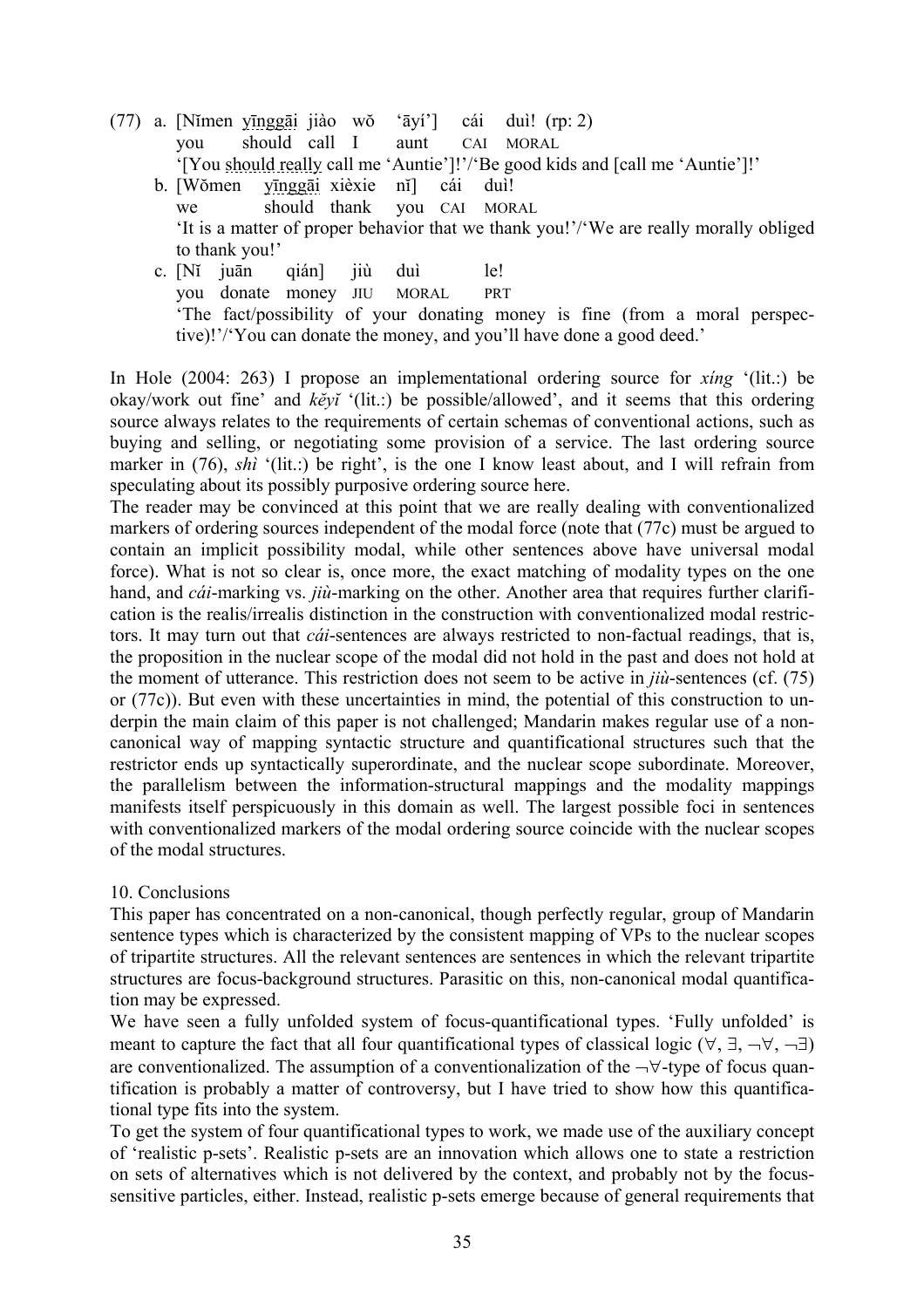hold for common grounds. Common grounds may not be contradictory, and no trivial information should be added to them. These requirements allow us to sort out different, though easily definable alternatives from p-sets, depending on the type of focus quantification relevant for the sentence at hand.

The idea of a single format of focus quantification went hand in hand with the assumption that differences between focus quantificational types should be stated locally. This locality requirement was implemented by allowing tripartite focus quantificational structures to differ in the position of the quantifier only. If we abstract away from the individual focus quantifiers in these tripartite structures, we arrive at a general focus semantic format. A restrictor and a nuclear scope are headed by an unspecified quantifier which ranges over propositions/sets of possible worlds. This may be implemented as a tripartite structure which has an open argument slot in the position of the quantifier. In the absence of a focus quantifier provided by material in a sentence, this argument slot may be saturated by (existential) discourse focus closure.

Further innovations propagated in the sections on non-canonical sentences with modals were modal operators which take their arguments in reverse order if compared with standard modals. The backgrounded VP material in these sentences is not just mapped to the nuclear scopes of the focus quantificational structures; it also ends up in the restrictors of the modal tripartite structures.

If one takes Kratzer's (1981, 1991a) theory of modality seriously, the discovery of conventionalized modal ordering source markers irrespective of modal force should not be much of a surprise – which, in fact, it was for me and probably is for many researchers. But if Kratzer has identified the onomasiological components of modality correctly, then each component ought to be subject to analytical expression in some language. Seen from this angle, the conventionalized ordering source markers identified in this study provide a piece of empirical support for Kratzer's modeling of the realm of modality and, in particular, for her division of modal restrictor material into modal base (epistemic vs. circumstantial) and ordering source.

Considering the degree of syntactic entrenchment of the phenomena which I have discussed, one may wonder 'where semantics meets pragmatics' in this contribution, or whether semantics meets pragmatics at all. We have seen very rigid syntactic patterns in the constructions under scrutiny, structures that were concomitant with the semantic patterns of informationstructure. No pragmatics here. Moreover, I have followed the tradition which semanticizes and syntacticizes contextual information by assuming context anaphora as constituents. No pragmatics there, either. Shouldn't this paper rather be included in a collection entitled 'Where semantics eats pragmatics', then? I think not. Admittedly, I have concentrated on phenomena that belong to core grammar, but if we zoom out a bit, a true semanticspragmatics issue defines our whole investigation. Recall from the first section and from remarks made throughout the paper that there are not just non-canonical mappings of VPs to restrictors in Mandarin, but also, and probably predominantly, canonical mappings of VPs to nuclear scopes. Examples of such canonical cases are repeated in [\(78\)](#page-35-0) and [\(79\)](#page-35-1).

- <span id="page-35-0"></span>(78) Lăo Wáng zhĭ hē chá. Old Wang only drink tea 'Old Wang only drinks tea.'
- <span id="page-35-1"></span>(79) Lăo Wáng bìxū qù dàshĭguăn. Old Wang must go.to embassy 'Old Wang must go to the embassy.'

In [\(78\)](#page-35-0), the VP does include the focus, and in [\(79\)](#page-35-1), the VP is mapped to the nuclear scope, while the restrictor is implicit. Therefore, Mandarin presents speakers with a choice between canonical and non-canonical matchings of syntax and quantification. What makes them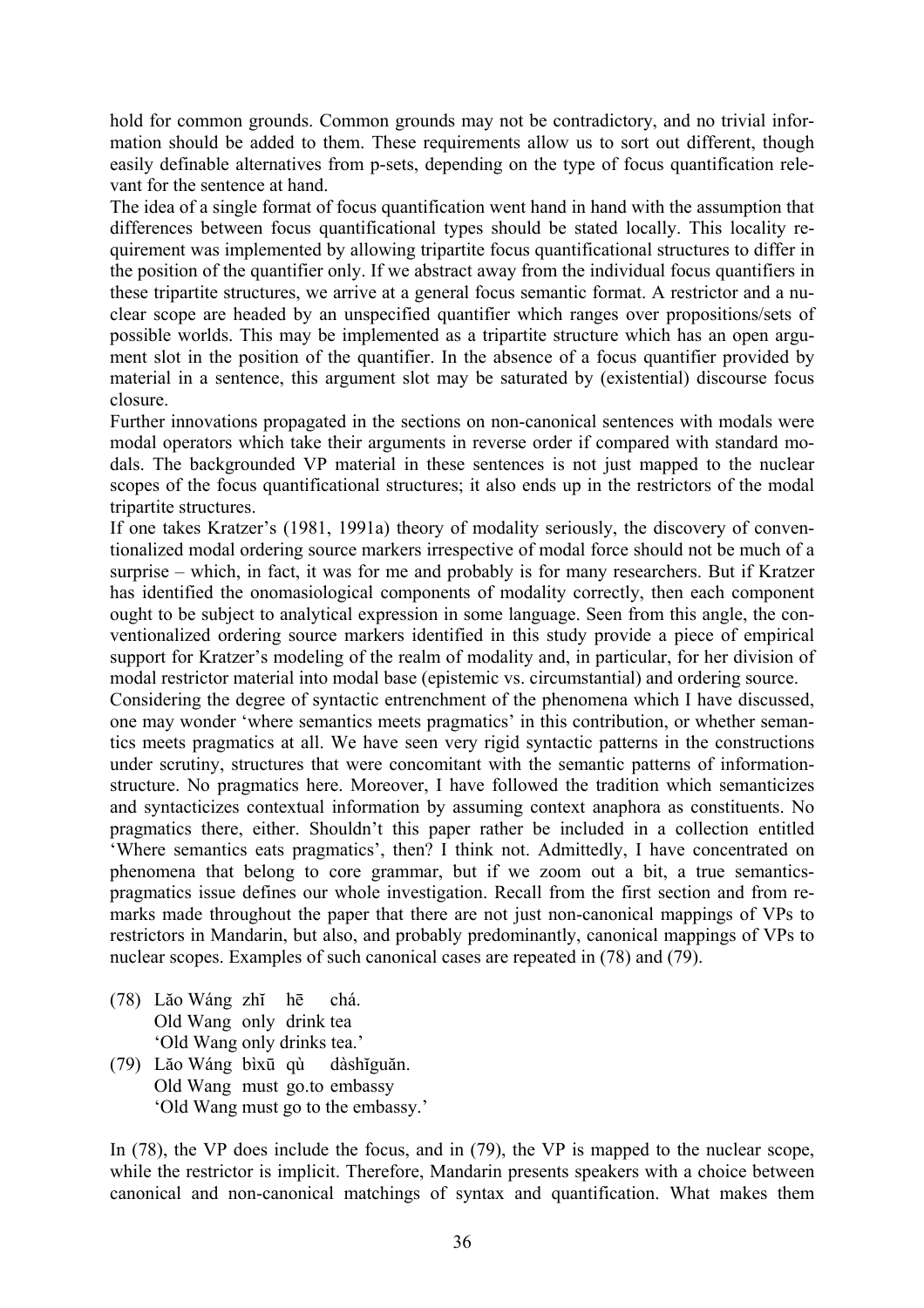choose either option? I have no answer to this question, just tentative ideas. First and foremost, sentences with non-canonical mappings tend to be more "emphatic" than the sentences in [\(78\)](#page-35-0) and [\(79\)](#page-35-1). How this is to be modeled, if it is empirically correct, will again be controversial. Semanticists may define sentence-level operators à la Krifka (1995) which implement the semantic counterparts of emphasis (exhaustivity, scalarity, etc.). Pragmaticists may prefer to leave the choice between the canonical and the non-canonical mappings to softer factors. Whichever road one takes, the pragmatics will have to make available the right kinds of objects from which semantics may take what it needs. Perhaps I should try and convince the editors that the volume should be renamed 'Where pragmatics feeds semantics'.

11. References

Alleton, V., 1972, *Les adverbes en chinois moderne*, Mouton & Co, Den Haag/Paris.

- Biq, Y.-O, 1984, 'The semantics and pragmatics of *cai* and *jiu* in Mandarin Chinese', Doctoral dissertation, Cornell University, Ithaca. [Reprinted (1987), Indiana University Linguistics Club, Bloomington.]
- Biq, Y.-O, 1988, 'From focus in proposition to focus in speech situation: *cai* and *jiu* in Mandarin Chinese', *Journal of Chinese Linguistics* **16**(1), 72–108.
- Bisang, W., 1992, *Das Verb im Chinesischen, Hmong, Vietnamesischen, Thai und Khmer. Vergleichende Grammatik im Rahmen der Verbserialisierung, der Grammatikalisierung und der Attraktorposition*, Narr, Tübingen.
- Büring, D., 1997, *On the Meaning of Topic and Focus. The 59th Street Bridge Accent*, Routledge, London/New York.
- Büring, D., 2003, 'On D-trees, Beans, and B-Accents', *Linguistics & Philosophy* **26**(5), 511– 45.
- Büring, D., to appear, 'Focus suppositions', *Theoretical Linguistics*.
- Büring, D. and K. Hartmann (2001), 'The syntax and semantics of focus-sensitive particles in German', *Natural Language and Linguistic Theory* **19**, 229–81.
- Diesing, M., 1992, *Indefinites*, MIT Press, Cambridge, MA.
- Dowty, D., 1994, 'The role of negative polarity and concord marking in natural language reasoning', In M. Harvey and L. Santelman (eds.), *Proceedings from SALT IV*, CLC Publications, Ithaca, NY.
- Eifring, H., 1995, *Clause Combination in Chinese*, Brill, Leiden/New York/Köln.
- von Fintel, K., 1994, 'Restrictions on quantifier domains', Doctoral dissertation, University of Massachusetts at Amherst.
- von Fintel, K., 1997, 'Bare plurals, bare conditionals, and *only*', *Journal of Semantics* **14**(1), 1–56.
- von Fintel, K. and S. Iatridou, 2004, 'What to do if you want to go to Harlem. Notes on anankastic conditionals and related matters', Ms., MIT, Cambridge, MA.
- Gao, Q., 1994, 'Focus criterion: evidence from Chinese', in J. Camacho and L. Choueiri (eds.), *Proceedings of the 6th North American Conference on Chinese Linguistics*, USC, Los Angeles, 51–73.
- Gast, V., 2004, 'Negated universal focus quantifiers in English, German and Spanish', Paper presented at the conference "Strategies of quantification", York, July 15–17, 2004.
- Geurts, B. and R. van der Sandt, to appear, 'Interpreting focus', *Theoretical Linguistics*.
- Giannakidou, A., 1997, 'The landscape of polarity items', Doctoral dissertation, University of Groningen.
- Giannakidou, A., 1999, 'Affective dependencies', *Linguistics and Philosophy* **22**, 367–421.
- Hamblin, C. L., 1973, 'Questions in Montague English', *Foundations of Language* **10**, 41–53.
- Heim, I., 1982, 'The semantics of definite and indefinite noun phrases', Doctoral dissertation, University of Massachusetts at Amherst.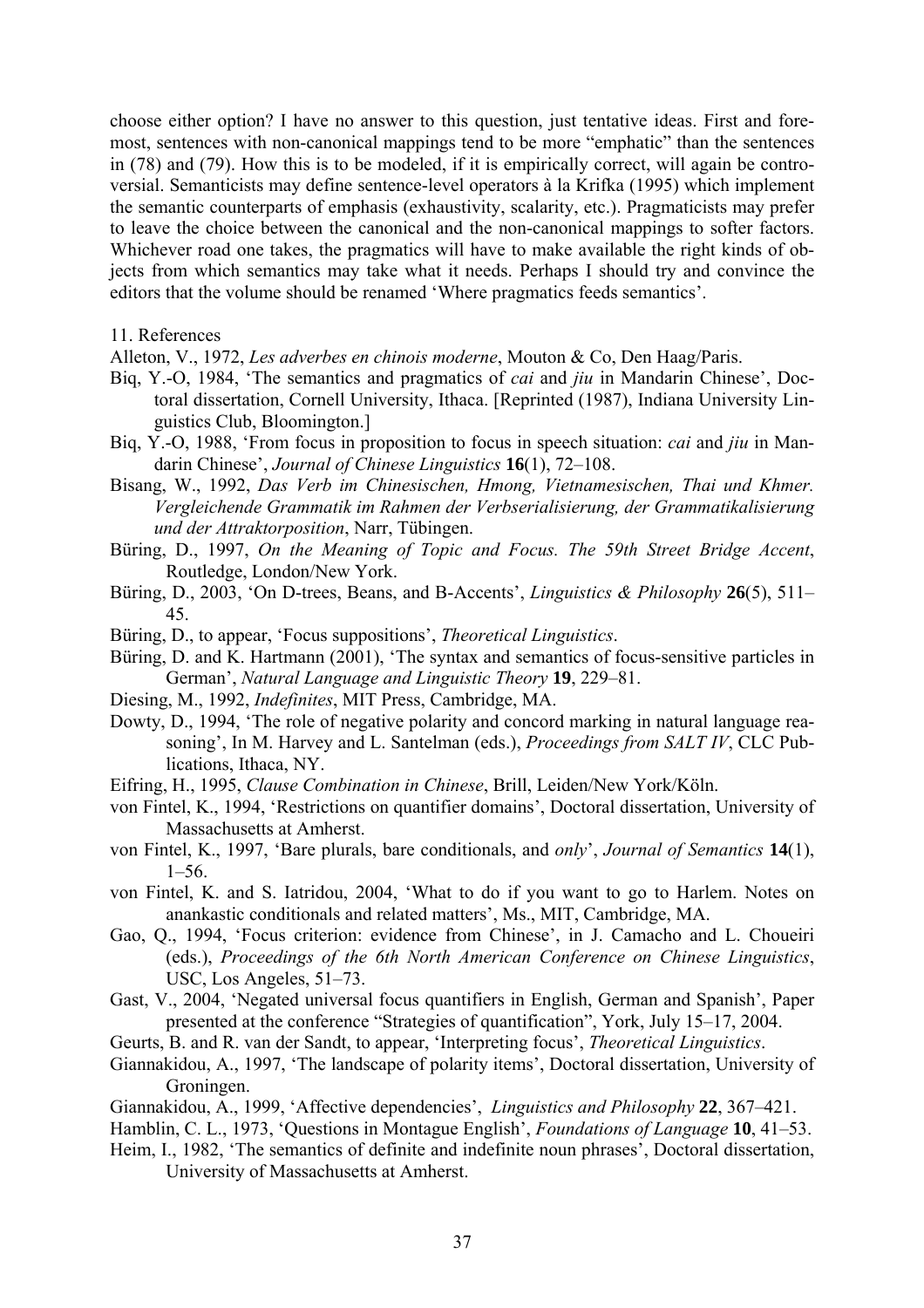- Heim, I., 1984, 'A note on negative polarity and downward entailingness', in C. Jones and P. Sells (eds.), *Proceedings of NELS 14*, *1983*, 98–107.
- Heim, I. and Kratzer, A., 1997, *Semantics in Generative Grammar*, Blackwell, Malden, MA/Oxford.
- von Heusinger, K., 2002, 'Choice functions and the anaphoric semantics of definite DPs', in K. von Heusinger, R. Kempson and W. Meyer-Viol (eds.), *Proceedings of the Workshop "Choice Functions and Natural Language Semantics"*, Arbeitspapier 110, Fachbereich Sprachwissenschaft, University of Constance, 63–83.
- Hole, D., 2004, *Focus and Background Marking in Mandarin Chinese. System and theory behind* cái*,* jiù*,* dōu *and* yĕ, RoutledgeCurzon, London/New York.
- Horn, L., 1969, 'A presuppositional analysis of *only* and *even*', *Proceedings of the Fifth Annual Meeting of the Chicago Linguistics Society*, 97–108.
- Horn, L. R., 1972, 'On the semantic properties of logical operators in English', Doctoral dissertation, UCLA.
- Horn, L. R., 1989, *A Natural History of Negation*, University of Chicago Press.
- Horn, L. R., 1996, 'Exclusive company: *only* and the dynamics of vertical inference', *Journal of Semantics* **13**, 11–40.
- Horn, L. R., this volume?
- König, E., 1979, 'A semantic analysis of *erst*', in R. Bäuerle, U. Egli and A. von Stechow (eds.), *Semantics from Different Points of View*, Springer, Berlin, 148–60.
- König, E., 1991, *The Meaning of Focus Particles. A Comparative Perspective*, Routledge, London/New York.
- Kratzer, A., 1981, 'The notional category of modality', in H.-J. Eikmeyer and H. Rieser (eds.), *Words, Worlds, and Contexts. New Approaches in Word Semantics*, de Gruyter, Berlin, 38–74.
- Kratzer, A., 1991a, 'Modality', in A. von Stechow and D. Wunderlich (eds.), 639–50.
- Kratzer, A., 1991b, 'The representation of focus', in A. von Stechow & D. Wunderlich (eds.), 825–34.
- Krifka, M., 1995, 'The semantics and pragmatics of polarity items', *Linguistic Analysis* **25**, 209–57.
- Krifka, M., 1998, 'Additive particles under stress', *SALT* **8**, 111–28.
- Ladusaw, W. A., 1979, 'Polarity sensitivity as inherent scope relations', Doctoral dissertation, University of Texas at Austin.
- Lin, J.-w., 1996, 'Polarity licensing and wh-phrase quantification in Chinese', Doctoral dissertation, University of Massachusetts at Amherst.
- Lin, J.-w., 1998, 'Distributivity in Chinese and its implications', *Natural Language Semantics* **6**, 201–43.
- Löbner, S., 1989, '*Schon erst noch*. An integrated analysis', *Linguistics and Philosophy* **12**, 167–212.
- Löbner, S., 1990, *Wahr neben falsch. Duale Operatoren als die Quantoren natürlicher Sprache*, Niemeyer, Tübingen.
- *New Radio Plays*, 1984, Inter University Program for Chinese Language Studies in Taipei Administered by Stanford University, Seventh imprint 1990.
- Paris, M.-C., 1981, 'Problèmes de syntaxe et de sémantique en linguistique chinoise', Collège de France, Paris.
- Partee, B. H., 1995, 'Quantificational structures and compositionality', in E. Bach, E. Jelinek, A. Kratzer and B. H. Partee, (eds.), *Quantification in Natural Languages*, Kluwer, Dordrecht, 541–601.
- Rooth, M., 1985, 'Association with focus', Doctoral dissertation, University of Massachusetts at Amherst.
- [rp = *New Radio Plays*]